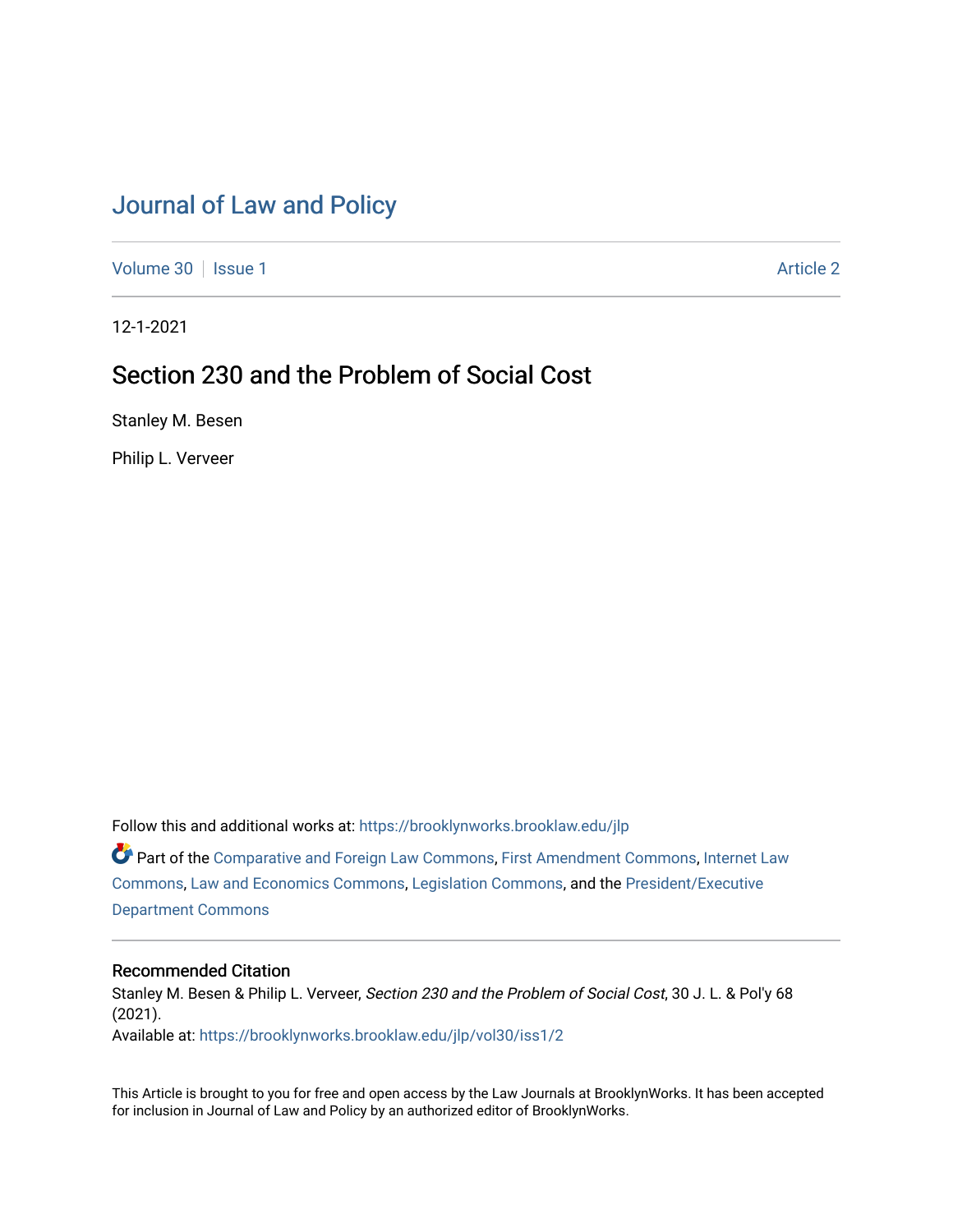#### **SECTION 230 AND THE PROBLEM OF SOCIAL COST**

Stanley M. Besen<sup>\*</sup> and Philip L. Verveer<sup>\*\*</sup>

This Article employs, with certain modifications, the framework developed in Ronald Coase's classic article, "The Problem of Social Cost," to analyze the current debate over Section 230 of the Communications Decency Act. This provision absolves interactive computer services, also known as platforms, from liability when they disseminate materials that cause "harm" to third parties, "harm" that can take the form of compensable damage of a sort found in ordinary tort cases but also can include broader injuries to social order and cohesion in the form of such things as hate speech and misinformation. The Article begins by pointing out that, as Coase observes, the ability of private markets to deal with such externalities is limited when the harmful effects are widely distributed, so that many of the entities that are harmed do not have incentives to bring private actions against their sources. It also notes that this problem is compounded in the case of information that is distributed over the internet because of the difficulties involved in identifying, and obtaining jurisdiction over, the ultimate sources of such information. For that reason, it concludes that private actions to limit the dissemination of harmful materials are likely to be more effective if interactive computer services, in addition to information sources, can be held liable by their victims both because the services will often be easier to identify and because they have greater ability to engage in content moderation. However, it also observes that this is likely to be of limited effectiveness, in part because of the difficulties of bringing private actions against these services both because of the cost,

<sup>\*</sup> Senior Consultant, Charles River Associates. The views in this Article do not represent those of Charles River Associates or any of its clients.

<sup>\*\*</sup> Fellow, Mossavar-Rahmani Center for Business and Government, Harvard Kennedy School. The views in this Article are personal and do not reflect those of the Center or Harvard Kennedy School.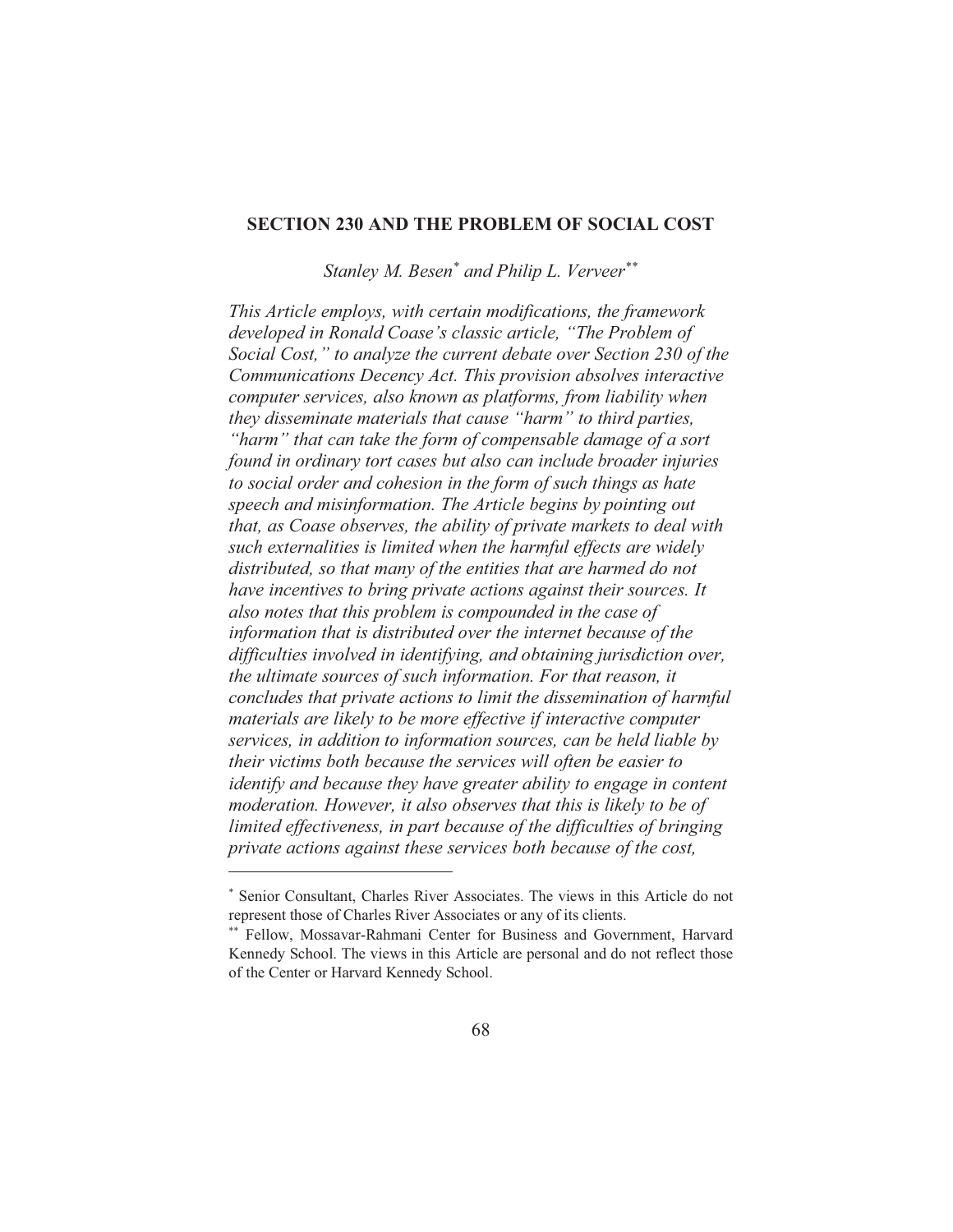delay, and uncertainty of litigation and because some services may obtain substantial economic benefits when they disseminate harmful information. For these reasons, the Article concludes that policy makers should consider expanding the range of carve outs, provisions that eliminate the immunity from liability that interactive computer services currently enjoy when they are involved in the dissemination of certain types of harmful materials, and that empowering the government to bring civil actions against interactive computer services for disseminating specific types of harmful information should also be considered.

#### **INTRODUCTION**

[I]n choosing between social arrangements within the context of which individual decisions are made. we have to bear in mind that a change in the existing system which will lead to an improvement in some decisions may well lead to a worsening of others. Furthermore, we have to take into account the costs involved  $in$ operating the various social arrangements (whether it be the working of a market or of a government department), as well as the costs involved in moving to a new system. In devising and choosing between social arrangements we should have regard for the total effect.<sup>1</sup>

[T] he rights which individuals possess, with their duties and privileges, will be, to a large extent what the law determines. As a result the legal system will have a profound effect on the working of the economic system and may in certain respects be said to control it. It is obviously desirable that these rights should be assigned to those who can use them most productively and with incentives that lead them to do so and that, to discover and maintain such a distribution of rights, the costs of their transference

<sup>&</sup>lt;sup>1</sup> R.H. Coase, *The Problem of Social Cost*, 3 J. L. & ECON. 1, 44 (1960) [hereinafter Coase].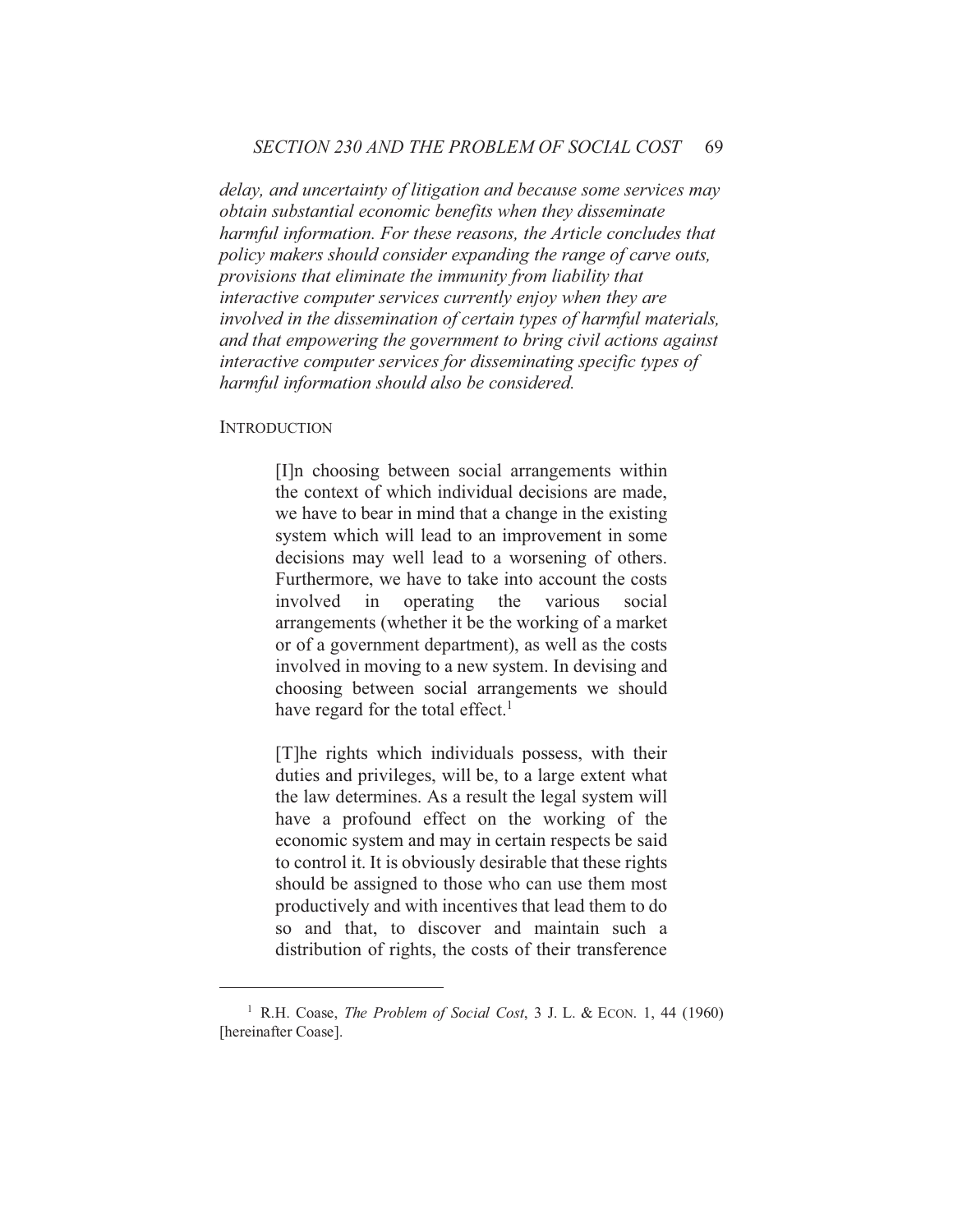should be low, through clarity in the law and by making the legal requirements for such transfers less onerous.<sup>2</sup>

The work of Ronald Coase, the 1991 Nobel Laureate in economics, has had an exceptional influence on antitrust and regulatory policies over the last sixty years. Much of that influence flows from his two scholarly articles: "The Nature of the Firm," published in 1937,<sup>3</sup> and, more prominently, "The Problem of Social Cost," published in 1960.<sup>4</sup> The latter article posits that, assuming no transaction costs, private negotiations between and among interested parties will produce efficient outcomes regardless of how property rights are initially distributed among them.<sup>5</sup> Specifically, Professor Coase showed that costless private transactions would serve to eliminate or reduce negative externalities.<sup>6</sup> However, he was also careful to note that the conditions required to achieve this result often will not be met, so achieving economic efficiency and reducing negative externalities could depend upon the initial assignment of property rights and, in certain circumstances, government intervention in the form of direct regulation might be required to achieve this result.<sup>7</sup> In fact, he observes that "instead of instituting a legal system of rights which can be modified by transactions on the market, the government may impose regulations which state what people must or must not do and which have to be obeyed."<sup>8</sup> Nevertheless, Coase's analysis, with its emphasis on the role of private negotiations in achieving economically efficient outcomes and, more broadly, the efficacy of individual as contrasted with governmental action, has contributed materially to the

 $8 \text{ }\overline{1}d$ 

<sup>&</sup>lt;sup>2</sup> R.H. Coase, Nobel Prize Lecture on *The Institutional Structure of* Production (1991), https://www.nobelprize.org/prizes/economic-sciences/1991/ coase/lecture/ (last visited Oct. 28, 2021) [hereinafter The Institutional Structure of Production].

<sup>&</sup>lt;sup>3</sup> R.H. Coase, *The Nature of the Firm*, 4 ECONOMICA 386 (1937).

<sup>&</sup>lt;sup>4</sup> Coase, *supra* note 1.

 $\frac{5}{1}$  Id. at 43–44.

 $6$  *Id.* at 15–16.

 $^7$  *Id.* at 17.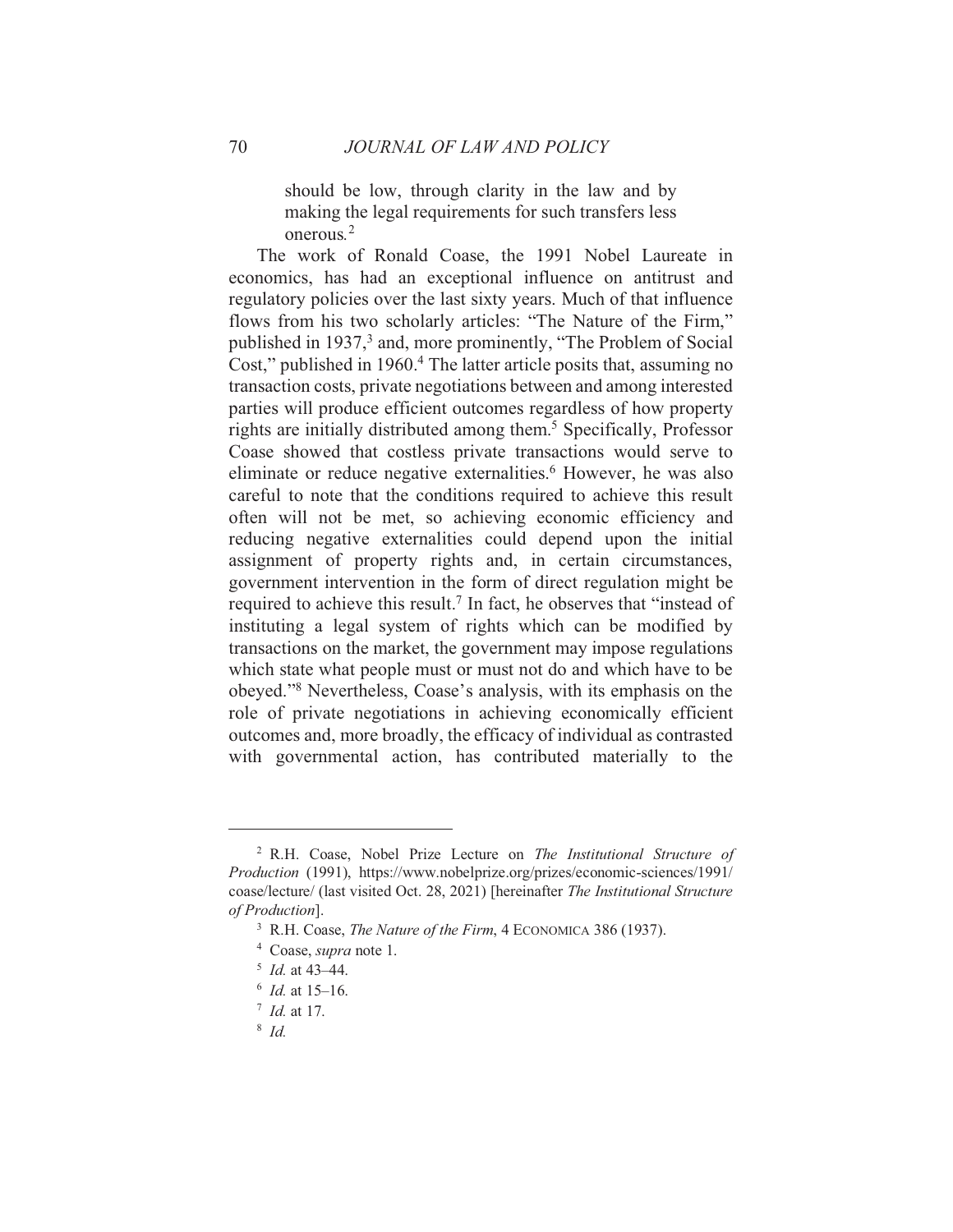deregulatory and noninterventionist policies that have prevailed in the United States for more than forty years.<sup>9</sup>

As Coase noted in his Nobel Prize Lecture, his aim in writing "The Problem of Social Cost" was to challenge

> [Arthur] Pigou's conclusion and that of most economists using standard economic theory[, which] was, and perhaps still is, that some kind of government action (usually the imposition of taxes) was required to restrain those whose actions had harmful effects on others, often termed negative externalities. What I showed in that article, as I thought, was that in a regime of zero transaction costs, an assumption of standard economic theory, negotiations between the parties would lead to those arrangements being made which would maximise wealth and this irrespective of the initial assignment of rights. $10$

Pigou's and Coase's respective approaches to the problem of externalities reflect the differences in the European and United States milieus in which each was writing. Pigou recommended direct government intervention in the form of taxes to suppress unwanted externalities, whereas Coase recommended individual initiatives to deal with the same problem, although possibly supplemented with some form of government regulation.<sup>11</sup> These differences in approach can be observed in a large variety of legal and regulatory policies in the respective areas. Specifically, the European Union continues to follow Pigou in relying on action by executive organs in Brussels and European capitals to control negative externalities.<sup>12</sup> By contrast, the United States continues to take an approach that is consistent with Coase's recommendation and relies on individual citizen efforts, in the form of actions in tort, to diminish and deter unwanted externalities.

<sup>&</sup>lt;sup>9</sup> See Steven G. Medema, *The Coase Theorem at Sixty*, 58 J. ECON, LIT. 1045, 1046, 1050 (2020).

 $10$  The Institutional Structure of Production, supra note 2.

 $11$  See id.

<sup>&</sup>lt;sup>12</sup> See Ottmar Edenhofer et al., Pigou in the 21st Century: A Tribute on the Occasion of the 100th Anniversary of the Publication of The Economics of Welfare, 28 INT'L TAX & PUB. FIN. 1090, 1100-01 (2021).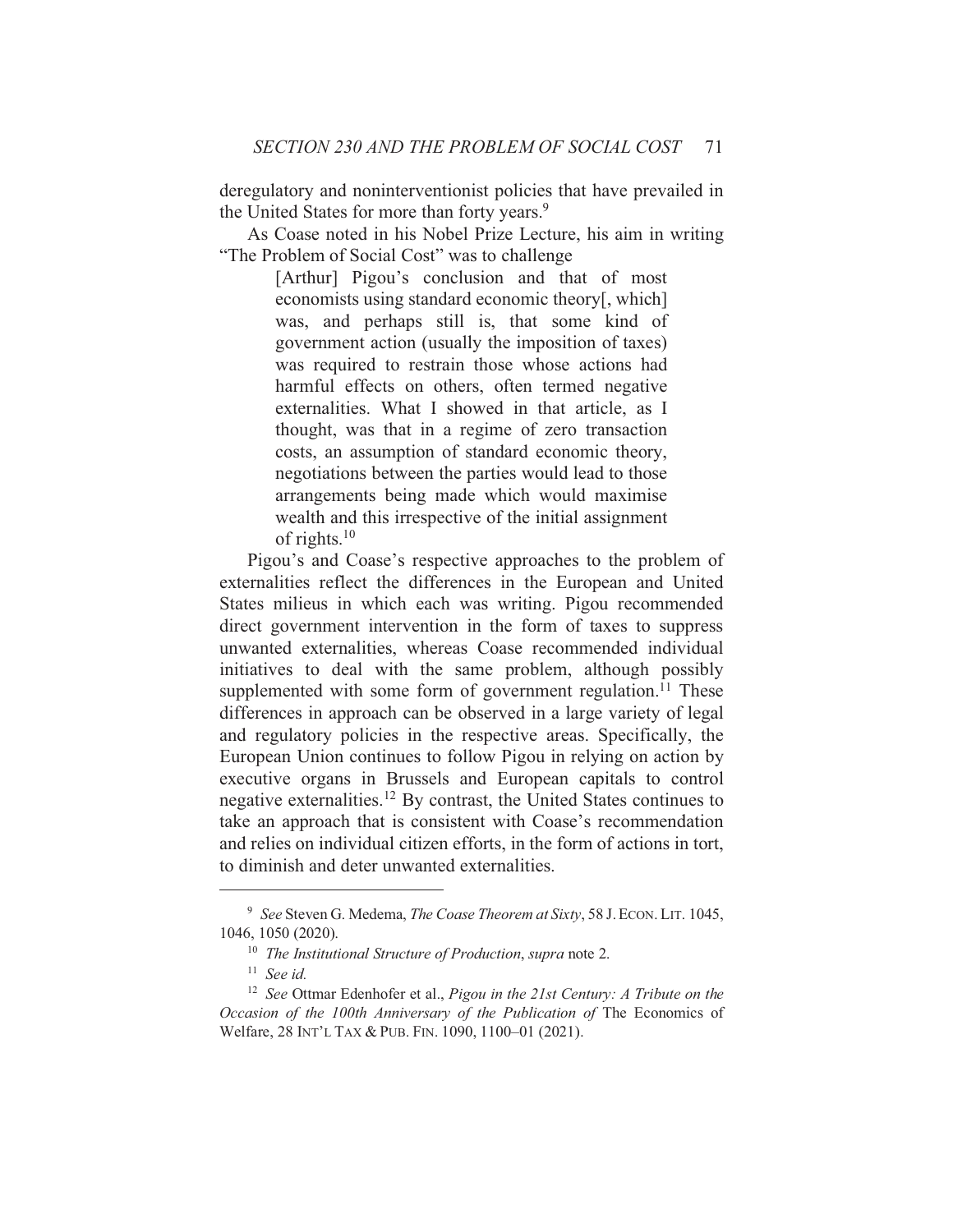This Article draws on Coase's insights to examine the current debate over possible amendments to Section 230 of the Communications Decency Act, the provision that affords digital platforms such as Facebook, Twitter, and YouTube very substantial immunity from liability for the harmful effects of the content that they provide to their users.<sup>13</sup> Given current concerns about the costs and benefits of Section 230, we believe that an "economic" approach can shed new light on the kinds of revisions to the Section that might improve its operation.<sup>14</sup> We consider whether applying Coase's insights could produce adjustments to Section 230 that would lead to reductions in the negative externalities that result from harmful materials that are distributed over "interactive" communications services." We conclude, consistent with Coase, that some expansion of platform liability would likely improve deterrence based on individual effort, but that enabling government civil prosecution of claims based on expanded liability would usefully supplement individual initiative.

72

<sup>&</sup>lt;sup>13</sup> Telecommunications Act of 1996, Pub. L. No. 104-104, § 230, 110 Stat. 56, 137–39 (codified as amended at 47 U.S.C. § 230(c) (2018)).

<sup>&</sup>lt;sup>14</sup> Alexandre de Streel, et al., *Liability of Online Hosting Platforms: Should Exceptionalism End?*, CTR. ON REGUL. IN EUR. (Sept. 2018) [hereinafter CERRE Report]. The CERRE Report also takes an economic approach to the issue of platform liability. The CERRE Report, intended as a contribution to the formulation of the European Community's Digital Services Act proposal, covers only "hosting services, which is defined as the storage of information provided by the users of the platform" by Article 14 of the eCommerce Directive, 2000/31/EC. The policy choice to immunize hosting services has been retained in the Digital Services Act proposal. Proposal for a REGULATION OF THE EUROPEAN PARLIAMENT AND OF THE COUNCIL on a Single Market for Digital Services (Digital Services Act) and amending the e-Commerce Directive, 2000/31/EC COM/2020/825 final. At various points below we briefly discuss overlaps in our respective analyses. By its own terms, the CERRE Report does not deal with material "that is harmful but legal." Id. at 10. By contrast, we intend for the analysis in this article to apply to any service that plays a role in the dissemination of harmful material and that may be able to play a role in limiting that dissemination, even if the material is not illegal.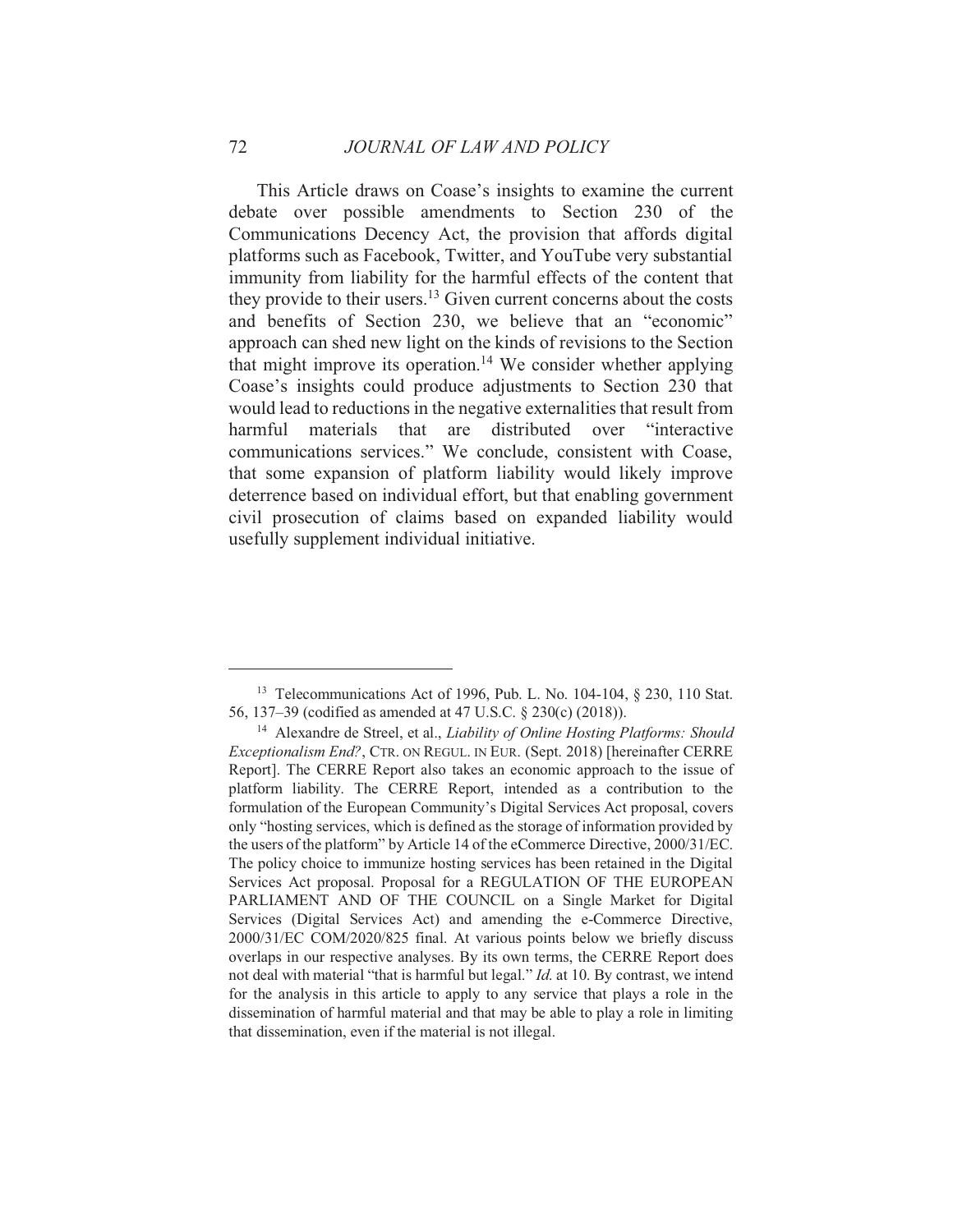# **INTERNET PLATFORMS AS THE SOURCES OF NEGATIVE EXTERNALITIES**

The harmful effects that result from the operations of major internet platform companies adversely affect the American population every day, resulting in offsets to the undeniable value that the companies' services also provide.<sup>15</sup> These harms take the form of defamation of individuals, groups, and institutions; dissemination of hate speech; incitements to violence; spreading of misinformation; promotion of fraudulent schemes; and foreign interference in our democratic processes.<sup>16</sup> Significantly, the services provided by platforms convey both the valuable and the destructive, the benign and the malign, with equal efficiency.

By their nature, the harms enabled by the operation of platform services can extend well beyond their immediate sphere of shareholders, creditors, vendors, customers, and employees. As a result, the "victims" can include those that have no *a priori* ability to protect themselves from the resulting damage. What is potentially much worse, the damage could occur to the country's underlying economic and social fabric, with losses both material and immaterial spreading in ways that threaten the social stability and cohesion on which democratic societies depend.

<sup>&</sup>lt;sup>15</sup> See Robert H. Frank, *The Economic Case for Regulating Social Media*,  $2021$ ), https://www.nytimes.com/ N.Y. **TIMES** (Feb. 11, 2021/02/11/business/social-media-facebook-regulation.html (noting that the harms caused by social media platforms offsets the benefits of the services these platforms provide).

<sup>&</sup>lt;sup>16</sup> There is a wide range of views concerning the significance of this problem. See, e.g., Matt Perault, Section 230: A Reform Agenda for the Next Administration 4 (Oct. 26, 2020) (Day One Project Working Paper), https://9381c384-0c59-41d7-bbdf-

<sup>62</sup>bbf54449a6.filesusr.com/ugd/14d834 16adf8519cc64ab5a6bc5e6a700126da. pdf ("[r]esearch has found that the impact of problematic online content may be relatively small"). Perault is a professor of practice at the University of North Carolina School of Information and Library Science and a former Facebook director of public policy. But see, e.g., Julie E. Cohen, Tailoring Election Regulation: The Platform is the Frame, 4 GEO, L. TECH, REV. 641, 647 (2020) (arguing that "[i]n a networked media ecosystem designed for content targeting, optimization for engagement, and amplification of information flows, polarized and polarizing content spreads rapidly from one platform to another and between online and traditional media, gaining in volume as it travels").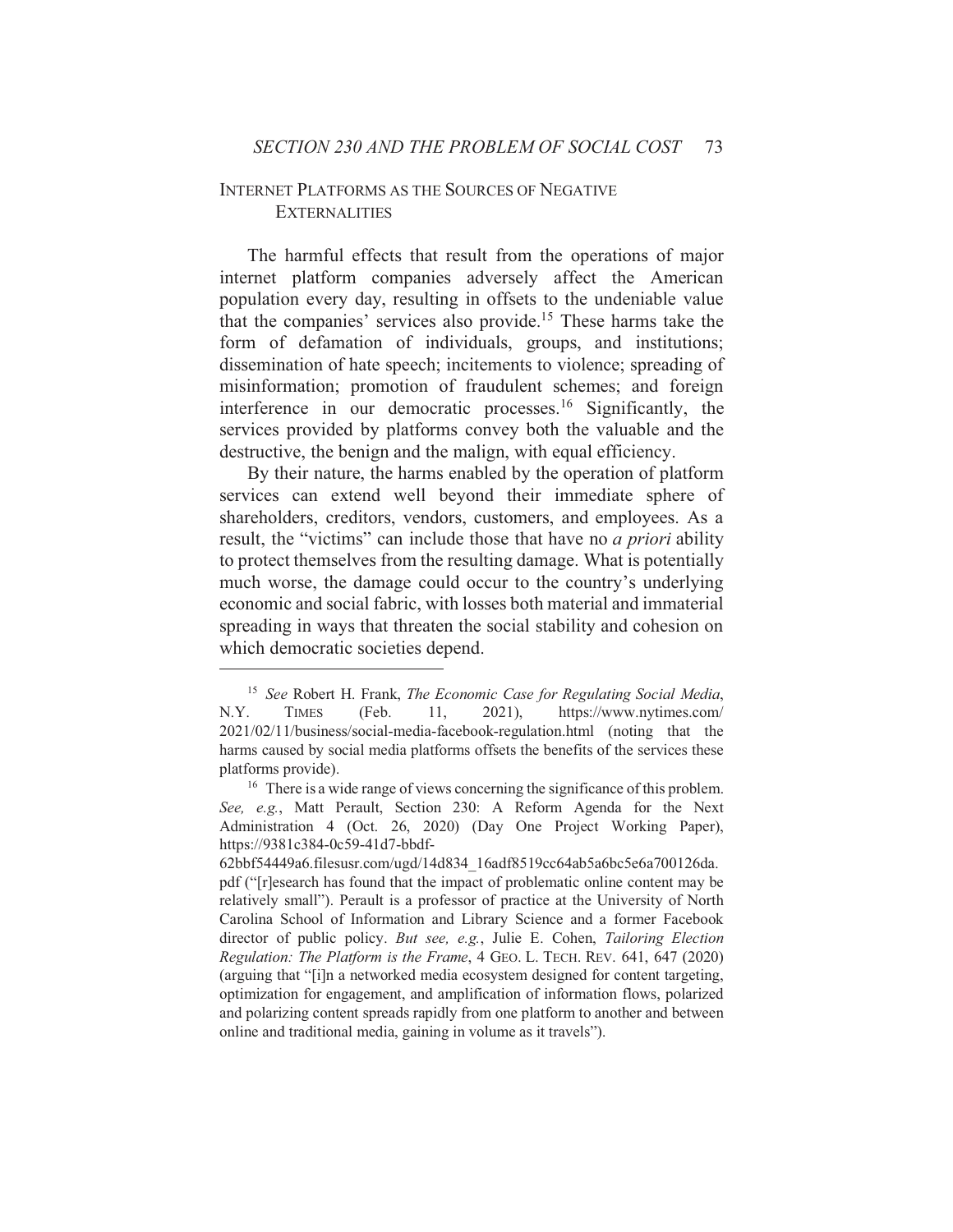A critical consideration is whether information that is disseminated causes harm only to the recipients of the information or whether those who do not receive the information may also be harmed. Consider, for example, a platform that disseminates false information in which the efficacy of a vaccine is questioned.<sup>17</sup> A user who is aware that the original provider of the information is a poor source can elect to ignore the source and, if the platform allows, can even choose to block all information from that source. Suppose, however, that others believe the source and act on it by not getting vaccinated. If a person's health is affected not only by whether he is vaccinated but also by whether others are as well, ignoring or blocking the source will provide him with only limited benefits. Where that is the case, individuals, acting alone, will be unable to avoid the harm caused by the dissemination of the information. As Baker and Robinson observe, "vaccines reduce the probability of getting infected, which reduces the probability of a vaccinated person infecting someone else." <sup>18</sup> Of course, the potential for such third-party effects is not limited to cases of false health information. $19$ 

It is also important to observe that the legal domain in which these externalities arise is affected by the existence of the First

<sup>&</sup>lt;sup>17</sup> The Centers for Disease Control and Prevention have noted that "[t]he spread of misinformation on social media and through other channels can affect COVID-19 vaccine confidence." How to Address COVID-19 Vaccine CDC. https://www.cdc.gov/vaccines/covid-19/health-Misinformation. departments/addressing-vaccine-misinformation.html (last updated Nov. 3,  $2021$ ).

<sup>&</sup>lt;sup>18</sup> Christopher Baker & Andrew Robinson, Your Unvaccinated Friend is Roughly 20 Times More Likely to Give You COVID, CONVERSATION (Oct. 27, 2021, 3:13 PM), https://theconversation.com/your-unvaccinated-friend-isroughly-20-times-more-likely-to-give-you-covid-170448. Baker is Research Fellow in Statistics for Biosecurity Risk, The University of Melbourne and Robinson is CEO of the Centre of Excellence for Biosecurity Risk Analysis, The University of Melbourne.

<sup>&</sup>lt;sup>19</sup> See also Tarleton Gillespie, Platforms are Not Intermediaries, 2 GEO. L. TECH. REV. 198, 203 (2018) ("[e]ven if I never saw, clicked on, or liked a fraudulent news post, I still worry others may have done so. I am troubled by the very fact of it and concerned for the sanctity of the political process as a result. Protecting users is no longer enough. The offense and harm in question is not just to individuals but also to the public itself and to the institutions on which it depends.").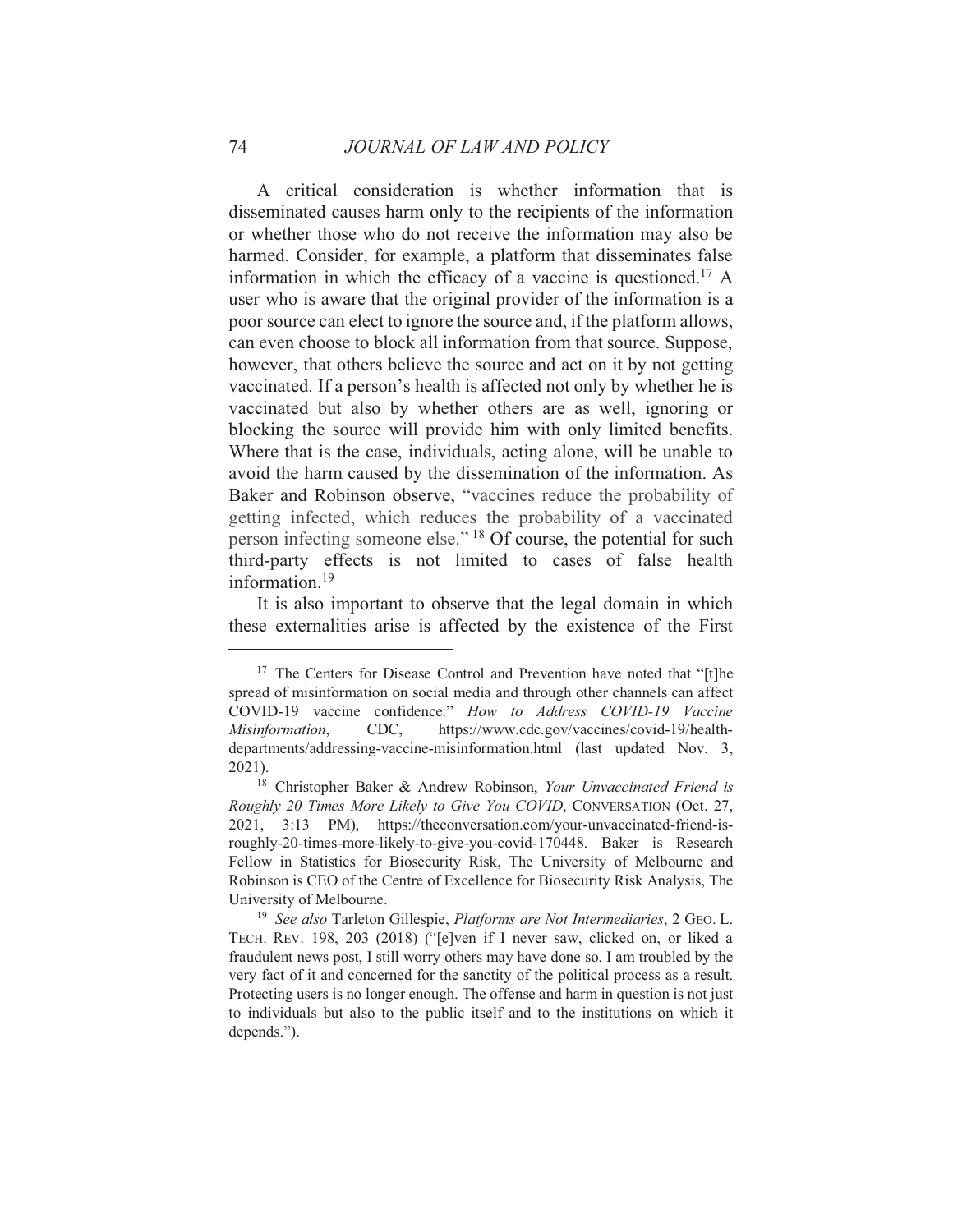Amendment, which significantly limits the potential responses of the United States government to them. Although some negative externalities-those associated with child pornography and imminent incitement to violence, for example—plainly fall outside of First Amendment protection,<sup>20</sup> there obviously are First Amendment values that must be respected in dealing with others.

Excluding the clearly illegal, the ability or inability to address most of the perceived problems in this area is a function of Section 230 of the Communications Decency Act. This 1996 statutory provision, which shelters a platform's editorial judgments from liability to an extent otherwise unknown in our jurisprudence,  $21$  was intended, among other things, to promote the growth of the thennascent internet by effectively holding platforms harmless for thirdparty content that they host or decline to host.<sup>22</sup> It did not affect the potential liability of those who provide content through platform facilities,<sup>23</sup> the ultimate sources of the information that is disseminated over the internet. They remain where the law found them in  $1996.<sup>24</sup>$ 

At its most fundamental level, the origin of Section 230 involved competing views about the role of platforms in moderating the content to which they provide access and the limitations imposed by the First Amendment.<sup>25</sup> It did not concern itself with the question of the economic efficiency consequences of granting liability protection to platforms whose business models depend on

<sup>&</sup>lt;sup>20</sup> See, e.g., Robert A. Sedler, An Essay on Freedom of Speech: The United States versus the Rest of the World, 2006 MICH. ST. L. REV. 377, 379 (2006); Brett M. Frischmann, Speech, Spillovers, and the First Amendment, 2008 U. OF CHI. LEGAL F. 301, 304, 317 (2008) (observing that "the First Amendment is not absolute; the government can and does regulate speech in some limited cases, often with the aim of internalizing negative externalities. [F] or certain types of speech, the costs and benefits of speech are distributed unevenly across groups so that speech that is beneficial to some is harmful to others.") (citations omitted).

<sup>&</sup>lt;sup>21</sup> Olivier Sylvain, *Intermediary Design Duties*, 50 CONN. L. REV. 203, 212 (2018) ("[t] his was and remains an idiosyncratic and exceptional treatment under  $law.''.$ 

 $^{22}$  Id.

 $^{23}$  *Id.* at 213.

<sup>&</sup>lt;sup>24</sup> The Communications Decency Act's legislative history is complicated. See infra notes 35–39 and accompanying text.

 $25$  See infra note 49.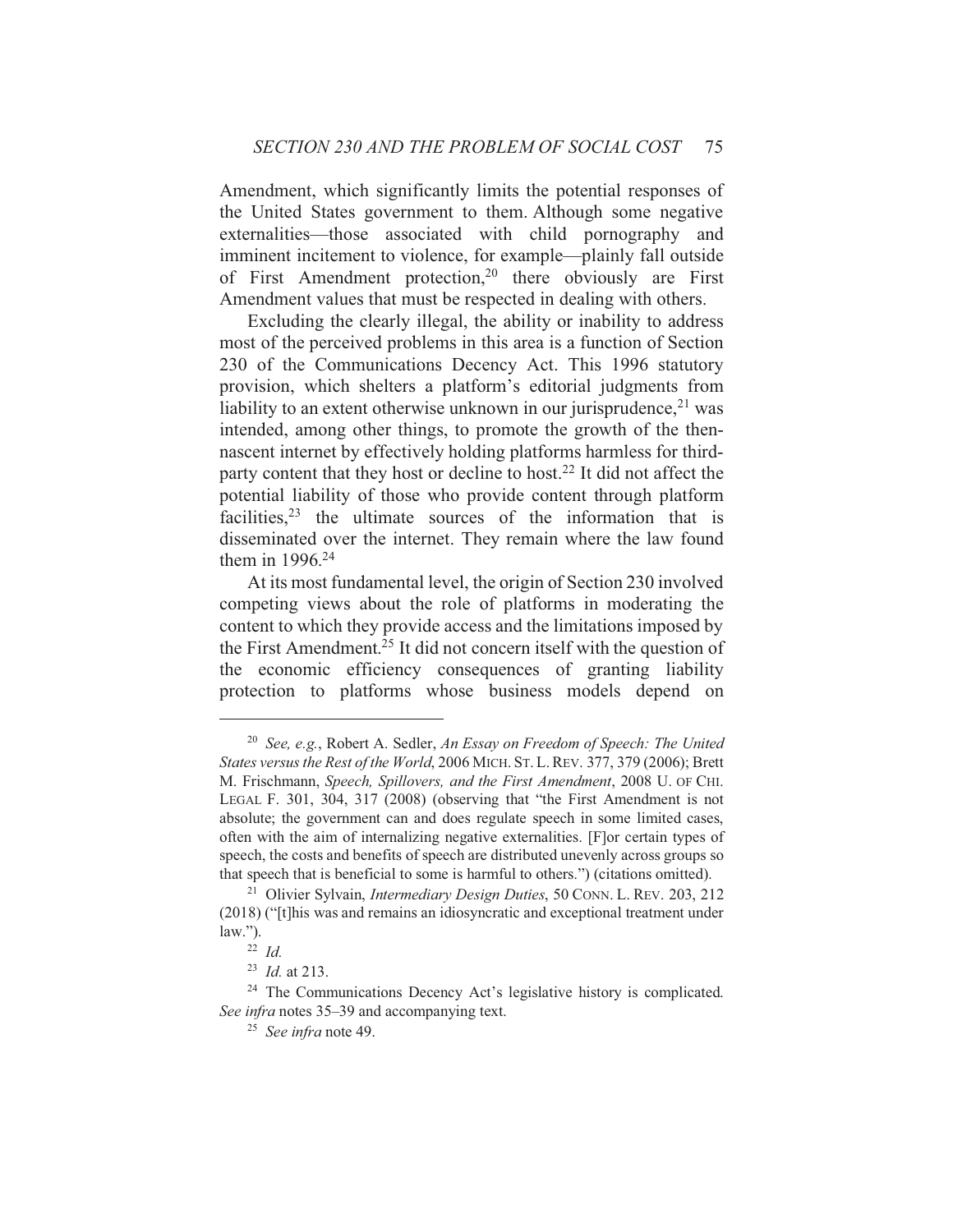transmitting content for which others are the sources. That is the issue we seek to address in this Article, approaching it through the perspective of the famous Coase Theorem.<sup>26</sup> Specifically, we address whether the fact that Section 230 absolves interactive computer services from liability even if the information that they transmit is "harmful" is the most efficient initial assignment of legal rights and, if it is not, whether an efficient rearrangement of those rights can be effected either through private voluntary transactions or through private litigation, enabled by adjustments to the immunity from liability that shields platforms for the carriage of "harmful" content. Our objective is to analyze whether the manner that legal rights are assigned creates a situation in which entities that are involved in the dissemination of information have incentives to limit the dissemination of harmful information whenever the cost of doing so is less than the harm to those who would otherwise be victimized or, in other words, whether the efforts that are undertaken to limit harm will be at efficient levels.<sup>27</sup>

In our analysis, we consider two important factors not explicitly considered by Coase. First, we analyze the implications of the fact that *both* interactive computer services and information originators can limit the amount of harm caused as well as how the responsibility for doing so might be most effectively divided between them. Second, we analyze the implications of the fact that the dissemination of content that may harm some people can increase the profits of the sources of, and the conduits for, that content. With respect to the latter, Gill notes that "platforms use content moderation to promote their economic goals" and that "profits [are] at the forefront of moderation decisions."28 In

<sup>&</sup>lt;sup>26</sup> See Medema, *supra* note 9 for an extensive study of the history and significance of the Coase Theorem.

 $27$  As will be clear from the discussion below, in the case of the internet, making this determination is likely to be extremely difficult, whether undertaken by a court or a government agency. This is so both because, in many cases, the number of victims will be very large and because quantifying the economic value of the resulting harms will be far from straightforward.

<sup>&</sup>lt;sup>28</sup> Karanjot Gill, Regulating Platforms' Invisible Hand: Content Moderation Policies and Processes, 21 WAKE FOREST J. BUS. & INTELL. PROP. L. 171, 201 (2021). The process by which an entity may prevent the dissemination through its facilities of materials that are provided by others is referred to as *content*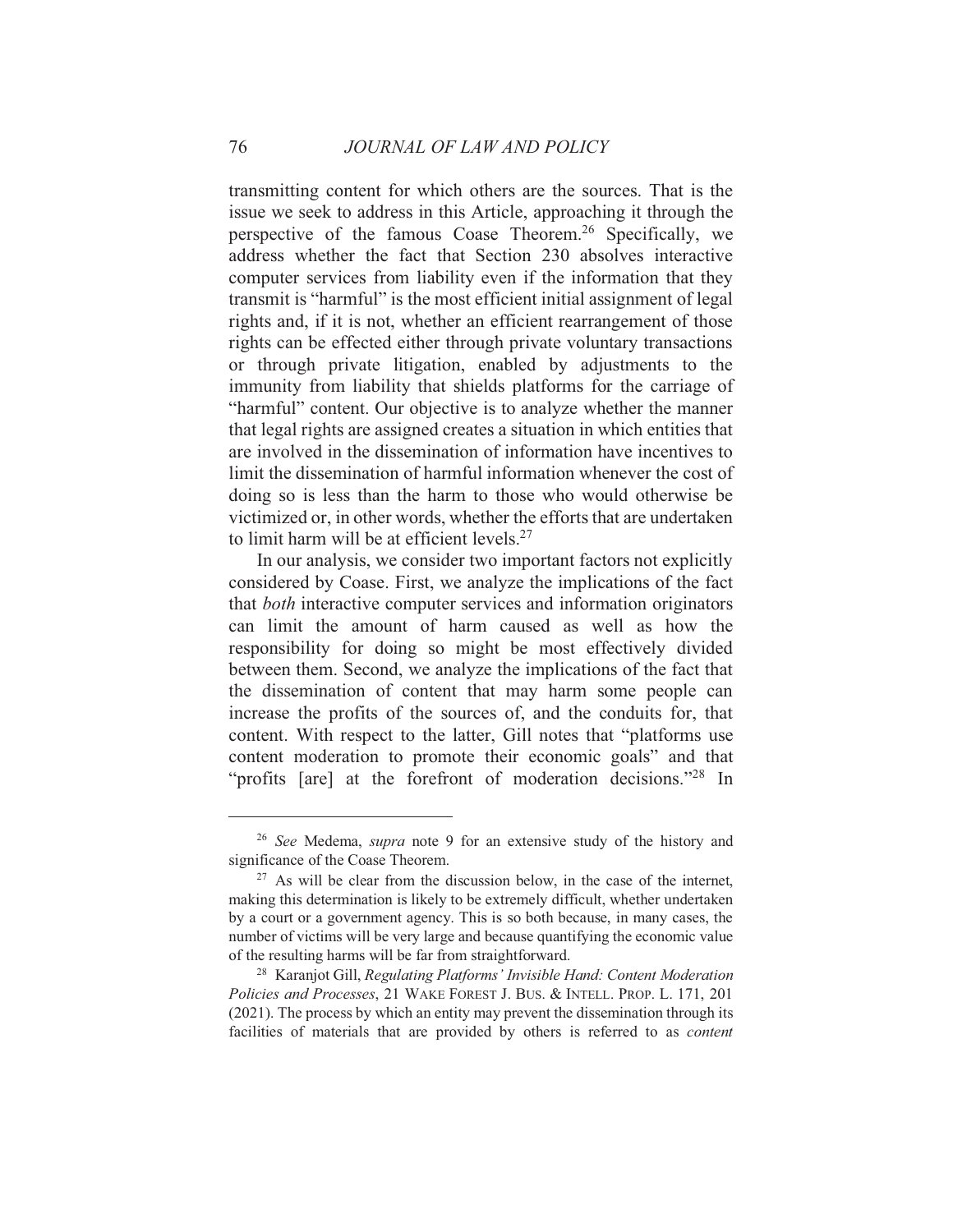particular, she notes that Facebook initially banned breastfeeding photos despite demands from some users to include them, behavior that she attributes to the fact that "Facebook did not want to alienate potential advertisers and users, whose data they mine."<sup>29</sup> The counterpart, of course, is that platforms may be willing to provide access to harmful content if that *attracts* "potential advertisers and  $^{11}$ Sers $^{2,30}$ 

Although Coase notes that his article "is concerned with those actions of business firms which have harmful effects on others,"31 the analysis is equally applicable to situations in which individuals and firms pursue non-economic objectives and where the "harmful effects" take non-economic form and large numbers of "others" are harmed. Our analysis results in three main findings.

First, the current arrangement in which information content providers but not interactive computer services are liable for the dissemination of harmful content is almost certainly not the most efficient mechanism for suppressing negative externalities. Instead, it is likely that, in many instances, it would be more efficient for victims to bring legal actions against interactive computer services than against content providers. Stated differently, it would often be more efficient for interactive computer services to invest additional resources in content moderation—that is, preventing the dissemination of harmful information—than is currently the case.

It is, of course, an empirical question whether it is more efficient for services or information providers to be the liable entities, but we know of no evidence that suggests that the current assignment of legal rights is the efficient one. On the contrary, plaintiffs have continued to bring actions against entities that were frequently found by the courts to be interactive computer services in the hope that they would, instead, be found to be information providers (or

*moderation.* SARAH T. ROBERTS, CONTENT MODERATION 1 (2017) (defining content moderation as "the organized practice of screening user-generated content (UGC) posted to Internet sites, social media, and other online outlets, in order to determine the appropriateness of the content for a given site, locality, or jurisdiction." Content can be moderated either through the use of artificial intelligence or by humans.).

<sup>&</sup>lt;sup>29</sup> Gill, *supra* note 28, at 200.

 $30$  See id.

 $31$  Coase, *supra* note 1, at 1.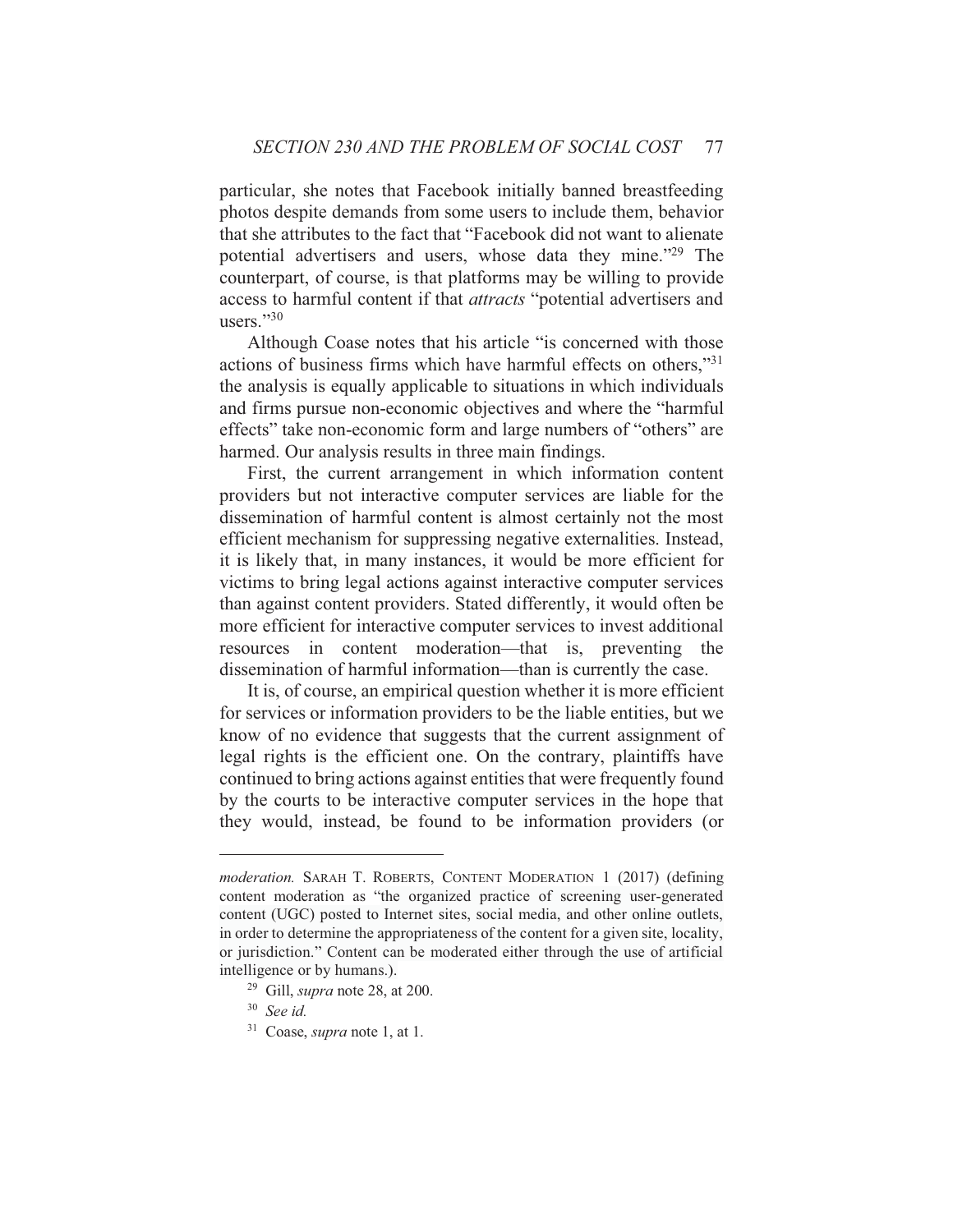otherwise not immune), and thus liable for the harm to the plaintiffs.<sup>32</sup> This may indicate that they do not believe that actions brought against entities which are more clearly information providers are practical or effective ways to obtain redress for the harms that they have experienced.

Second, even if interactive computer services were made liable for the dissemination of harmful content over the internet, it is unlikely that more than a very small proportion of the large number of potential victims would choose to bring legal actions seeking compensation for the harm that they suffered because the amount of harm experienced by any individual will often be too slight, the cost of litigation too great, and the prospect for meaningful recovery too remote to justify taking legal action.<sup>33</sup> Although there may be specific instances in which such actions may be feasible—for example where the information defames a specific individual  $34$  and in other situations actions may be brought by an organization or a government instead of by a single individual,  $3^5$  this will not likely

 $32$  See infra notes 50–54 and accompanying text.

<sup>&</sup>lt;sup>33</sup> See Ronen Perry, The Law and Economics of Online Republication, 106 IOWA L. REV. 721, 768 (2020) ("Although the judgment-proof defendant is a general problem in tort law, it is particularly common in cases of online speech torts. Almost everyone in the developed world uses the internet. The ease of access and the veil of anonymity encourage everyone to participate. The typical user is essentially the average citizen with average assets and average income. Consequently, online speakers are often judgment-proof individuals. Typical internet users may not have sufficient assets to pay for the harms caused by their offensive statements. Thus, exclusive originator liability for online publication might result in under-deterrence. Obviously, a wrongdoer's inability to fully pay for the harm caused results not only in under-deterrence, but also in undercompensation. Exclusive originator liability might thus leave the victim with partly compensated harm.") (citations omitted).

<sup>&</sup>lt;sup>34</sup> See, e.g., Bollea v. Gawker Media, LLC, No. 522012CA012447, 2016 WL 4073660 (Fla. Cir. Ct. June 8, 2016).

<sup>&</sup>lt;sup>35</sup> See, e.g., Fair Housing Council of San Fernando Valley v. Roommates.com, LLC, 521 F. 3d 1157 (9th Cir. 2008) (successfully alleging that housing advertisements carried by Roommates were discriminatory); Dart v. Craigslist, Inc., 665 F. Supp. 2d 961 (N.D. Ill.2009) (county sheriff unsuccessfully claimed that the carriage of "erotic services" by Craigslist constituted a public nuisance). Notably, these were both brought against entities that were found by the court to be internet communications services and thus to be immune from liability under the terms of Section 230.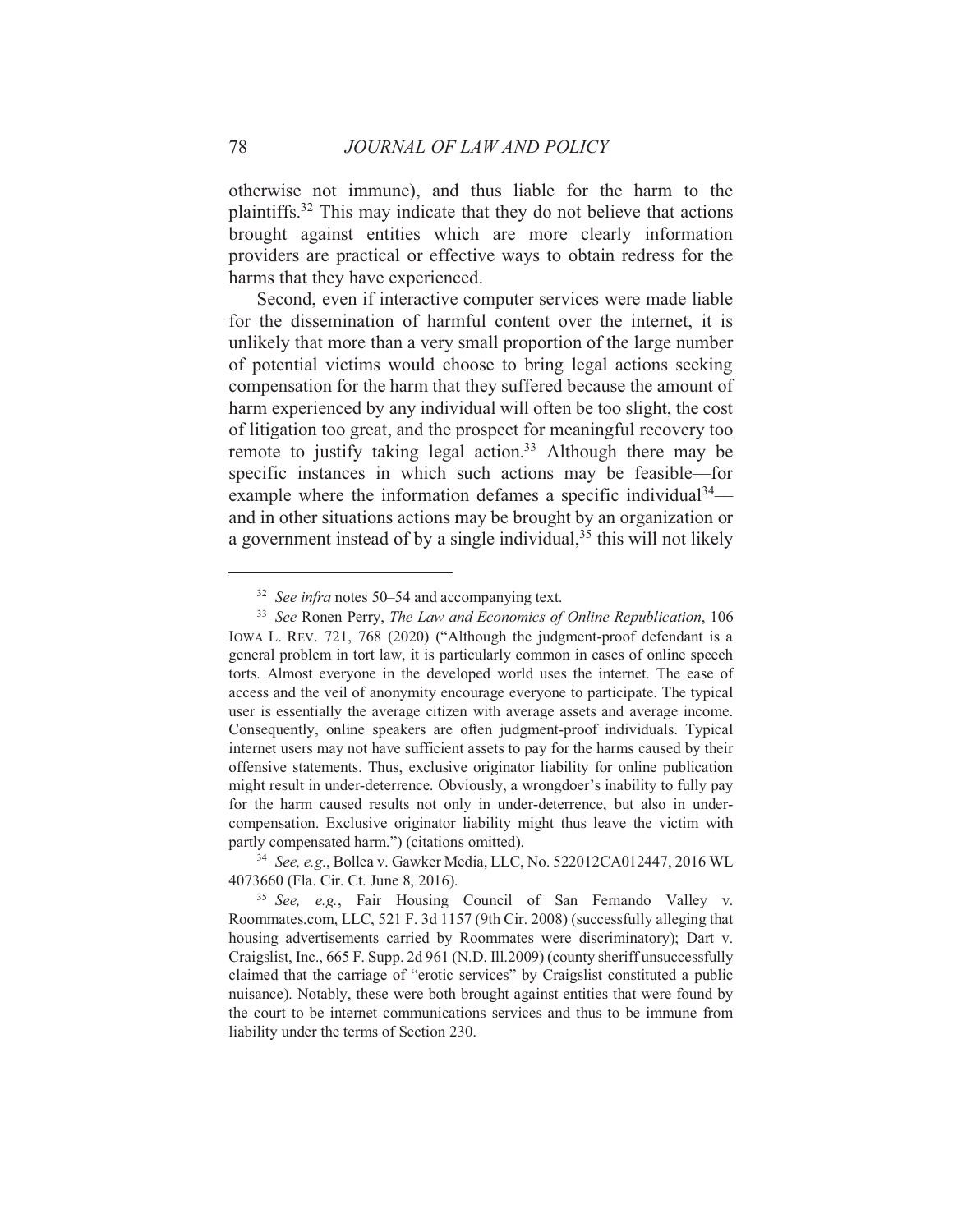be an effective solution in many situations. Because of the complex way in which information is distributed over the internet and the large number of service providers, it may not always be possible for victims to identity the specific conduit or conduits through which the harmful information was initially disseminated, let alone to locate the original source of the content<sup>36</sup>—a matter vastly complicated by the practice of reposting by "users" who enjoy the same immunity as the service providers.<sup>37</sup> In such cases, given the costs and uncertainties involved, bringing legal action against a specific interactive computer service for the harm done by the dissemination of a particular piece of information may not be feasible.

Finally, because the dissemination of potentially harmful material may directly enhance the profitability of information services and the utility—monetary and otherwise—of content providers, the amount of such material that appears on the internet is likely to be large. The benefits to purveyors of harmful information, together with the fact that victims are unlikely to be fully compensated for the harm that they experience, provide an additional reason why such harmful information is likely be offered. As a result, the legal system, taking the form of actions in tort, alone may be insufficient to limit the dissemination of harmful information and it may need to be complemented by more direct forms of intervention.

Our analysis leads us to the following policy conclusions about the efficiency-focused appropriateness of Section 230 as it is currently structured. First, making information providers but not interactive computer services liable for the dissemination of harmful information may not be the most efficient assignment of legal rights and, if that is the case, it is highly unlikely that these rights can be reassigned adequately through private transactions—either through contracts or litigation. For that reason, in some cases it may be

<sup>&</sup>lt;sup>36</sup> See Michael R. Bartels, *Programmed Defamation: Applying*  $\S$  230 of the Communications Decency Act to Recommendation Systems, 89 FORDHAM L. REV. 651, 673 (2020) (describing the difficulty of identifying the origins of online material).

<sup>&</sup>lt;sup>37</sup> See Batzel v. Smith, 333 F.3d 1018, 1030-31 (9th Cir. 2003). See also Barrett v. Rosenthal, 146 P.3d 510, 513 (Cal. 2006); see also infra note 78 and accompanying text.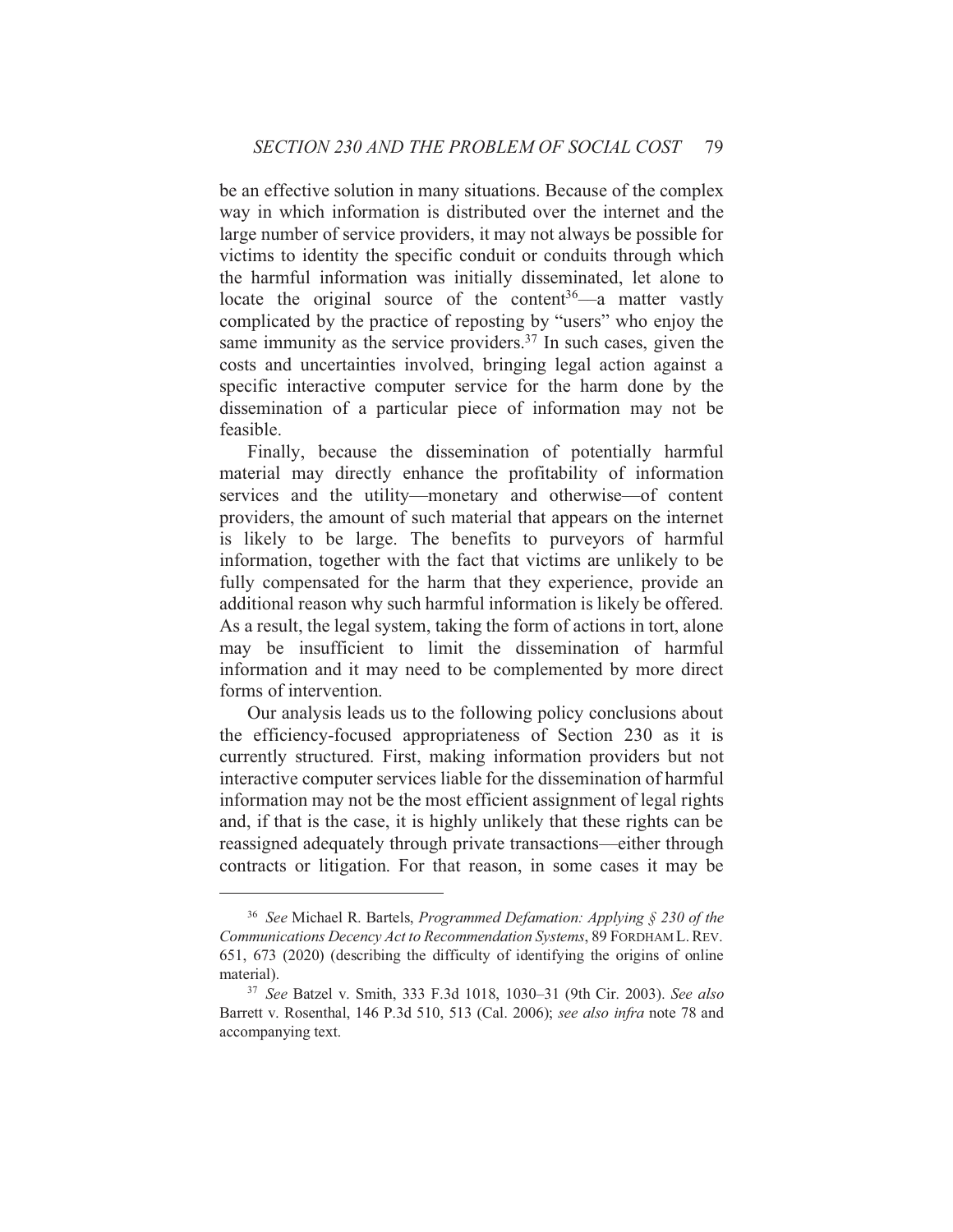desirable to impose liability on the interactive computer services as well as on the sources of the content that they disseminate in order to enable private actions by victims.

Second, even if interactive computer services are held liable for the dissemination of harmful information, because it will often be difficult or impossible for those harmed to bring legal actions against them and because, for at least some platforms, underinvestment in content moderation to limit the dissemination of harmful information may increase their profits, imposing legal liability may be insufficient to control such dissemination. For those reasons, it may be desirable, subject to the limitations posed by the First Amendment, for the government to expand the types of information for which dissemination is banned entirely or for which the government can engage in civil as well as criminal prosecution.

## THE CURRENT CONTROVERSIES ABOUT SECTION 230

Section 230 of the Communications Decency Act contains two significant provisions. Subsection  $(c)(1)$  provides that "No *provider*" or user of an interactive computer service shall be treated as the publisher or speaker of any information provided by another information content provider."<sup>38</sup> That is, if a computer service merely provides a mechanism through which others disseminate information, it *cannot* be held liable for any adverse effects of the dissemination of that information on others nor can users who simply repost content originated by others. Subsection  $(c)(2)$  provides:

<sup>&</sup>lt;sup>38</sup> The statute defines an interactive computer service as "any information" service, system, or access software provider that provides or enables computer access by multiple users to a computer server, including a service or system that provides access to the Internet and such systems operated or services offered by libraries or educational institutions" and an information content provider as "any person or entity that is responsible, in whole or in part, for the creation or development of information provided through the Internet or any other interactive computer service." Communications Decency Act, 47 U.S.C.  $\S$  230(c)(1) (emphasis added). "[P]ublication involves reviewing, editing, and deciding whether to publish or to withdraw from publication third-party content." Barnes v. Yahoo, Inc., 570 F.3d 1096, 1102 (9th Cir. 2009).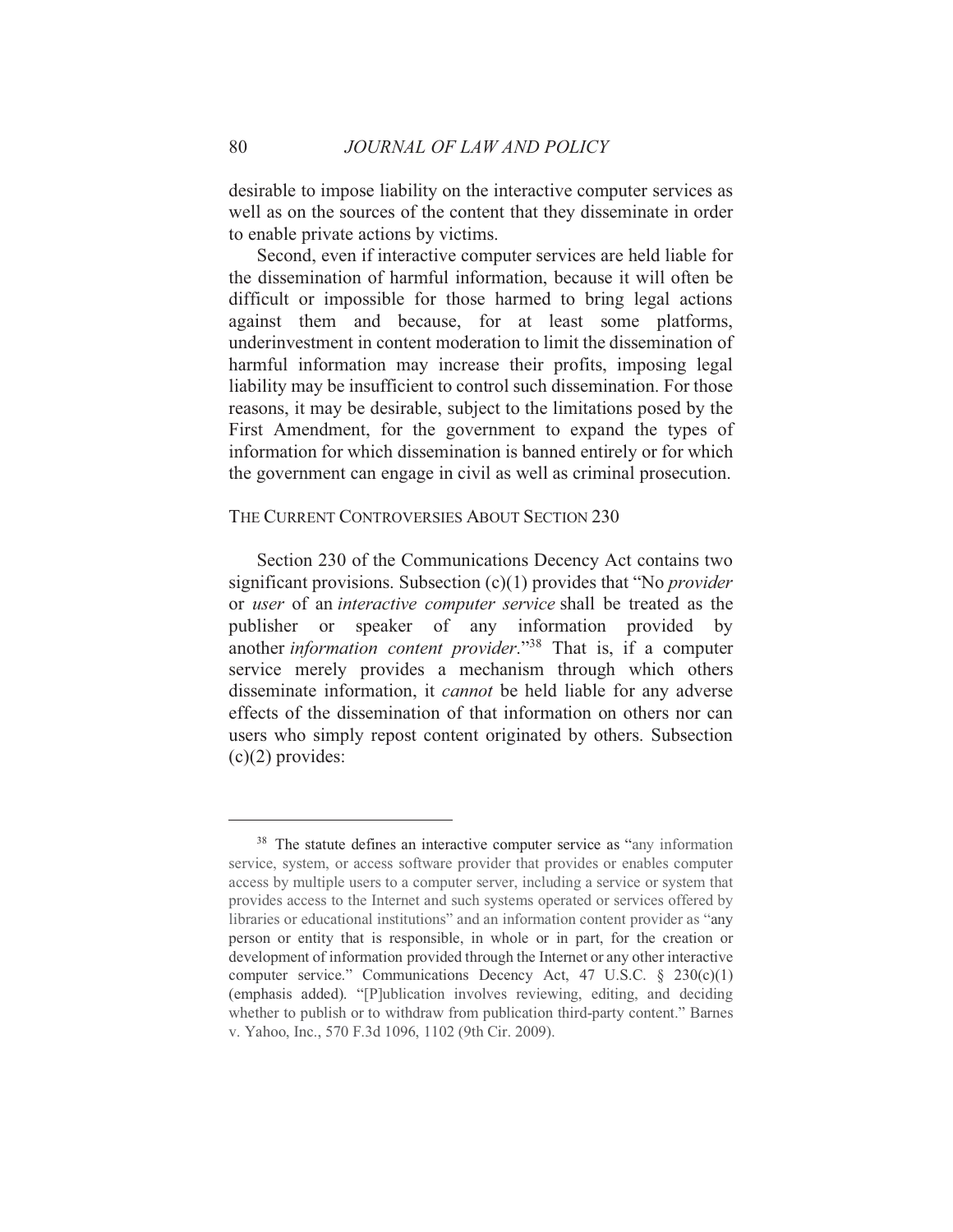No provider or user of an *interactive computer* service shall be held liable on account of  $-(A)$  any action voluntarily taken in good faith to restrict access to or availability of material that the provider or user considers to be obscene, lewd, lascivious, filthy, excessively violent, harassing, or otherwise objectionable, whether or not such material is constitutionally protected; or  $(B)$  any action taken to enable or make available to information content *providers* or others the technical means to restrict access to material described in paragraph  $(1).^{39}$ 

That is, a service *can* restrict access to information that it finds "objectionable" without incurring liability for doing so. Importantly, subsection (e) carves out certain matters from the immunity protection: violations of federal criminal law, state laws, intellectual property law, certain communications privacy laws, and sex trafficking law.<sup>40</sup>

Overall, this would appear to be the best of both worlds for an interactive computer service. On the one hand, it cannot be held liable if it chooses to do nothing to limit access to the information that is available through its service and, on the other, it cannot be held liable if it chooses to limit such access if it finds the information to be "objectionable."<sup>41</sup> To the extent that there is liability for the dissemination of harmful information, it is to be imposed only on

<sup>&</sup>lt;sup>39</sup> Communications Decency Act, 47 U.S.C. § 230(c)(1) (emphasis added).

 $40$  *Id.* § 230(e).

<sup>&</sup>lt;sup>41</sup> Kathleen Ann Ruane, *How Broad a Shield? A Brief Overview of Section* 230 of the Communications Decency Act, CONG. RSCH. SERV. LEGAL SIDEBAR 1, 2 (Feb. 21, 2018), https://sgp.fas.org/crs/misc/LSB10082.pdf (listing Facebook, Twitter, and Google as among the entities that "are permitted to publish others" content without reviewing it for criminality or other potential legal issues." It is important to note, however, that the list of interactive computer services, the entities whose behavior is protected under Section 230, is far longer than this and, in fact, Ruane notes that "[r]eviewing courts have interpreted [the] definition [of interactive computer services] to cover many entities operating online, including broadband Internet access service providers (e.g., Verizon FIOS and Comcast Xfinity), Internet hosting companies (e.g., DreamHost and GoDaddy), search engines (e.g., Google and Yahoo!), online message boards and many varieties of online platforms.").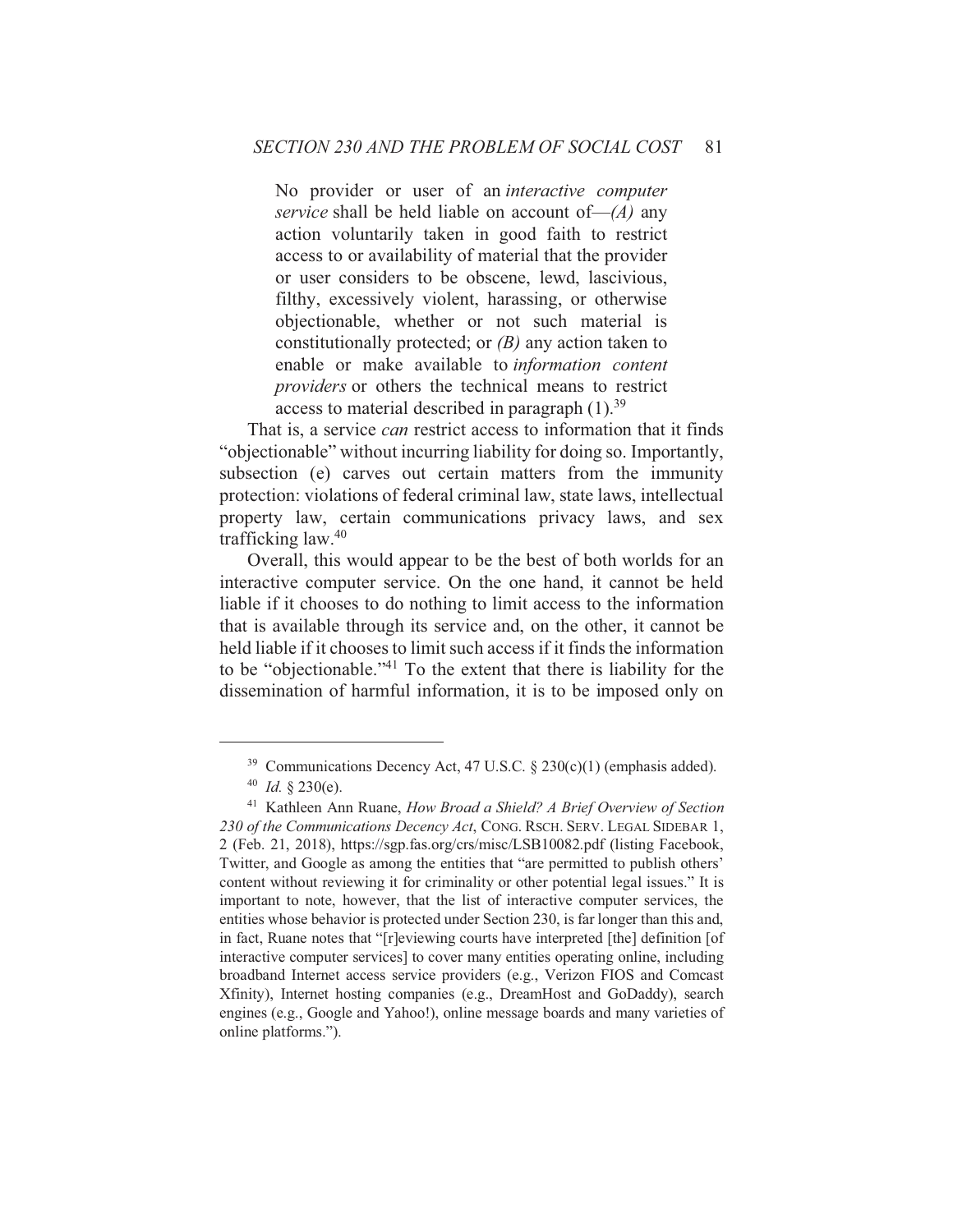the source of the information, not, with limited exceptions, on the computer service through which it was disseminated.

It has been observed that the combination of this broad immunity and the business models, especially those of advertiser-supported internet services, has diminished the incentives of internet platforms to engage in content moderation. For example, as the Stigler Committee on Digital Platforms noted:

> [T] he goal of all these [digital platforms] is to maximize engagement, often through extreme or divisive content, as recognized by Facebook itself. Unlike other media, however, [digital platforms] do not have any legal liability for promoting this thanks Section 230 the content.  $\mathbf{t}$  $\sigma$ Communications Decency Act. This immunity, combined with the limited competition these platforms face, means that [digital platforms] have very weak incentives to promote quality content or to limit the spread of false or divisive information.<sup>42</sup>

The effects of the Section 230 incentive structure on interactive computer services are reflected in the outcomes of numerous lawsuits claiming harm. In a number of cases, the services have been challenged on the grounds that their failure to control the information to which they provide access has injured third parties--that their actions produce negative externalities, harmful effects on others that are ignored by the parties undertaking those actions. In most cases, Section 230 has shielded them from liability for any adverse effects that the dissemination of information through their services may have had.<sup>43</sup> This has led to proposals to modify Section

<sup>&</sup>lt;sup>42</sup> Stigler Committee on Digital Platforms: Final Report, CHI. BOOTH 1, 10 (Sept. 16, 2019), https://www.chicagobooth.edu/-/media/research/stigler/ pdfs/digital-platforms---committee-report---stigler-center.pdf.

<sup>&</sup>lt;sup>43</sup> We discuss some of these cases below. See cases cited *infra* note 63. However, one study involving "a review [of] all Section 230-related court opinions published between July 1, 2015 and June 30, 2016 to determine the extent of immunity... [found] that in approximately half of the cases, courts refused to fully grant Section 230 immunity." Jeff Kosseff, The Gradual Erosion of the Law That Shaped the Internet: Section 230's Evolution Over Two Decades, 18 COLUM. SCI. & TECH L. REV. 1, 3 (2016) (emphasis added). "[S]ome plaintiffs, knowing of courts' relatively broad interpretation of Section 230, may be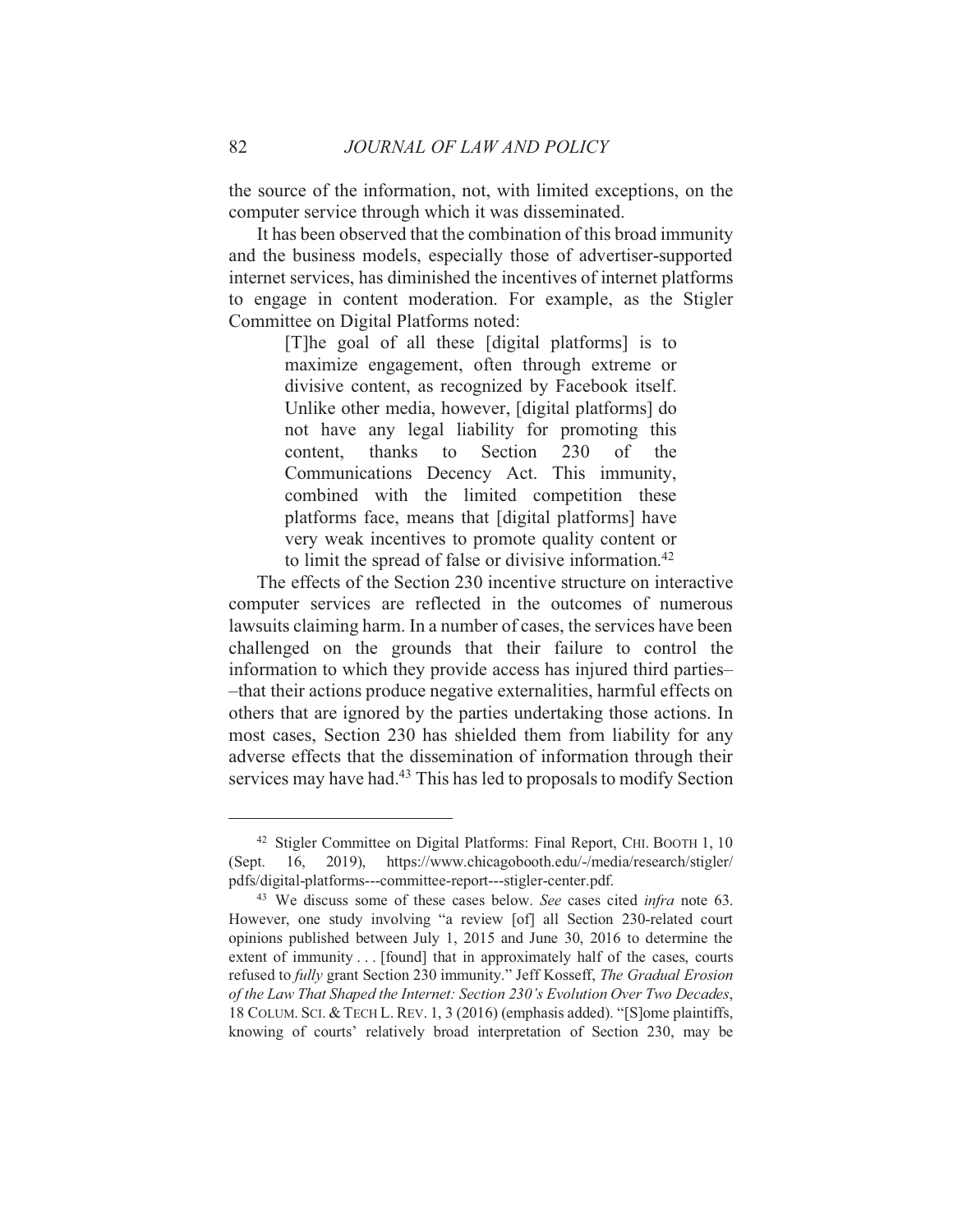230, most often to make interactive computer services liable if the information to which they provide access causes certain defined harms by increasing the subsection (e) immunity carveouts.<sup>44</sup> This Article applies an economic lens to these and other reform proposals to assess their prospects for reducing harms.

## **HOW SECTION 230 WORKS**

The early, influential Zeran v. America Online decision addressed Congress' intent in adopting Section 230:

> Congress recognized the threat that tort-based lawsuits pose to freedom of speech in the new and burgeoning Internet medium. The imposition of tort liability on service providers for the communications of others represented, for Congress, simply another form of intrusive government regulation of speech.

discouraged from ever bringing a lawsuit against online intermediaries." Id. at 36-37.

<sup>&</sup>lt;sup>44</sup> See, e.g., Letter from Attorney General, William P. Barr, to The Honorable Michael R. Pence, President, United States Senate (Sept. 23, 2020), https://www.justice.gov/file/1319346/download. The Attorney General proposes that platforms would be excluded from immunity if they: "(1) purposefully promote, facilitate, or solicit third party content that would violate federal criminal law; (2) have actual knowledge that specific content it is hosting violates federal law; and (3) fail to remove unlawful content after receiving notice by way of a final court judgment." More controversially, the letter also proposes that the definition of information content provider be broadened to include "situations in which a platform 'solicits, comments upon, funds, or affirmatively and substantively contributes to, modifies, or alters the content of another person or entity." The "comments upon" provision appears designed to address a contemporaneous controversy involving Twitter, Facebook, and others' warnings concerning posts that contained misinformation. See also Exec. Order No. 13,925, May 28, 2020, 85 Fed. Reg. 34,079 (June 2, 2020); revoked, Exec. Order No. 14, 029, May 14, 2021, 86 Fed. Reg. 27, 025 (May 19, 2021). Other suggested reforms recommend requiring that services increase transparency in their handling of content and content-related disputes and conditioning immunity on the adoption of "reasonable" content moderation practices. See, e.g., Danielle Keates Citron & Benjamin Wittes, The Problem Isn't Just Backpage: Revising Section 230 Immunity, 2 GEO. L. TECH. REV. 453, 455-56 (2018) (conditioning immunity on a service provider taking reasonable steps to prevent or address unlawful thirdparty content that it knows about).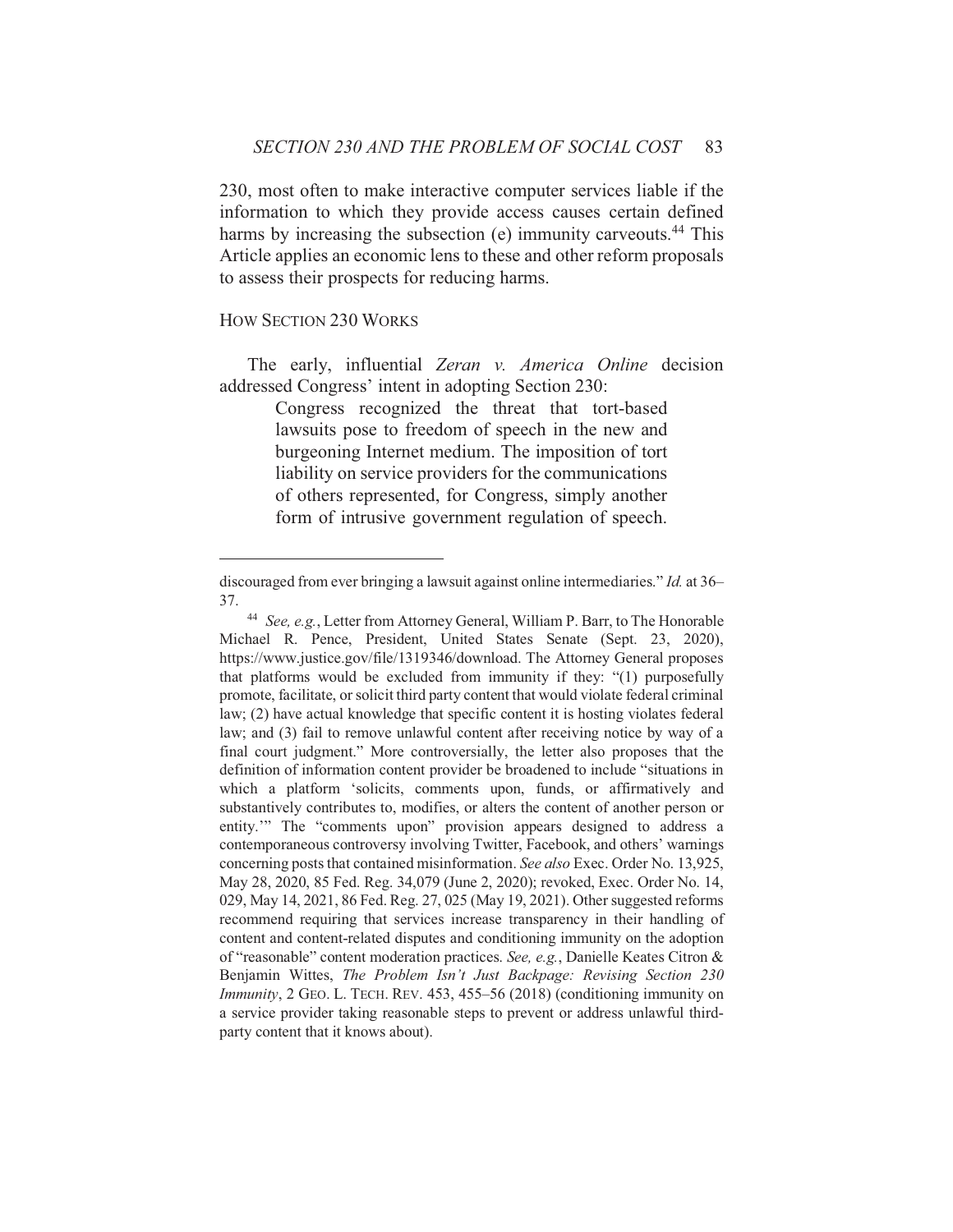Section 230 was enacted, in part, to maintain the robust nature of Internet communication and, accordingly, to keep government interference in the medium to a minimum.<sup>45</sup>

The decision went on to note that "[b]y its plain language, Section 230 creates a federal immunity to any cause of action that would make service providers liable for information originating with a third-party user of the service."<sup>46</sup> Although it is indisputable that part of the motivation for the adoption of Section 230 was to enable freer exchange of information on the internet, the court also recognized that "[a] nother important purpose of Section 230 was to encourage service providers to self-regulate the dissemination of offensive material over their services."<sup>47</sup> This observation points to an important part of the Communications Decency Act's origin. When the Act was adopted, there were conflicting congressional views about how best to discourage asserted harms, especially the availability of indecent and offensive material to children.<sup>48</sup> The important point is that there was some expectation of active content moderation despite the fact that subsection  $(c)(1)$  taken in isolation apparently affords service providers an opportunity to avoid liability through complete passivity.<sup>49</sup>

<sup>49</sup> As former Representative Christopher Cox and Senator Ron Wyden, the authors of Section 230, recalled, "we began with these two propositions: let's make sure that every internet user has the opportunity to exercise their First Amendment rights; and let's deal with the slime and horrible material on the

<sup>&</sup>lt;sup>45</sup> Zeran v. Am. Online Inc, 129 F.3d 327, 330 (4th Cir. 1997).

 $46$  *Id.* 

 $47$  *Id.* at 331.

<sup>&</sup>lt;sup>48</sup> Force v. Facebook, Inc., 934 F.3d 53, 77-80 (2d Cir. 2019) (Katzmann, C.J., concurring in part and dissenting in part) (describing the way in which, with the aid of the Supreme Court, Section 230's approach to content moderation, won out over an alternative employing constitutionally suspect direct prohibition); see also JEFF KOSSEFF, THE TWENTY-SIX WORDS THAT CREATED THE INTERNET (2019) (offering an excellent history of Section 230 and the cases leading to its passage); ERIC GOLDMAN & JEFF KOSSEFF, ZERAN V. AM. ONLINE (2020) (ebook) (including essays describing additional history of Congress' deliberations over Section 230 and the history of the Zeran litigation); Danielle Keates Citron  $\&$ Benjamin Wittes, The Internet Will Not Break: Denying Bad Samaritans § 230 *Immunity*, 86 FORDHAM L. REV. 401, 404–06 (2017); Sylvain, *supra* note 21, at  $235 - 38$ .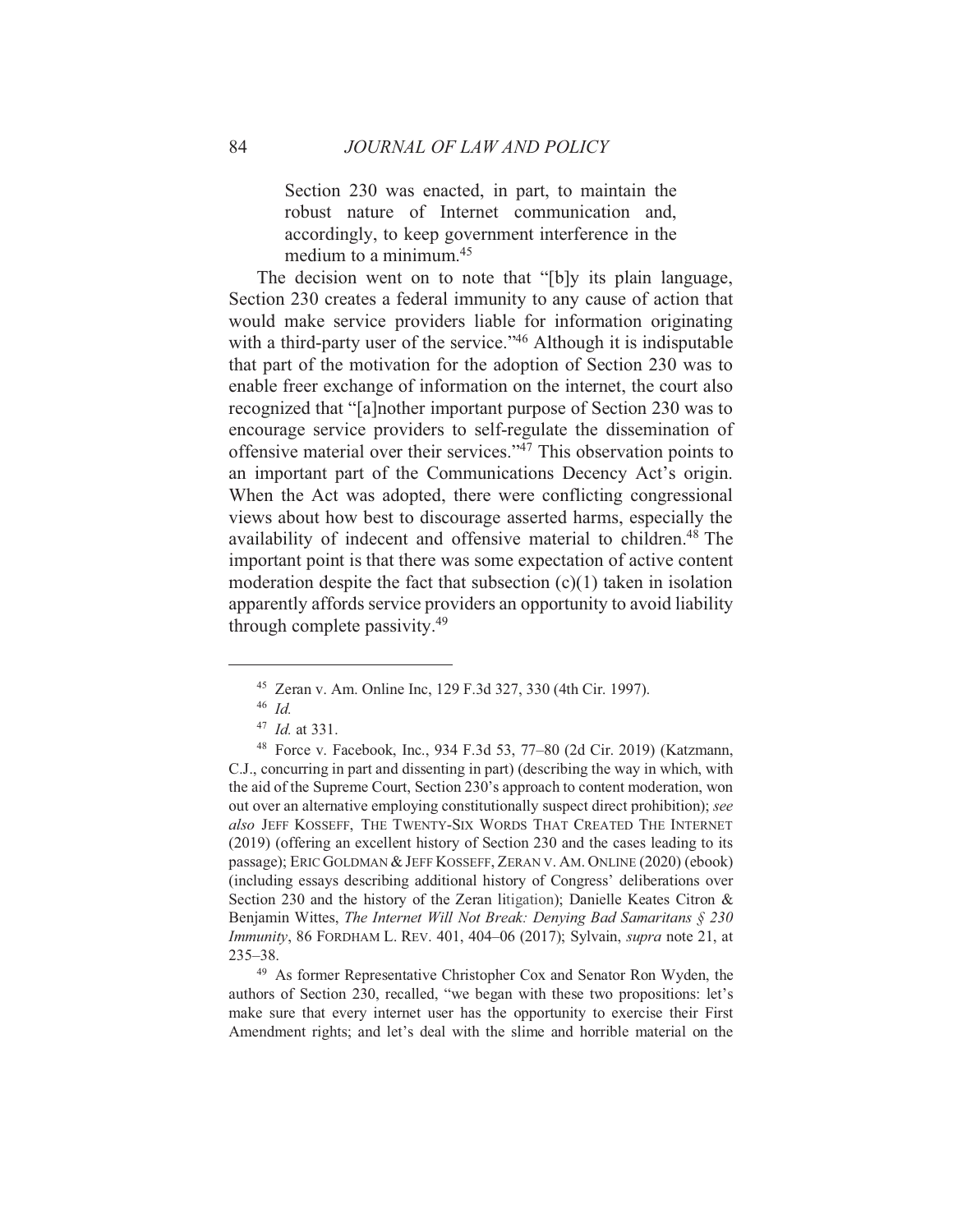Section 230 protects an interactive computer service from liability if "in good faith" it chooses to restrict access or availability of various types of material that it finds to be "objectionable."<sup>50</sup> This reduces, but does not completely eliminate, the risk that, in exercising its content moderation function, a service will be successfully sued by the *sources* of such materials. However, it is also important to note what it does *not* do. It does not encourage the service to restrict access to, or the availability of, materials that it finds it profitable to offer regardless of whether an outside observer would find them "objectionable."<sup>51</sup> That is, it provides no affirmative obligation on the part of the service to limit the dissemination of harmful content if it is not in its economic interest to do so. This would be irrelevant to a service whose business model is based on providing access only to materials of high quality, *i.e.*,

 $50$  47 U.S.C. § 230(c)(2). Although Section 230 identifies several specific types of objectionable materials, it also references a broader category of "otherwise objectionable" materials. We intend the analysis in this article to apply to all materials that may adversely affect third parties, not just those enumerated in subsection  $(c)(2)$ —"obscene, lewd, lascivious, filthy, excessively violent, [or] harassing."

internet by giving both websites and their users the tools and the legal protection necessary to take it down." FCC Reply Comments of Co-authors of Section 230 of the Communications Act of 1934, 47 U.S.C. § 230(c)(2) (2018), 8 FCC RM-11862 (Sept. 17, 2020). For additional perspectives on the significance of content moderation, see Citron & Wittes, supra note 44, at 456; Stigler Committee, supra note 42, at 192 (observing that "[a]lthough sometimes viewed as a sweeping libertarian intervention, Section 230 actually began life as a smut-busting provision: an amendment for the 'Protection for Private Blocking and Screening of Offensive Material.' Its purpose was to allow and encourage Internet service providers to create safe spaces, free of pornography, for children."). The European Union's e-Commerce Directive, which was adopted four years after the Communications Decency Act, is similar to Section  $230(c)(1)$ . The Directive's Articles 12, 13, and 14 addressing conduit, caching, and hosting services afford providers immunity and do not require them "to monitor the information which they transmit or store, nor . . . to seek facts or circumstances indicating illegal activity." Article 15 of the proposed Digital Services Act retains this policy, which has been referred to as the "passivity paradox." Joris V.J. van Hoboken, *European* Intermediary Liability in Historical Perspective, CEPS BRUSSELS (Mar. 21, https://www.ceps.eu/wp-content/uploads/2017/03/CEPS%20-%20 2017), Limited%20liability%20for%20the%20Net%20-%20Joris%20van%20Hoboken.pdf.

<sup>&</sup>lt;sup>51</sup> See sources cited *infra* note 102.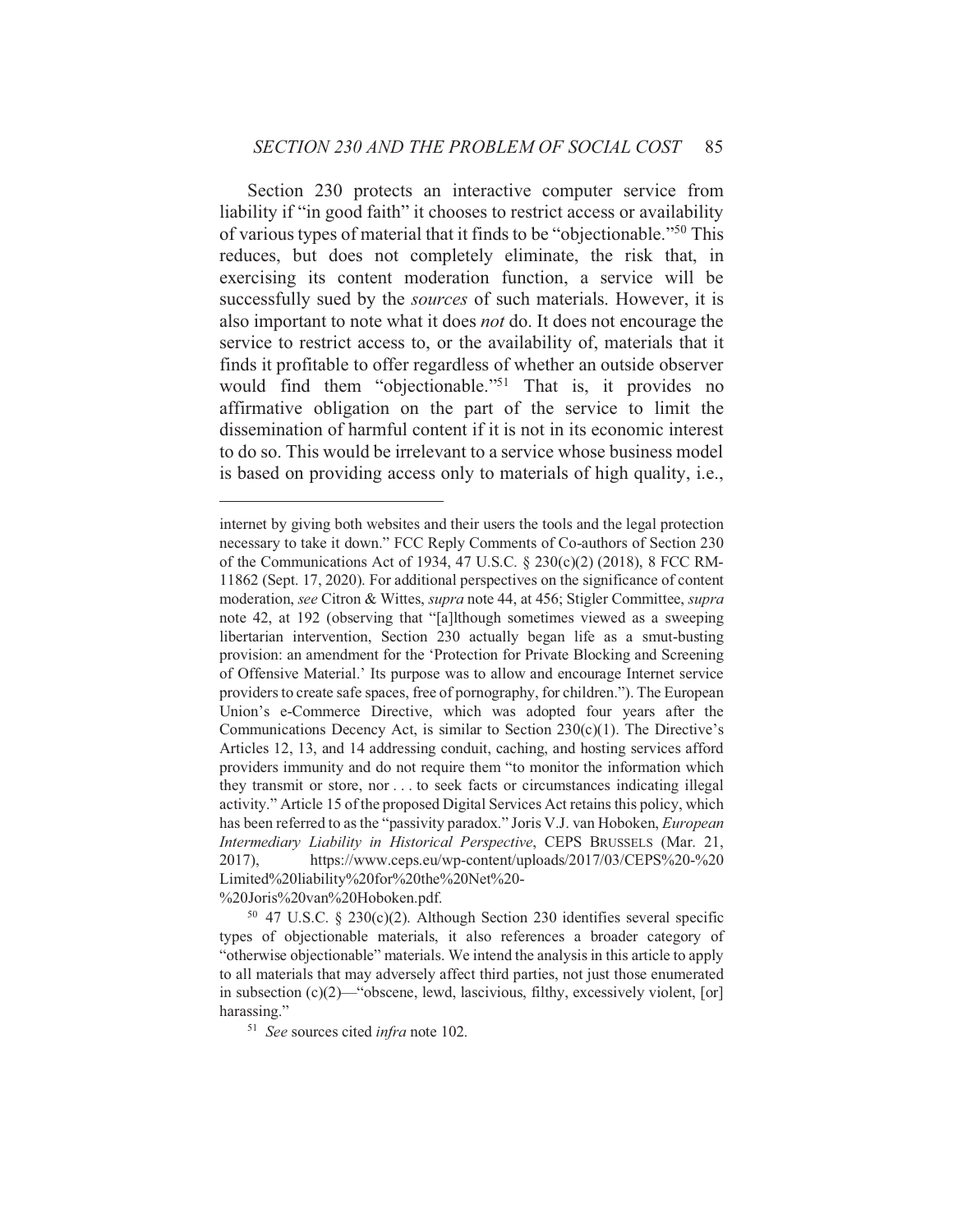materials that are unlikely to be regarded as "objectionable," such as those provided by, say, the American Bar Association, the American Medical Association, or the American Economic Association. However, for services for which that is not the case, where the provision of access to materials of low quality or materials that are clearly "objectionable" is, in fact, their "stock in trade," the Act provides no obligation for them to limit access to such materials.

"Objectionable" materials may include, for example, the content of so-called "predatory journals," which appear to be unconcerned with the quality of the articles that they publish so long as doing so increases their profits, which result from the publication fees that they impose on authors.<sup>52</sup> Such services may exploit the fact that they are not liable under Subsection  $(c)(1)$  for the materials to which they provide access by *not* taking advantage of their freedom under Subsection  $(c)(2)$  to remove materials that others find objectionable.<sup>53</sup>

86

<sup>&</sup>lt;sup>52</sup> For a discussion of the practices of these journals, see Agnes Grudniewicz, et al., Predatory Journals: No Definition, No Defence, NATURE (Dec. 12, 2019), https://www.nature.com/articles/d41586-019-03759-y. See also Anna Severin & Nicola Low, Readers Beware! Predatory Journals are Infiltrating Citation Databases, 64 INT. J. PUB. HEALTH 1123 (2019) ("Publishers of predatory journals are businesses that reap profits by ignoring scientific integrity. They exploit the online open access model of publication, which aims to make research findings freely available to all and to allow authors to retain copyright of their work. Predatory publishers operate large numbers of online 'journals' that offer to publish articles in return for a fee, but do not conduct the kind of peer review, or offer the editorial services, expected from legitimate journal publishers. Indeed, many of their practices are fraudulent.") (citations omitted). See also Fed. Trade Comm'n v. OMICS Group, 374 F.Supp.3d 994 (D. Nev. 2019), *affirmed* No. 19-15738 (9th Cir. Sept. 11, 2020) (unpublished opinion) (finding that defendants engaged in unfair and deceptive practices with respect to the publication of online academic journals and organization of scientific conferences). The SAFE TECH Act, infra note 109, would eliminate the immunity for content in which the platform has an economic interest.

<sup>&</sup>lt;sup>53</sup> Rebecca Tushnet, *Power Without Responsibility: Intermediaries and the* First Amendment, 76 GEO. WASH. L. REV. 986, 1016 (2008) (noting that "the same economic incentives . . . identified for mass media like newspapers and television stations push ISPs towards promoting advertiser-friendly content. [This makes them willing to sacrifice individual users for a better image for advertisers and investors, and this pattern is likely to continue as aggregators attempt to monetize popular spaces such as Facebook and YouTube.").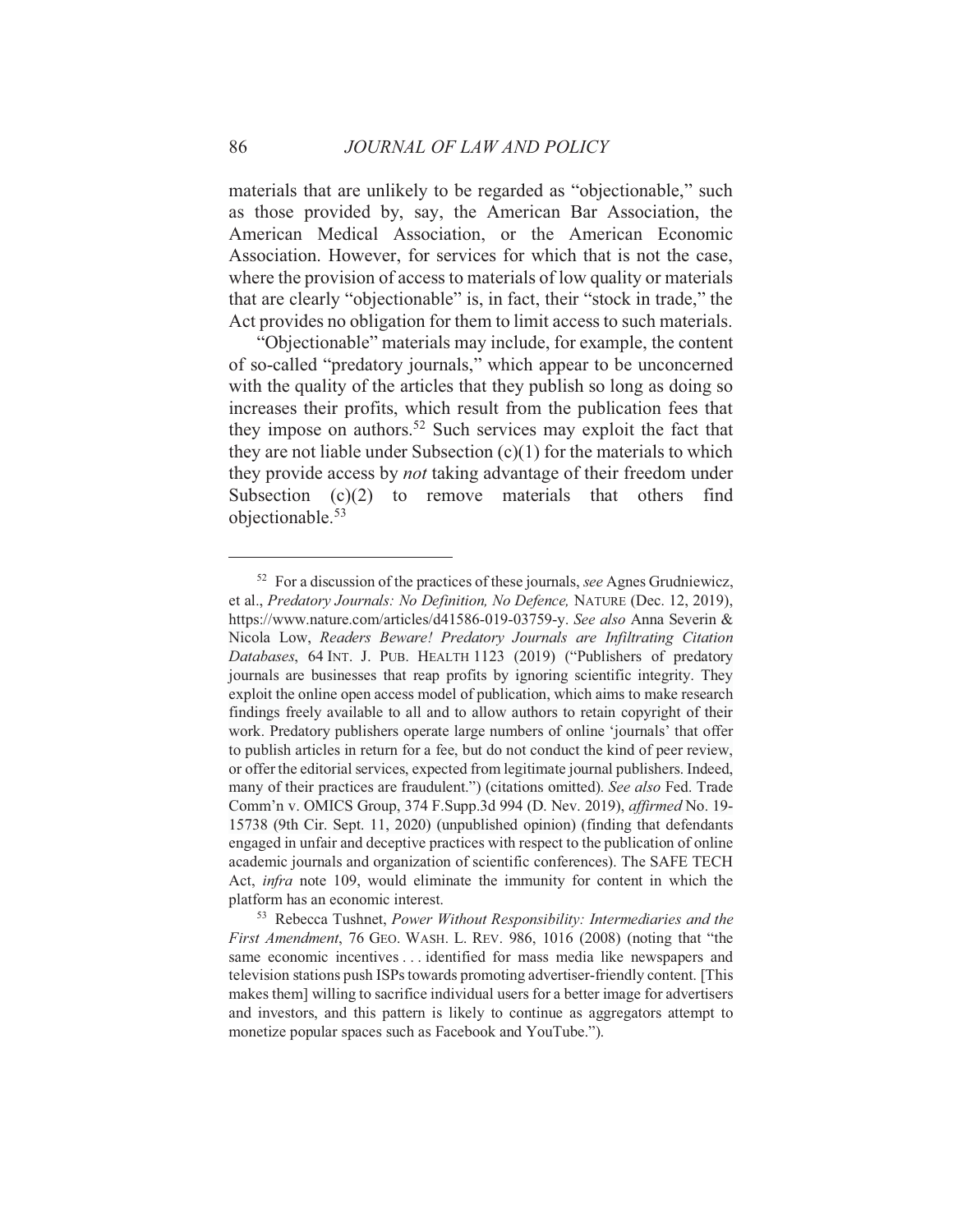Another source of potentially harmful information are so-called content farms, which are described as "sites that deliberately cater their content to what is trending on search engines at any given time. The credibility of the information generated by them is dubious at best."<sup>54</sup> Similarly, Gupta notes that "content farm sites, which may not be sharing the correct information...rank very highly on Google and have the potential to lead [sic] casual readers with the wrong information."<sup>55</sup>

Predatory journals and content farms are not the only examples of platforms whose business models are based on the dissemination of harmful information. For example, Johnson and Castro claim that "[t]here are untold numbers of online services whose users post material, nonconsensual pornography, child sexual abuse defamatory 'gossip,' terrorist communication, and more."56 Similarly, Citron and Wittes have noted that platforms have "republished content knowing it might violate the law, encouraged users to post illegal content, changed their design and policies for the purpose of enabling illegal activity, or sold dangerous products."<sup>57</sup> Still other examples are websites that post slanderous materials and then attempt to charge the victims to remove the posts.<sup>58</sup> Google recently began adopting algorithmic changes that are intended to make it more difficult for such content to be reached through its platform.<sup>59</sup> Finally, the Department of Justice refers to

<sup>&</sup>lt;sup>54</sup> Jamie Lund, *Property Rights to Information*, 10 Nw. J. TECH. & INTELL. PROP. 1, 5, n. 17 (2011).

<sup>&</sup>lt;sup>55</sup> Siddharth Gupta, *Holding Media Channels*, *Private Corporations and* Data-Collecting Entities Accountable for Their Lack of Content Moderation, RSCH. **GATE**  $2020$ ). https://www.researchgate.net/publication/ (May 342491765 Holding Media Channels Private Corporations and Data-Collecting Entities Accountable for their Lack of Content Moderation.

<sup>&</sup>lt;sup>56</sup> Ashley Johnson & Daniel Castro, *Proposals to Reform Section 230, 4* INFO. TECH. & INNOVATION FOUND. (Feb. 22, 2021), https://itif.org/ publications/2021/02/22/proposals-reform-section-230.

<sup>&</sup>lt;sup>57</sup> Citron & Wittes, *supra* note 44, at 408 (citations omitted).

<sup>&</sup>lt;sup>58</sup> Aaron Krolik & Kashmir Hill, *The Slander Industry*, N.Y. TIMES (Apr. 24, https://www.nytimes.com/interactive/2021/04/24/technology/online- $2021$ , slander-websites.html.

<sup>&</sup>lt;sup>59</sup> Pandu Nayak, *Improving Search to Better Protect People from* Harassment, GOOGLE BLOG (June 10, 2021), https://blog.google/products/search/ improving-search-better-protect-people-harassment/ ("[W]e're implementing an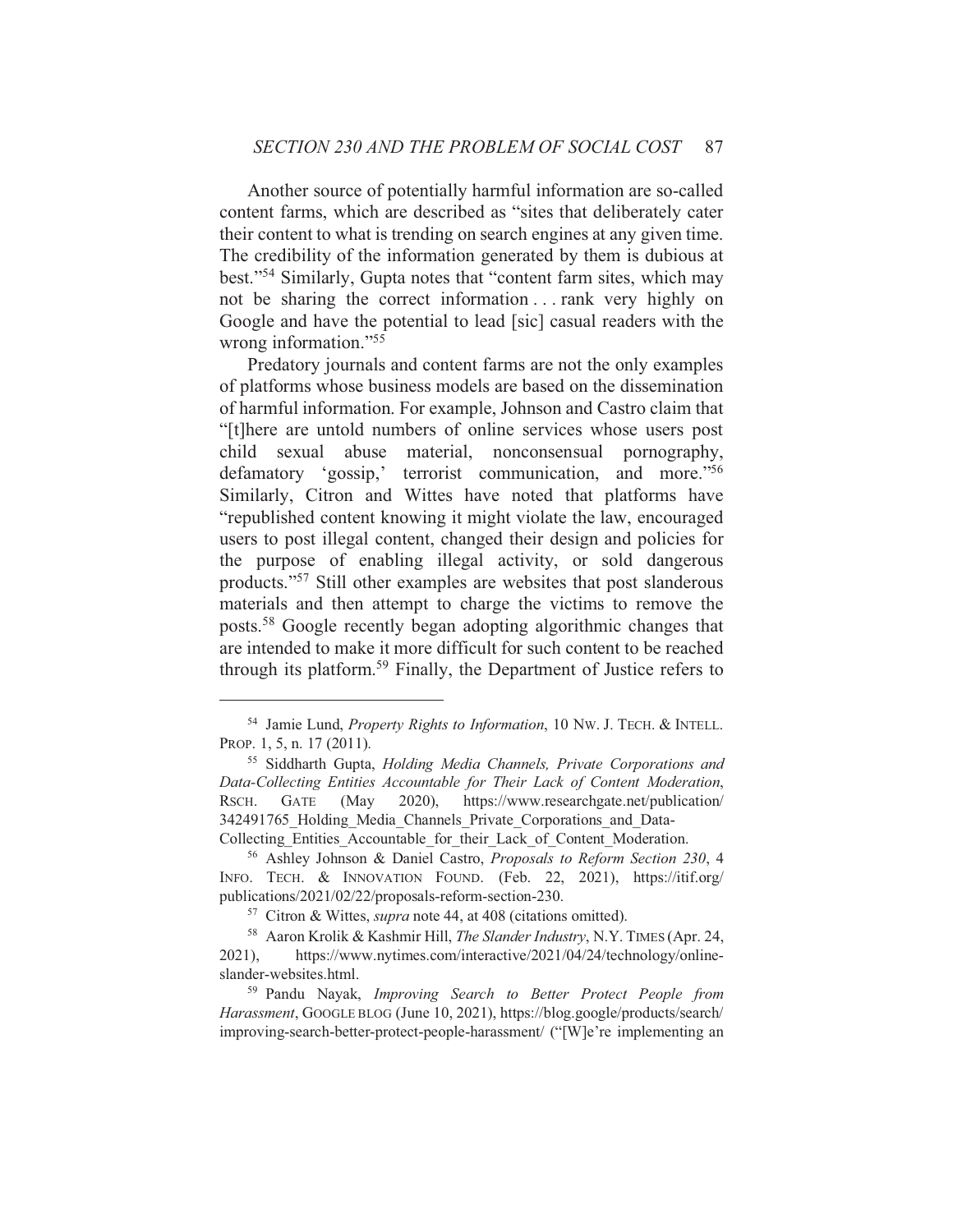platforms that "purposely solicit and facilitate harmful criminal activity  $\ldots$ ."<sup>60</sup>

Section 230: (i) reduces or eliminates liability that a service may incur in providing access to information for which others are the sources and to that extent reduces its incentives to limit the quantity of "objectionable" material that it disseminates; (ii) has no material incentive effect on the amount of objectionable content offered by a service whose business model is already based on eliminating objectionable content; and (iii) has no suppressing effect on the amount of objectionable material to which a service provides access where offering such material is the source of its profits.<sup>61</sup> By virtue of Section 230, the amount of objectionable material that is offered depends not on the legal liability of the interactive computer services but instead on the legal liability as a practical matter of the information content providers to whose materials the service provides access. Content originators stand before the law as they always have, albeit in a technological milieu that the internet has made very different over the last three decades.

In the preponderance of litigated cases, interactive computer service defendants have been found *not* to be liable for the adverse effects of the content that appeared on their services, even where those effects were transparent.<sup>62</sup> For example, in Force v. Facebook,

improvement to our approach to further protect known victims. Now, once someone has requested a removal from one site with predatory practices, we will automatically apply ranking protections to help prevent content from other similar low-quality sites appearing in search results for people's names . . . . This change was inspired by a similar approach we've taken with victims of non-consensual explicit content, commonly known as revenge porn."). See also Kashmir Hill & Daisuke Wakabayashi, Google Takes Steps to Break the Cycle of Online Slander, N.Y. **TIMES** (June 10.  $2021$ , https://www.nytimes.com/2021/ 06/10/technology/google-algorithm-known-victims.html.

<sup>&</sup>lt;sup>60</sup> U.S. DEP'T OF JUST., THE JUSTICE DEPARTMENT UNVEILS PROPOSED SECTION 230 LEGISLATION (Sept. 23, 2020), https://www.justice.gov/opa/ pr/justice-department-unveils-proposed-section-230-legislation.

 $61$  47 U.S.C.  $8$  230.

 $62$  A partial list of cases, in addition to those discussed here, in which entities were found not to be liable for the dissemination of harmful content on the grounds that they were internet service providers includes: Ben Ezra, Weinstein and Co. v. Am. Online, 206 F.3d 980 (10th Cir. 2000); Batzel v. Smith, 333 F.3d 1018 (9th Cir. 2003); Barrett v. Rosenthal, 146 P.3d 510 (Cal. 2006); Chicago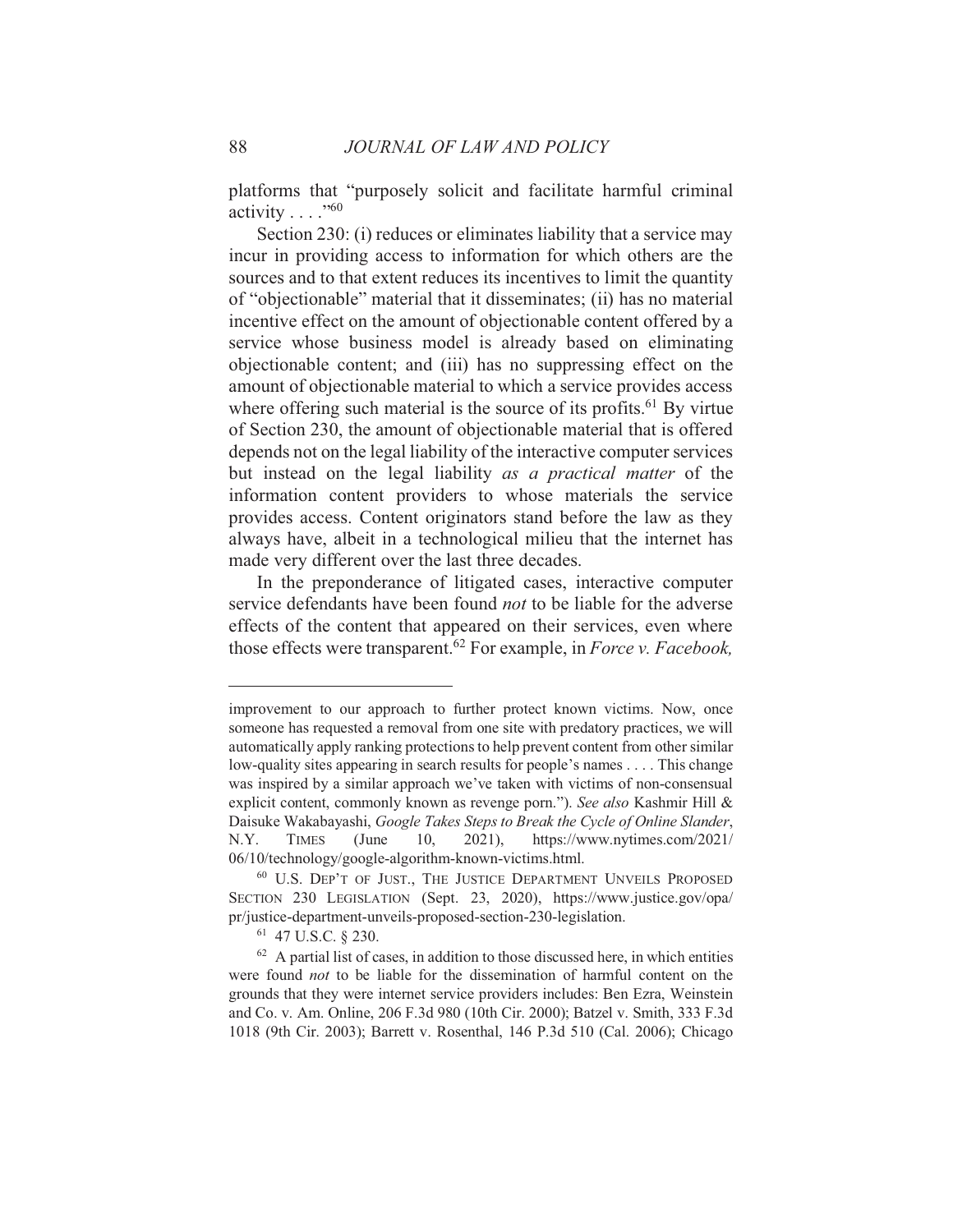*Inc.*, the plaintiffs, who included "U.S. citizen victims, and relatives and representatives of the estates of those victims, of certain terrorist attacks committed by Hamas in Israel," sued Facebook alleging that it had provided Hamas "with a communications platform that enabled those attacks." The Court of Appeals for the Second Circuit upheld a district court's dismissal court of the complaint based on Section 230 immunity. $63$ 

In *Doe v. Backpage.com, LLC*, each of the three plaintiffs alleged that she was the victim of sex trafficking at age 15 and each alleged that she was subject to rape—"over 1000 times," "over 900 times," and "on numerous occasions," respectively.<sup>64</sup> Although the First Circuit panel, including retired Supreme Court Justice Souter, concluded that the plaintiffs had made a persuasive case "that Backpage has tailored its website to make sex trafficking easier," Section 230 "requires that we... deny relief to plaintiffs whose circumstances evoke outrage."<sup>65</sup>

In Barnes v. Yahoo!, Section 230 was found to preclude recovery on a state law negligence claim notwithstanding "a dangerous, cruel, and highly indecent use of the internet for the apparent purpose of revenge."<sup>66</sup> In that case, the court found that "Barnes did not authorize her now former boyfriend to post the profiles, which is hardly surprising considering their content."<sup>67</sup> "The profiles contained nude photographs of Barnes and her boyfriend, taken without her knowledge, and some kind of open solicitation, whether express or implied is unclear, to engage in sexual intercourse."<sup>68</sup> "The ex-boyfriend then conducted discussions in Yahoo's online 'chat rooms,' posing as Barnes and directing male correspondents to the fraudulent profiles he had created."<sup>69</sup> "The profiles also included the addresses, real and electronic, and telephone number at

 $69$  *Id.* 

Laws.' Comm. For Civ. Rts. Under L., Inc. v. Craigslist, Inc., 519 F.3d 666 (7th Cir. 2008); and Carafano v. Metrosplash.com, 339 F.3d 1119 (9th Cir. 2003).

<sup>&</sup>lt;sup>63</sup> Force v. Facebook, Inc., 934 F.3d 53 (2d Cir. 2019).

<sup>&</sup>lt;sup>64</sup> Doe v. Backpage.com, 817 F.3d 12, 17, 29 (1st Cir. 2016).

 $^{65}$  *Id.* at 15, 29.

<sup>&</sup>lt;sup>66</sup> Barnes v. Yahoo!, Inc., 570 F.3d 1096, 1098 (9th Cir. 2009).

 $67$  Id.

 $68$  *Id.*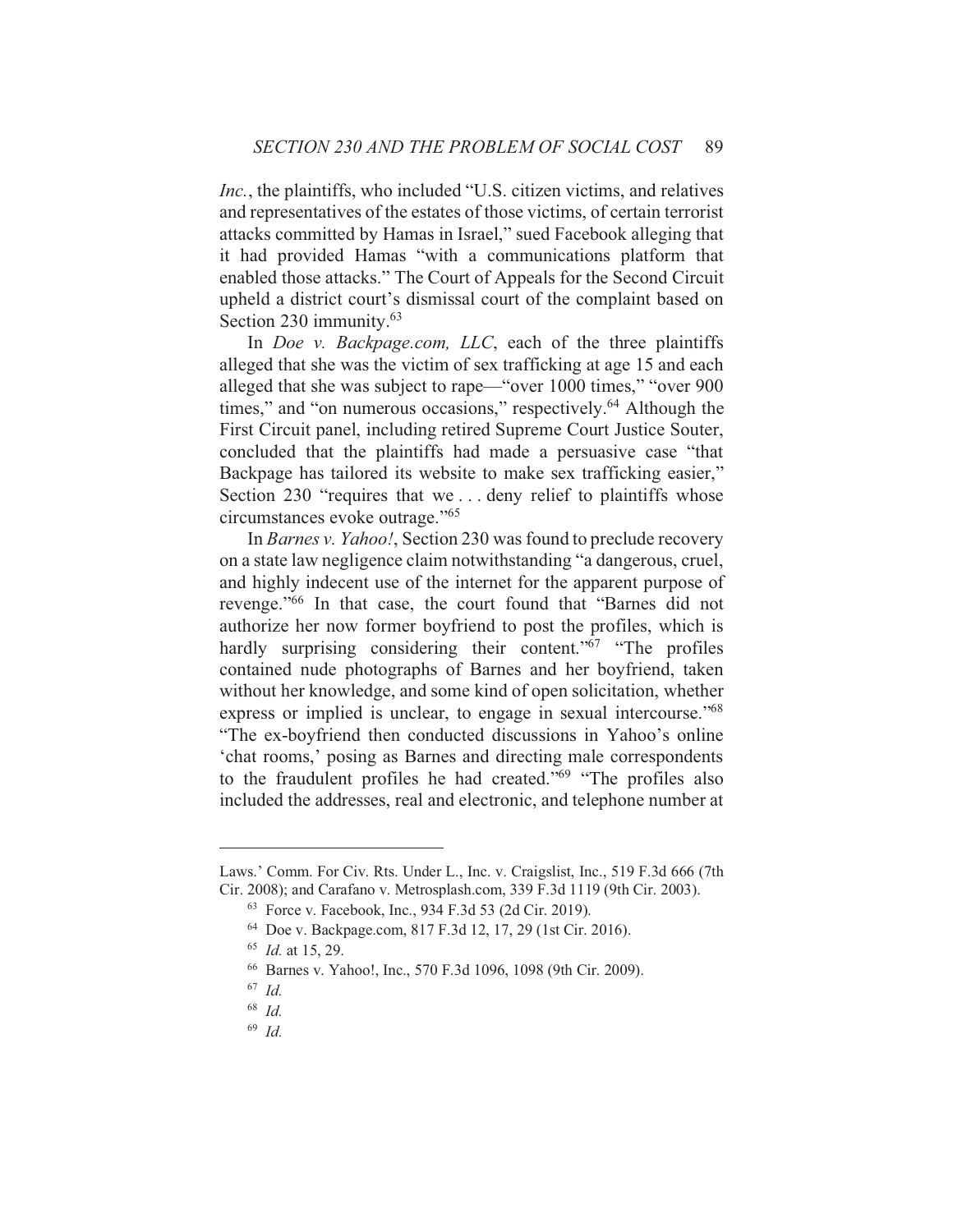Barnes' place of employment."<sup>70</sup> Before long, men whom Barnes did not know were peppering her office with emails, phone calls, and personal visits, all in the expectation of sex.<sup>71</sup>

Similarly, in *Herrick v. Grindr LLC*, the plaintiff, who was "the victim of a campaign of harassment by his ex-boyfriend, who created Grindr profiles to impersonate Herrick and communicate with other users in his name, directing the other users to Herrick's home and workplace," brought suit against Grindr, a "hook-up" application, arguing that it was "defectively designed and manufactured because it lacks safety features to prevent impersonating profiles and other dangerous conduct, and that Grindr wrongfully failed to remove the impersonating profiles created by his ex-boyfriend."72 A district court ruled that Grindr was an interactive computer service, so Herrick's claims were barred by Section 230, among other factors, and the ruling was upheld by the Court of Appeals for the Second Circuit.<sup>73</sup>

Despite these holdings, some courts have concluded that an interactive computer service was insufficiently passive to qualify for the  $(c)(1)$  immunity.<sup>74</sup> For example, in MCW, Inc. v. badbusinessbureau.com, the court held that the defendant that created such category headings as "Con Artists" and "Corrupt Companies" for consumer complaints was not immune from liability under the terms of Section  $230^{75}$  In that case, the court found that

> the CDA does not distinguish between acts of creating or developing the content of reports, on the one hand, and acts of creating or developing the titles or headings of those reports, in the other. The titles and headings are clearly part of the web page content. Accordingly, the defendants are information content providers with respect to the website postings and

 $70$  Id.

 $71$  *Id.* 

<sup>&</sup>lt;sup>72</sup> Herrick v. Grindr LLC, 765 F. App'x. 586, 588 (2d Cir. Mar. 27, 2019) (unpublished summary order).

<sup>&</sup>lt;sup>73</sup> See id. at 589-91.

<sup>&</sup>lt;sup>74</sup> See MCW, Inc. v. badbusinessbureau.com, LLC., No. Civ.A.3:02-CV-2727–G, 2004 WL 833595, at \*10 (N.D. Tex. Apr. 19, 2004).

 $^{75}$  *Id*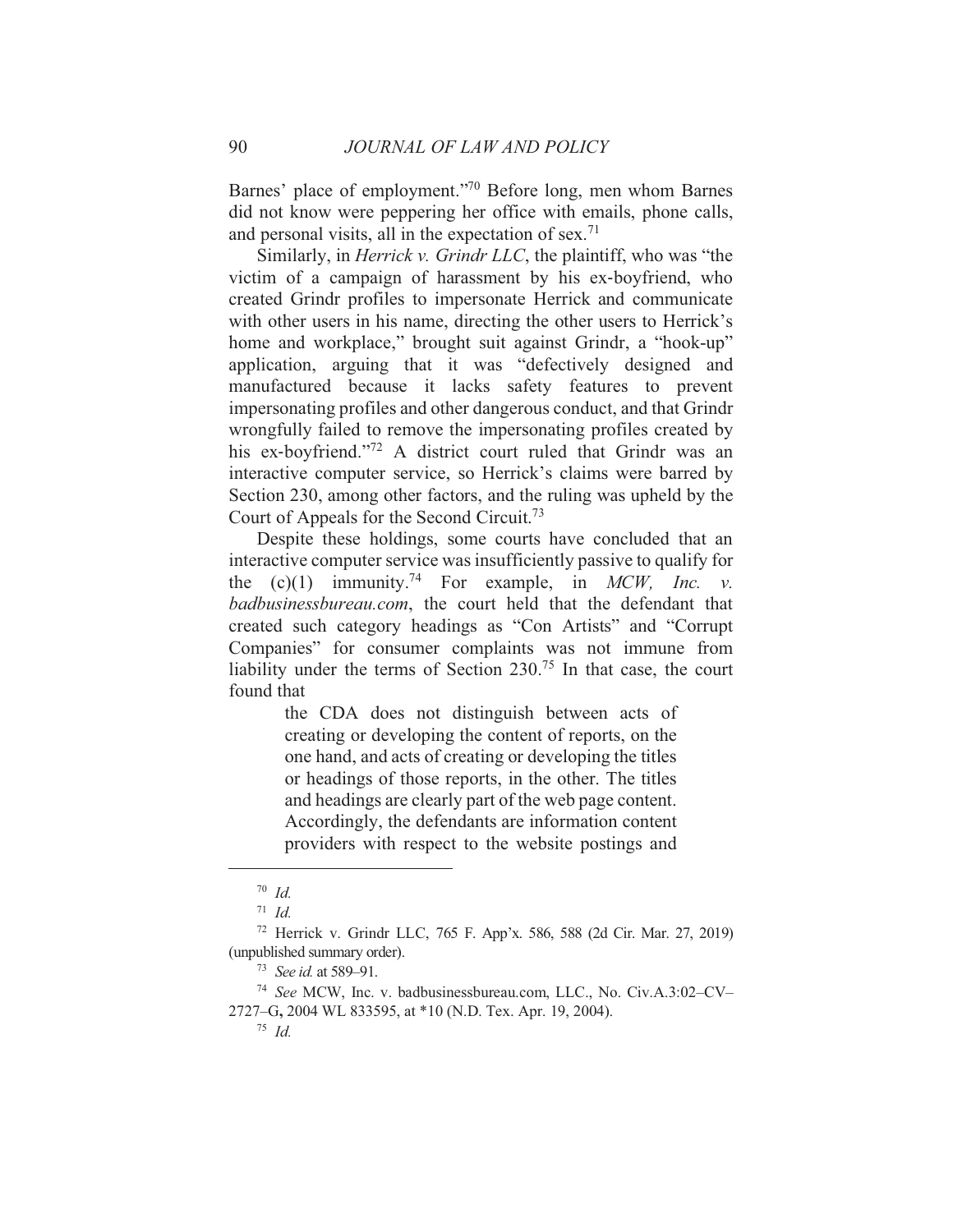thus they are not immune from MCW's claim .... [T]he defendants are also information content providers because they are "responsible, in whole or in part, for the creating or development" of thirdparty derogatory messages.<sup>76</sup>

Fair Housing Council of San Fernando Valley v. *Roommates.com, LLC* involved a website that required disclosure of personal information—gender, family status, and sexual orientation—as a condition of use and employed profiles derived from the information as an integral part of its real estate service.<sup>77</sup> "By requiring subscribers to provide the information as a condition of accessing its service, and by providing a limited set of prepopulated answers, Roommate becomes much more than a passive transmitter of information provided by others; it becomes the developer, at least in part, of that information."<sup>78</sup> Based on this finding, the Ninth Circuit concluded that Roommates could not claim immunity under the terms of Section 230.<sup>79</sup>

Although these cases illustrate that an entity may risk losing the immunity provided under Section 230 if it behaves as more than a mere conduit for information provided by others, the preponderance of cases reinforces a conclusion that an interactive computer service will be able to avoid being classified as an information provider, and thus subject to liability for harm caused by the content that it disseminates, if it is careful *not* to take actions that modify that content. That is, although Section 230 contains a provision that permits an interactive communication service to delete certain types of materials under  $(c)(2)$ , there is a risk that it will jeopardize the freedom from liability that it would otherwise possess under  $(c)(1)$ if it engages in *any* editorial behavior. Concomitantly, a plaintiff's options regarding the party against which to bring suit are severely limited by the provisions of Section 230. As the California Supreme Court has put it: "We acknowledge that recognizing broad immunity for defamatory republications on the Internet has some troubling

<sup>&</sup>lt;sup>76</sup> *Id.* (quoting 47 U.S.C. § 230(f)(3)).

<sup>&</sup>lt;sup>77</sup> Fair Hous. Council of San Fernando Valley v. Roommates.com, LLC, 521 F. 3d 1157, 1161 (9th Cir. 2008) (en banc).

 $78$  *Id.* at 1166.

 $^{79}$  *Id.* at 1170.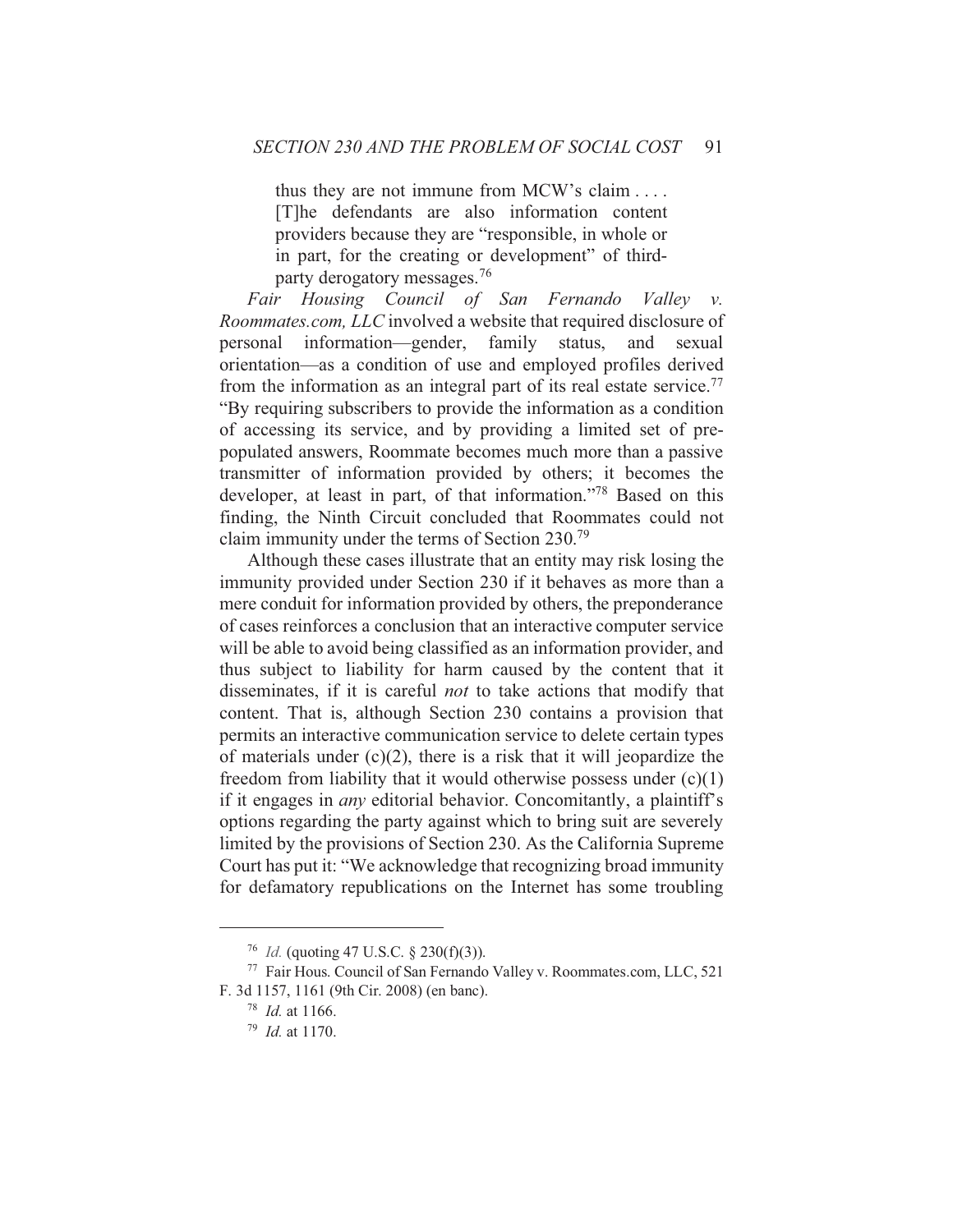consequences. Until Congress chooses to revise the settled law in this area, however, plaintiffs who contend they were defamed in an Internet posting may only seek recovery from the original source of the statement."80

Using Coase's insights, we consider the sources of the "troubling consequences" referred to by the Court and how Congress might revise the law to deal with those consequences. We conclude that revisions that facilitate private actions that seek damages from interactive computer service for the dissemination of harmful content over the internet would have a positive effect in reducing negative externalities. However, we also conclude that such revisions are unlikely, by themselves, to address fully the consequences of the dissemination of harmful content and, as a result, Congress might need to consider more significant reforms.

# COASE'S APPROACH TO THE PROBLEM OF SOCIAL COST

Economists have long been engaged in the analysis of legal arrangements in which the activities of one party can affect the wellbeing of another. In these situations, some economists, guided by the work of Coase, have focused on how the assignment of legal (or property) rights affects the efficiency with which resources are allocated and on whether private voluntary transactions are sufficient to achieve an efficient allocation.<sup>81</sup> Moreover, Coase's insights have not been limited to economists. They have been extraordinarily influential among policymakers over the last several decades, specifically in connection with the deregulatory and noninterventionist milieu of the last five decades and with the

<sup>&</sup>lt;sup>80</sup> Barrett v. Rosenthal, 146 P.3d 510, 525 (Cal. 2006). The opinion contains an exhaustive discussion of Section 230's legislative history and holds that "[b]y declaring that no 'user' may be treated as a 'publisher' of third-party content, Congress has comprehensively immunized republication by individual Internet users." *Id.* at 528. In other words, the re-posters of content enjoy the same  $(c)(1)$  immunity as service providers. Only originators of actionable content are exposed to liability under Section 230. For an extended discussion of user immunity and its consequences, see Ronen Perry, *supra* note 33.

<sup>&</sup>lt;sup>81</sup> For an example of this approach taken by one of the authors of this article see Stanley M. Besen, et al., Copyright Liability for Cable Television: Compulsory Licensing and the Coase Theorem, 21 J. L. & ECON. 67 (1978).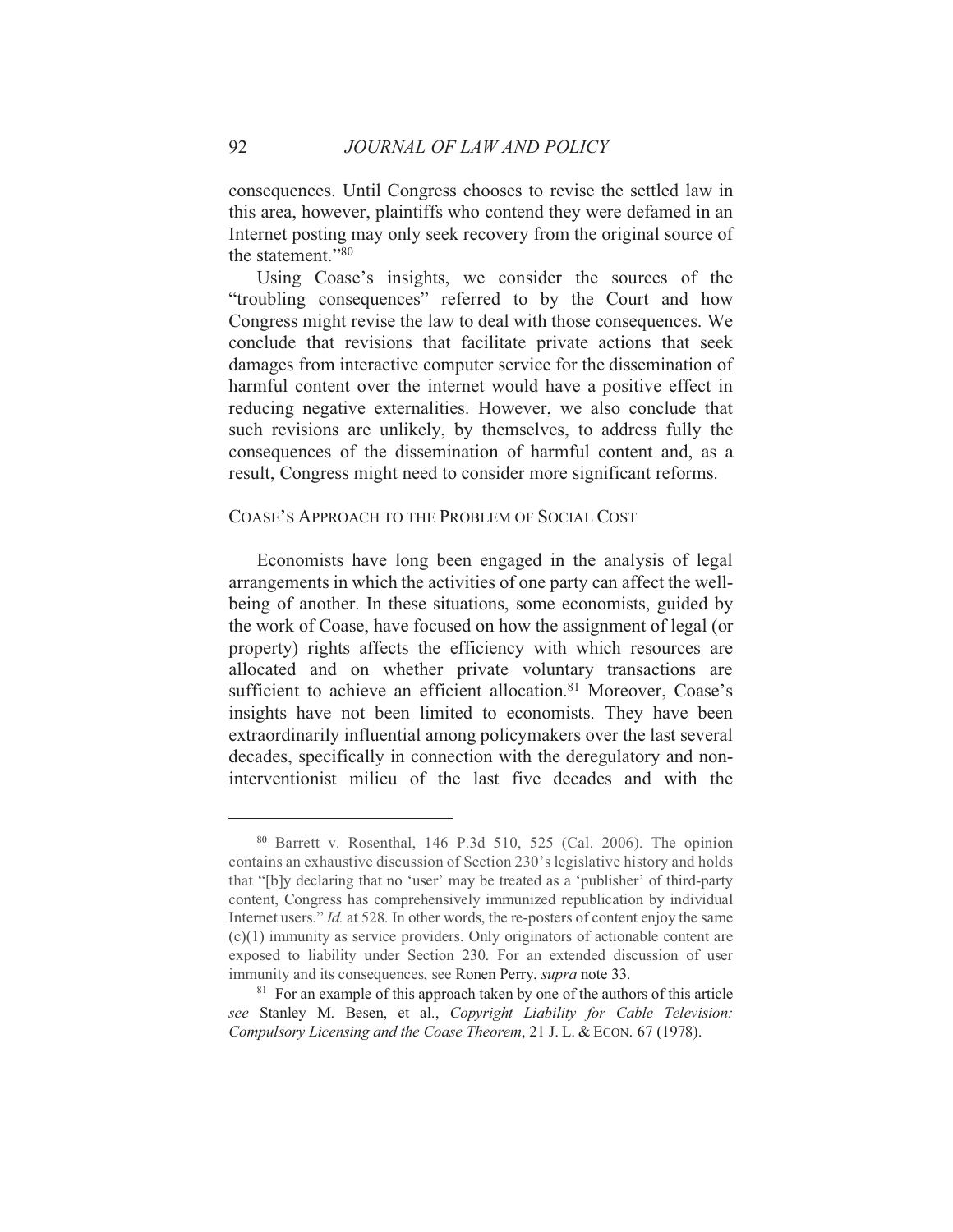concomitant assignment of rights and obligations in legislation that affects commercial activities.<sup>82</sup> In this Article, we begin with the basic model analyzed by Coase and modify it to reflect the specific characteristics of the situations covered by Section 230.

The simplest of the situations analyzed by Coase has the following conditions: (1) there is a single entity on each side of the interaction, in his case, one farmer and one rancher; (2) both entities are fully integrated, in particular, the cattle that graze on the rancher's land are owned by the rancher; and (3) the harm that may be occasioned as a result of the interaction between the entities is a by-product of an otherwise legitimate activity, *i.e.*, the rancher benefits from having its cattle graze but the harm that may be done to the farmer's crop does not, by itself, provide any benefits to the rancher.<sup>83</sup> Coase shows that, in this situation, irrespective of whether the rancher is liable for any harm caused by the grazing of his cattle to the farmer's crops—that is, regardless of whether property rights are assigned to the farmer or the rancher—an efficient outcome will result if transactions between the farmer and the rancher are costless to execute. If the law holds the farmer safe from damage caused by trespass, the rancher will construct a fence to prevent his cattle from entering the farmer's land if the cost of doing so is less than the value of the crops that would otherwise be damaged.<sup>84</sup> If the rancher is *not* liable, and the cost of constructing a fence is less than the damages to the crops, the farmer will pay the rancher to construct a fence.<sup>85</sup> If the rancher is liable for damages to the crops and the cost of constructing a fence is greater than the damages, the rancher will compensate the farmer for the damages but will not construct a fence.<sup>86</sup>

Of course, Coase did not stop his analysis in the case in which transactions are costless. In particular, he observes:

> Once the costs of carrying out market transactions are taken into account, it is clear that ... a

<sup>&</sup>lt;sup>82</sup> See, e.g., BINYAMIN APPELBAUM, THE ECONOMISTS' HOUR (2019); Medema, supra note 9.

<sup>&</sup>lt;sup>83</sup> Coase, *supra* note 1.

 $84$  *Id.* 

 $85$  *Id.* 

 $86$  Id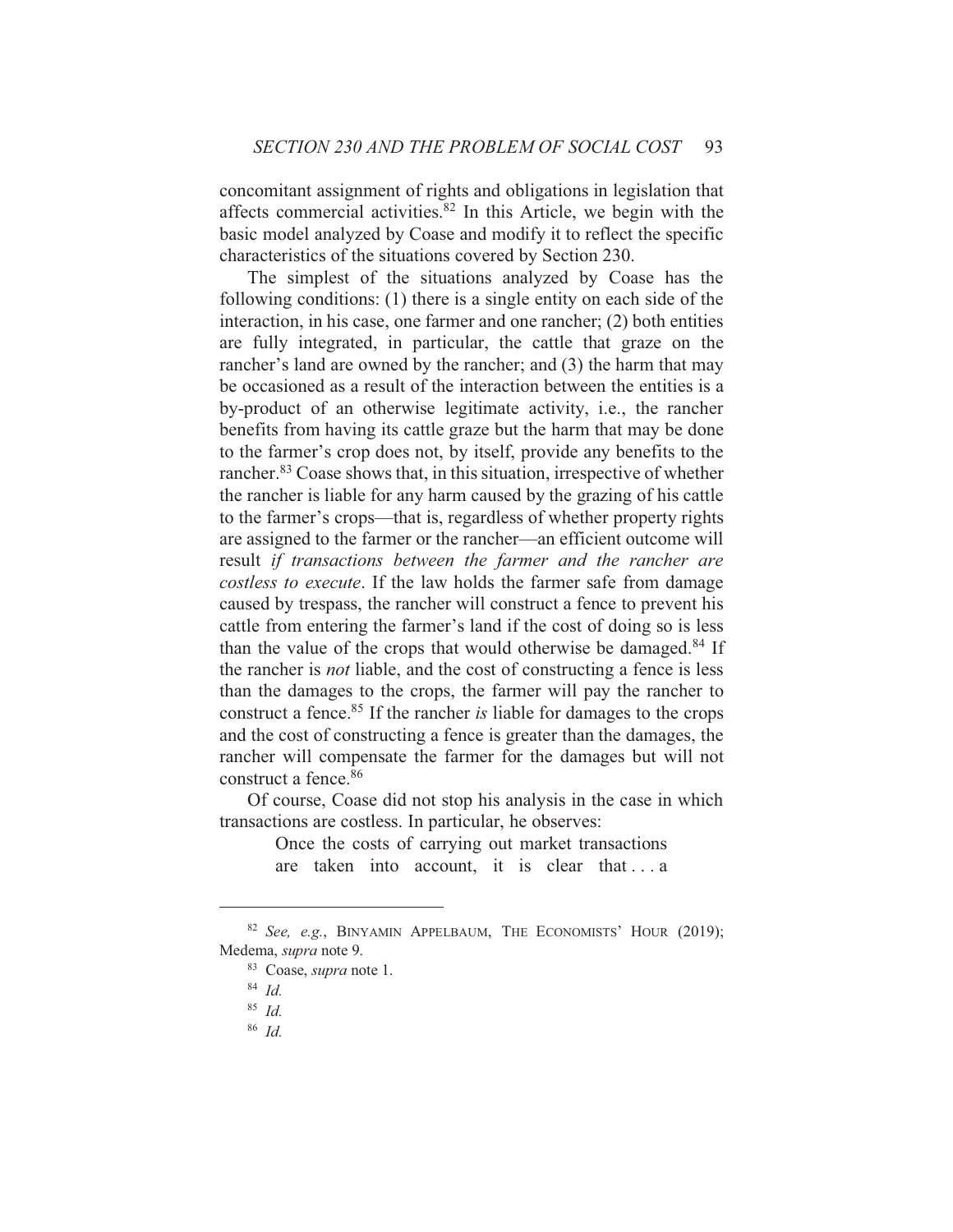rearrangement of rights will only be undertaken when the increase in the value of production consequent upon the rearrangement is greater than the costs which would be involved in bringing it  $about \ldots$  In these conditions, the initial delimitation of legal rights does have an effect on the efficiency with which the economic system operates.<sup>87</sup>

In fact, Coase modified his initial example to take account of the costs of "rearranging" rights.<sup>88</sup> With respect to the number of market participants that would have to reach agreement through private voluntary transactions, Coase noted:

> there is no reason why, on occasion  $\ldots$  government administrative regulation should not lead to an improvement in economic efficiencies. This would seem to be particularly likely when a large number of people are involved and in which therefore the costs of handling the problem through the market or the firm might be high.<sup>89</sup>

In this regard, it is interesting to note that among the proposals to modify Section 230 put forward by the Trump Administration's Department of Justice there is one that would enable the federal government to bring *civil claims* against platforms where subject matter is carved out from liability immunity, rather than rely solely on victims to bring civil actions for harms that they experienced from such dissemination.<sup>90</sup> In this kind of legal regime, of course, victims could still choose to bring actions to seek recompense for the injuries that they experience.

Consider a case in which, contrary to Coase's hypothetical, there are many farmers and only one rancher. In that case, the farmers may be unable to unite either to sue to force the rancher to build a fence or to pay him to erect a fence. Moreover, the likelihood that an efficient allocation of resources will be achieved through private

 $^{87}$  *Id.* at 15–16.

 $88$  *Id.* at 18.

 $89$  *Id.* at 18 (emphasis added).

<sup>&</sup>lt;sup>90</sup> See THE JUSTICE DEPARTMENT UNVEILS PROPOSED SECTION 230 LEGISLATION, supra note 60.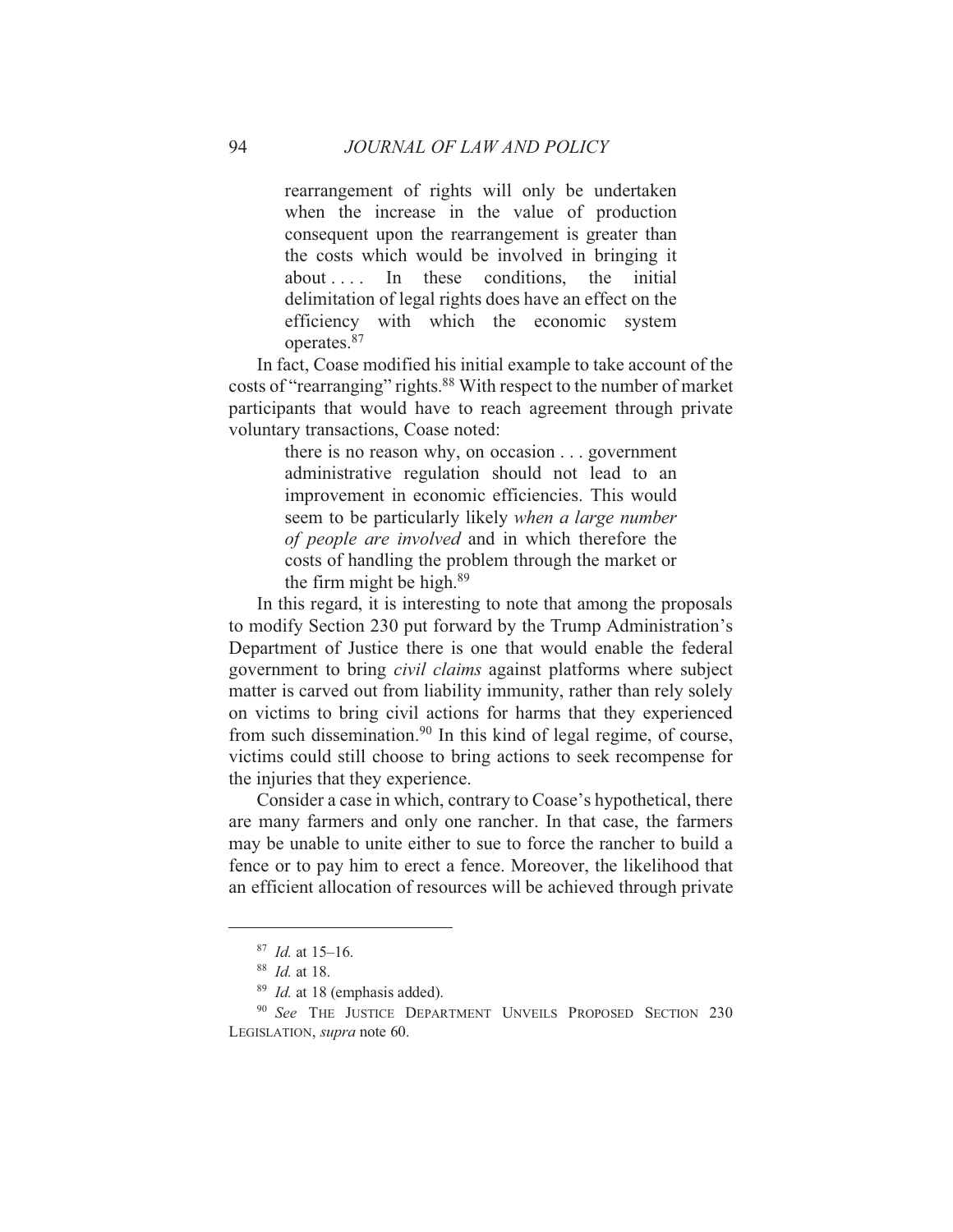transactions or by legal actions may be affected if, to enlarge the hypothetical, there are many owners of land on which cattle graze and which may harm farmers if they enter their land. In other words, if there are many prospective plaintiffs or defendants, free rider, coordination, or assignment of causality problems could, all else equal, inhibit private efficiency-increasing transactions. For example, even after crops have been damaged, if there are many adjacent ranches, the farmer may be unable to identify the specific owner or owners of the cattle that have caused the damage. In such cases, the efficient alternative may be to *require* all ranchers to build fences. As Coase noted, "there is no reason why, on occasion ... governmental administrative regulation should not lead to an improvement in economic efficiency. This would seem particularly likely when . . . a large number of people are involved and in which therefore the costs of handling the problem through the market or the firm may be high."<sup>91</sup>

Coase also considered the question of whether the initial assignment of legal rights can affect whether an efficient allocation of resources can be achieved through private voluntary transactions. He noted:

> One arrangement of rights may bring about a greater value of production than any other. But unless this is the arrangement of rights established by the legal system, the costs of reaching the same result by altering and combining results through the market may be so great that this optimal arrangement of rights, and the greater value of production that it would bring, may never be achieved.<sup>92</sup>

Following this approach, we address the question of whether "greater value" can be achieved by the "rearrangement of rights" provided by Section 230.93 In other words, whether "altering and combining these rights through the market"<sup>94</sup> can be achieved, and whether the government should undertake additional actions to limit the dissemination of harmful information through the internet.

 $94$  Id

 $91$  Coase, *supra* note 1, at 18.

 $92$  *Id.* at 16.

 $93$  *Id.* at 15-16.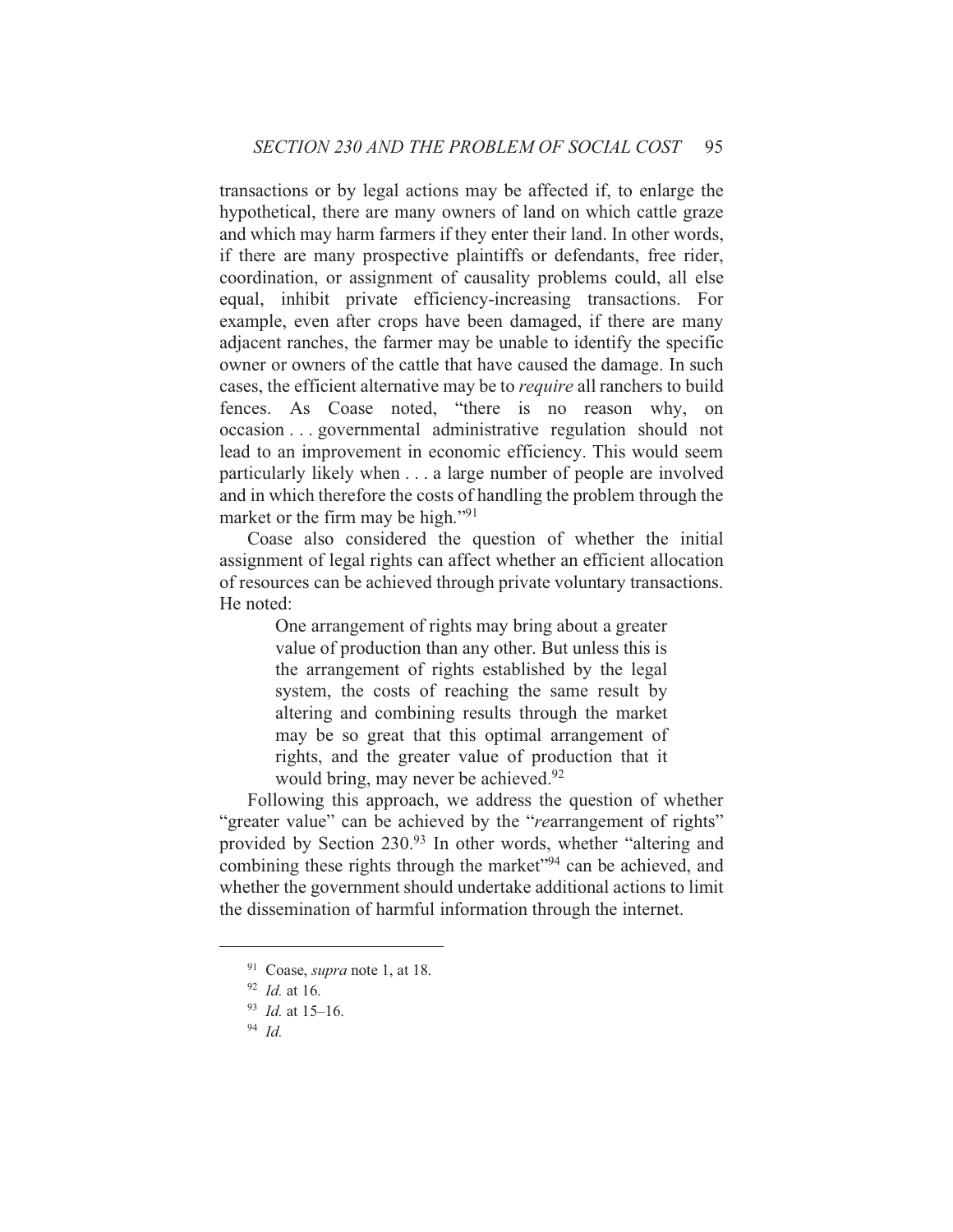One factor that we address, not considered in Coase's examples, is that, in analyzing Section 230, we must take account of the fact that interactive computer services and information content providers both are able to limit the amount of harm. To modify Coase's example to take this possibility into account, consider A, a farmer, whose land is adjacent to property owned by B, who allows cattle owned by a large number of different entities to graze on his land.<sup>95</sup> As in the case described above, it will be efficient to construct a fence between the properties so long as the cost of doing so is less than the value of the crops that would otherwise be destroyed. In that case, a fence *will* be constructed if: (i) B is liable for the damages that are caused by straying cattle and the cost of bringing suit against B is not too large; (ii) the cattle owners are liable for the damages and the cost of bringing suit against them is not too large; or (iii) neither B nor the cattle owners are liable for damages to the crops and A pays B to erect a fence. Note that if the cattle owners, but not B, are liable for damage to A's crops, A will have to identify, and sue, individual owners of straying cattle and no individual cattle owner, even if found liable, may find it profitable to bear the cost of erecting a fence. In that case, the fact that the cattle owners are liable for crop damages would have no effect on their behavior. Of course, A could still pay B to erect a fence.

A second factor that we consider, not considered in Coase's examples, is that the dissemination of harmful information may provide monetary or other benefits to the source of harm. In Coase's examples, the rancher may choose not to erect a fence not because he benefits when his cattle stray and damage the farmer's crops but because he would incur a cost in erecting the fence. However, the rancher could obtain benefits when his cattle stray, say because they are able to graze on the farmer's land or because their condition is improved when they eat the farmer's crops. For similar reasons, an interactive computer service, an information content provider, or both could find it profitable to offer harmful material not only because that reduces the cost of content moderation but because doing so increases the advertising revenues, subscriber fees, or other

<sup>&</sup>lt;sup>95</sup> We have modified Coase's original example to allow for the distinction between the internet services that users access directly and the providers of the information that those services host.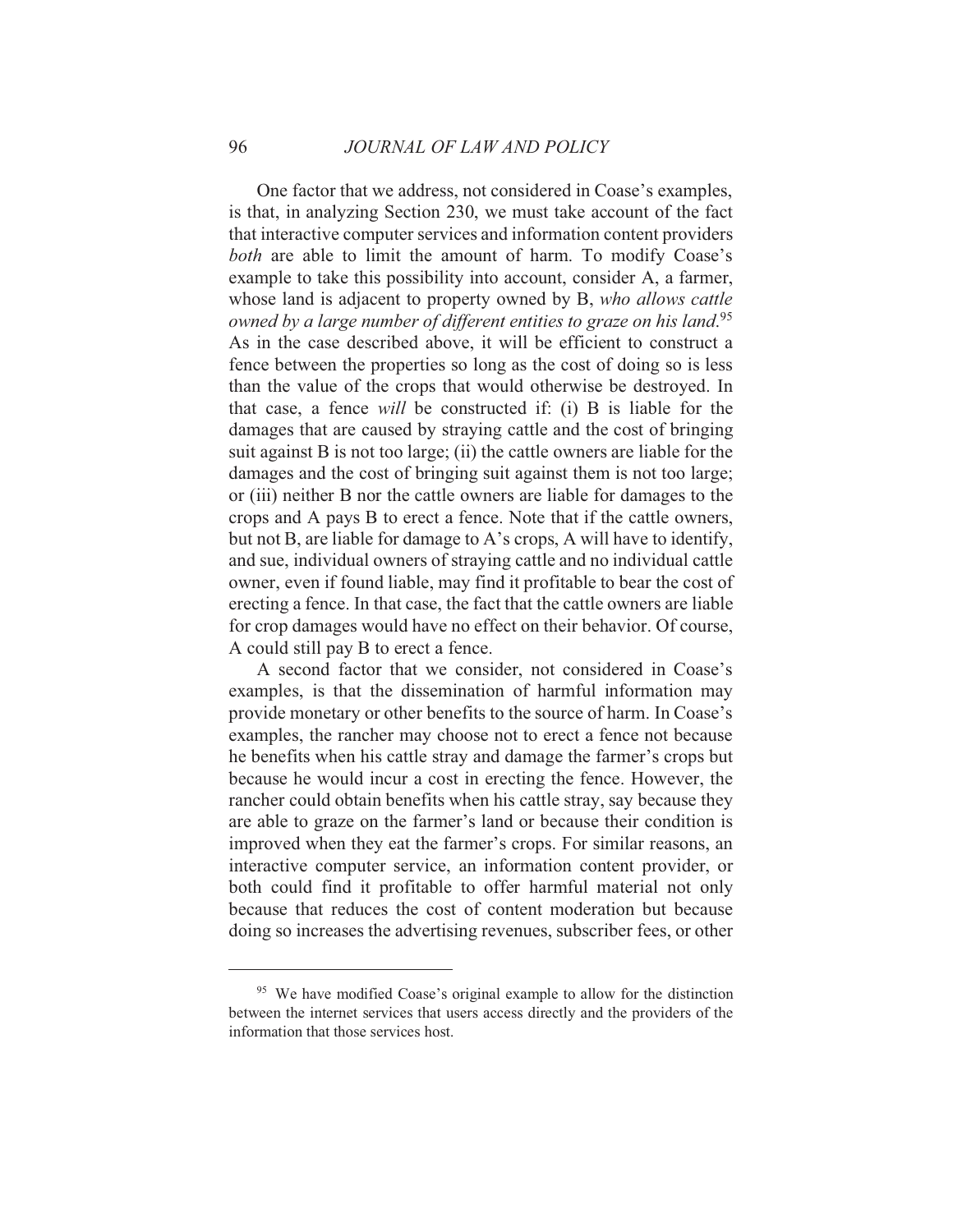payments that they receive. If that is the case, the service or the provider would take into account not only the harm for which they are liable and the direct costs that they incur in limiting the amount of harmful materials that they generate but also the addition to their profits from the carriage of those materials, which might be thought of as the *opportunity cost* of reducing or eliminating their dissemination of those materials.<sup>96</sup>

That platforms engage in behaviors that are intended to attract users hardly seems controversial, but the proposition becomes contentious in the context of social media's use of algorithms to present and amplify content. For example, a recent press report has observed that "Facebook and other social media platforms use engagement-based ranking to determine which content they believe is most relevant to users' interests. After taking into account a post's likes, shares and comments, as well as a user's past interactions with similar content, the algorithms powering someone's Twitter feed or Facebook's news feed will place posts in front of that person."<sup>97</sup> The report also indicated that, in 2018, Facebook began to employ a new metric, Meaningful Social Interactions, "to give more weight to the posts and engagements of people that Facebook thought were closest to users."<sup>98</sup> Although such activities can be thought of as merely serving the interests of users, some have argued that platforms do not do enough to screen out harmful materials and, indeed, that they lead to the dissemination of such materials if doing so contributes to user engagement.

This consideration—the primacy of user engagement subject to algorithmic magnification—is likely to affect whether private voluntary transactions will be sufficient to limit the amount of harm and whether the initial assignment of legal rights is efficient. It also means that even if the amount of harmful material being disseminated is efficient from an economic point of view in the

<sup>&</sup>lt;sup>96</sup> In a common example in which the operation of a factory contributes to air pollution, the factory owner may prefer to compensate those that are harmed by the pollution rather than remediating it if the resulting cost savings are greater than the liability that it incurs. See id. at 41–44.

<sup>&</sup>lt;sup>97</sup> Ryan Mac, *Engagement Ranking Boost, M.S.I., and More*, N.Y. TIMES (Oct. 5, 2021), https://www.nytimes.com/2021/10/05/technology/engagementranking-boost-msi-facebook.html.

 $98$  Id.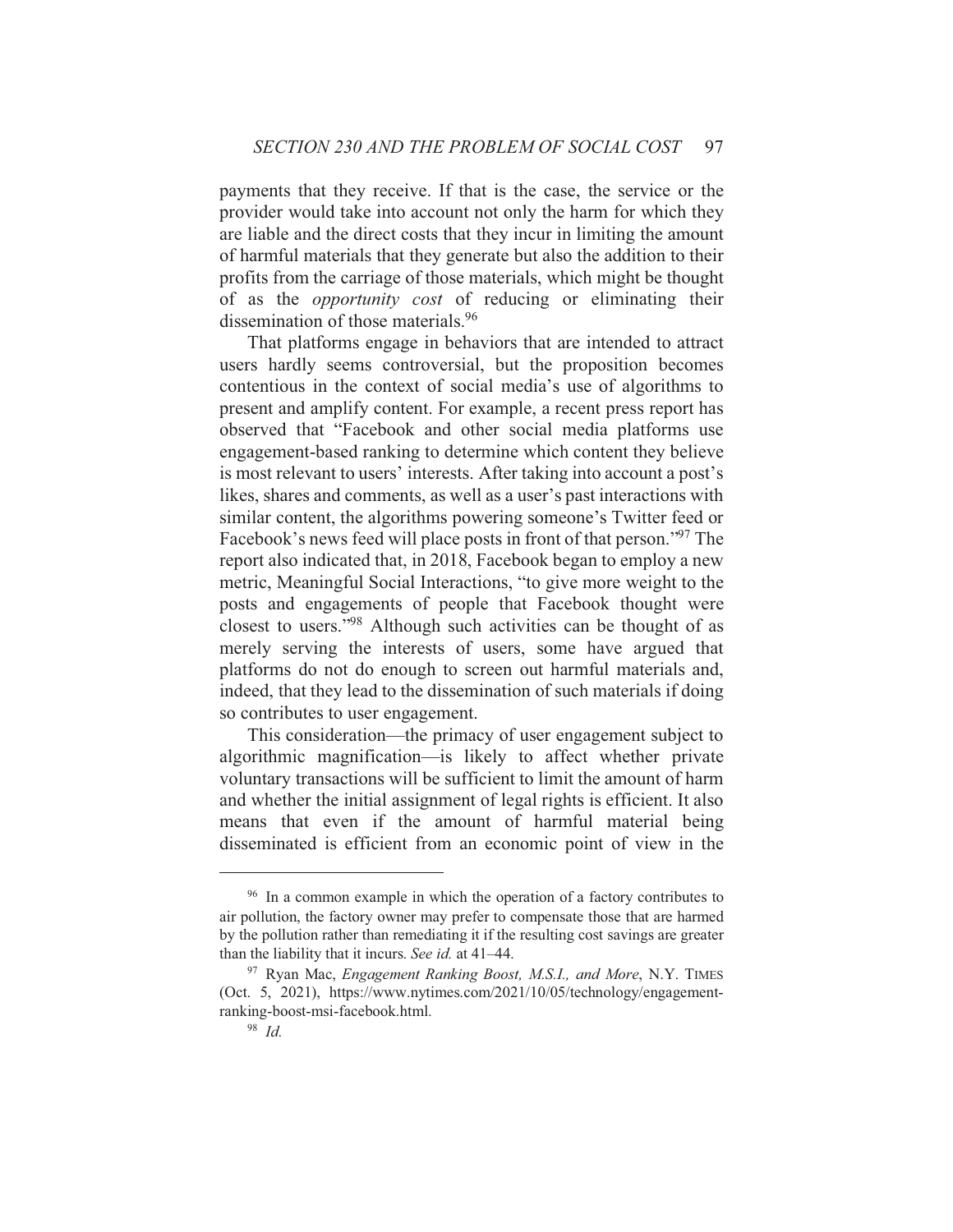sense that victims are fully compensated, that amount may still be substantial.<sup>99</sup>

In fact, some analysts have maintained that platforms may benefit when they provide content that others would regard as harmful. For example, Franks notes:

> [S] ocial media platforms in anti-social disputes often have no incentive to resolve or prevent the conflicts at issue. They may in fact have incentives to ignore or even to aggravate them. This is due in large part to the business model of many social media companies. They do not make money by selling products; they make money by selling ads. Increased engagement with their platforms, whether for prosocial or anti-social purposes, translates into increased profits: "[A]busive posts still bring in considerable ad revenue and the more content that is posted, good or bad, the more ad money goes into their coffers." This can create incentives for platforms to be indifferent to or even encouraging of inequalities of power among users. For some of these platforms, online abuse may be, as the saying goes, "not a bug but a feature."<sup>100</sup>

<sup>&</sup>lt;sup>99</sup> This is in addition to the fact that bringing legal actions against the service or the provider are likely to be highly imperfect means for limiting harm both because there may be a large number of victims each of which experiences only a small amount of harm, which reduces their incentives to bring legal actions, and because of the inevitable shortcomings of the legal system in dealing with harm. One way in which the legal system might compensate for these shortcomings is by awarding successful plaintiffs more than their actual damages. See, e.g., John M. Connor & Robert H. Lande, The Size of Cartel Overcharges: Implications for U.S. and EU Fining Policies, 51 ANTITRUST BULL. 983, 984-85 (2006) (noting that "penalties . . . should be equal to the violation's 'net harm to others' divided by the probability of detection and proof of the violation") (citations omitted).

<sup>&</sup>lt;sup>100</sup> Mary Anne Franks, *Justice Bevond Dispute*, 131 HARV, L. REV. 1374, 1381–82 (2018) (book review) (citations omitted); see also id. at 1385–86 ("[Anti-social disputes] are one-sided, antagonistic, and involve dramatic disparities of power as well as unjustifiable allocations of burdens and benefits. They are better characterized as attacks than disputes. The most damaging and widespread social media conflicts, including horrific Facebook Live videos, revenge porn, online harassment campaigns, violent propaganda, conspiracy theories, and 'fake news,' almost always involve involuntary interactions ...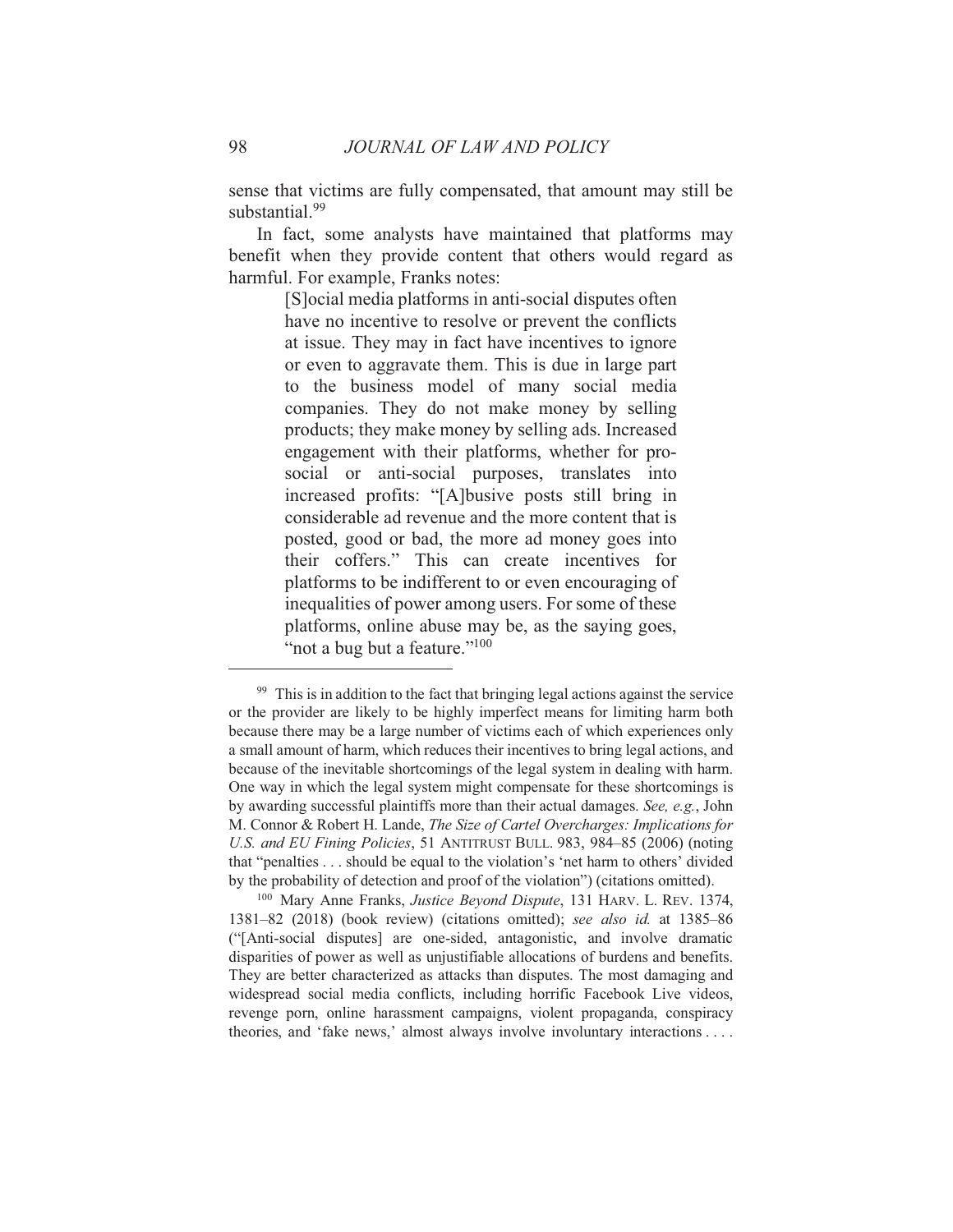Recent congressional testimony by a former Facebook data scientist agreed with that assessment. In her testimony, Frances Haugen told Congress that

> Facebook repeatedly encountered conflicts between its own profits and our safety. Facebook consistently resolved those conflict in favor of its own profits. The result has been a system that amplifies division, extremism, and polarization . . . . In some cases, this dangerous online talk has led to actual violence that harms and even kills people.<sup>101</sup>

In effect, Haugen was arguing that, in striking the balance between the costs that it incurs in removing harmful content from its platforms and the additional profits that it obtains when that content attracts additional users, Facebook often strikes the balance in favor of the additional profits.<sup>102</sup> Of course, that balancing is likely be affected, at least in part, by the fact that, under the provisions of Section 230, Facebook incurs no liability for any harm caused by any content that it disseminates.

Other analysts have taken the opposite view. For example, Johnson and Castro have argued that

> companies have powerful economic incentives for keeping harmful or illegal content off their platforms. The first is to protect their brand and reputation, exemplified by the recent "techlash," or backlash

The powerful corporations that provide the technology and the platforms for these attacks often have few incentives to stop them, and in some cases are incentivized to ignore or aggravate them.").

<sup>&</sup>lt;sup>101</sup> Statement of Frances Haugen, United States Senate Committee on Commerce, Science and Transportation, Sub-Committee on Consumer Protection, Product Safety, and Data Security, Oct. 4, 2021, https://www.commerce.senate.gov/services/files/FC8A558E-824E-4914-BEDB-3A7B1190BD49 (emphasis in original). See also SHEERA FANKEL & CECILIA KANG, AN UGLY TRUTH: INSIDE FACEBOOK'S BATTLE FOR DOMINATION (2021) (suggesting that Facebook favors growth over safety).

 $102$  In an October 5, 2021 blog post response to Haugen's testimony, Facebook CEO Mark Zuckerberg wrote that "[t] he argument that we deliberately push content that makes people angry for profit is deeply illogical. We make money from ads, and advertisers consistently tell us they don't want their ads next to harmful or angry content." Mark Zuckerberg, FACEBOOK (Oct. 5, 2021), https://www.facebook.com/zuck/posts/10113961365418581.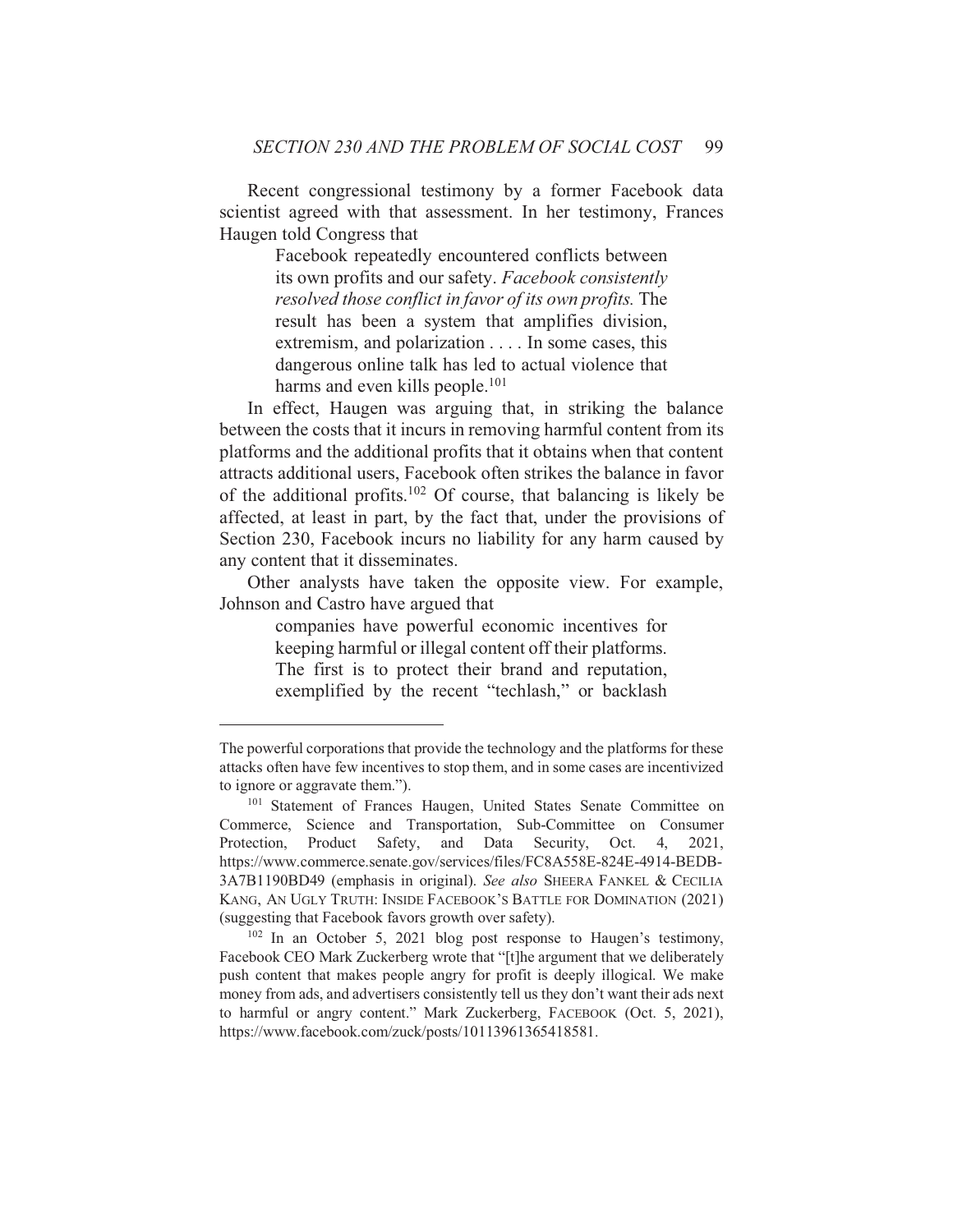against major tech companies that arose from widespread disinformation on social media surrounding the 2016 U.S. elections. This negative attention chases users away from companies' platforms and motivates lawmakers to consider policies that would be detrimental to companies' business models. The second is advertising revenue. Advertisers do not want their products and services promoted next to harmful or illegal content. If platforms gain a reputation for hosting this content, they risk losing advertiser revenue. A third incentive comes from consumers, most of whom do not want to use online services that are full of harmful or illegal content. $103$ 

Nonetheless, Johnson and Castro do note that "there are some bad actors that design their platforms to amplify and profit from harmful or illegal content—such as revenge porn websites, websites such as Backpage that protected sex traffickers, or websites such as Dirty World that solicit defamatory statements from commentersfor whom market incentives have little effect."<sup>104</sup> They further explain that "[b]ad actors can and do still end up facing civil and criminal penalties for violating other laws .... Law enforcement

100

<sup>&</sup>lt;sup>103</sup> Ashley Johnson & Daniel Castro, Fact Checking the Critiques of Section 230: What Are the Real Problems?, 4 INFO. TECH. & INNOVATION FOUND. (Feb. 2021). See also Brent Skorup & Jennifer Huddleston, The Erosion of Publisher Liability in American Law, Section 230, and the Future of Online Curation, 72 OKLA. L. REV. 635, 664 (2020) ("Even absent strict regulation, most platforms prefer to exclude obscene and graphic material as a way to grow their user bases and make it easier to cultivate relationships with potential advertisers or other financial supporters.") (citation omitted); see also Danielle Keats Citron, Cyber Mobs, Disinformation, and Death Videos: The Internet as It Is (and as It Should Be), 118 MICH. L. REV. 1073, 1086 (2020) ("To be sure, tech companies do moderate certain content by shadow banning, filtering, or blocking it. They have acceded to pressure from the European Commission to remove hate speech and terrorist activity. They have banned certain forms of online abuse, such as nonconsensual pornography, in response to pressure from users, advocacy groups, and advertisers. When it is bad for business, platforms have expended resources to stem abuse.") (citations omitted).

<sup>&</sup>lt;sup>104</sup> Johnson & Castro, *supra* note 103, at 4.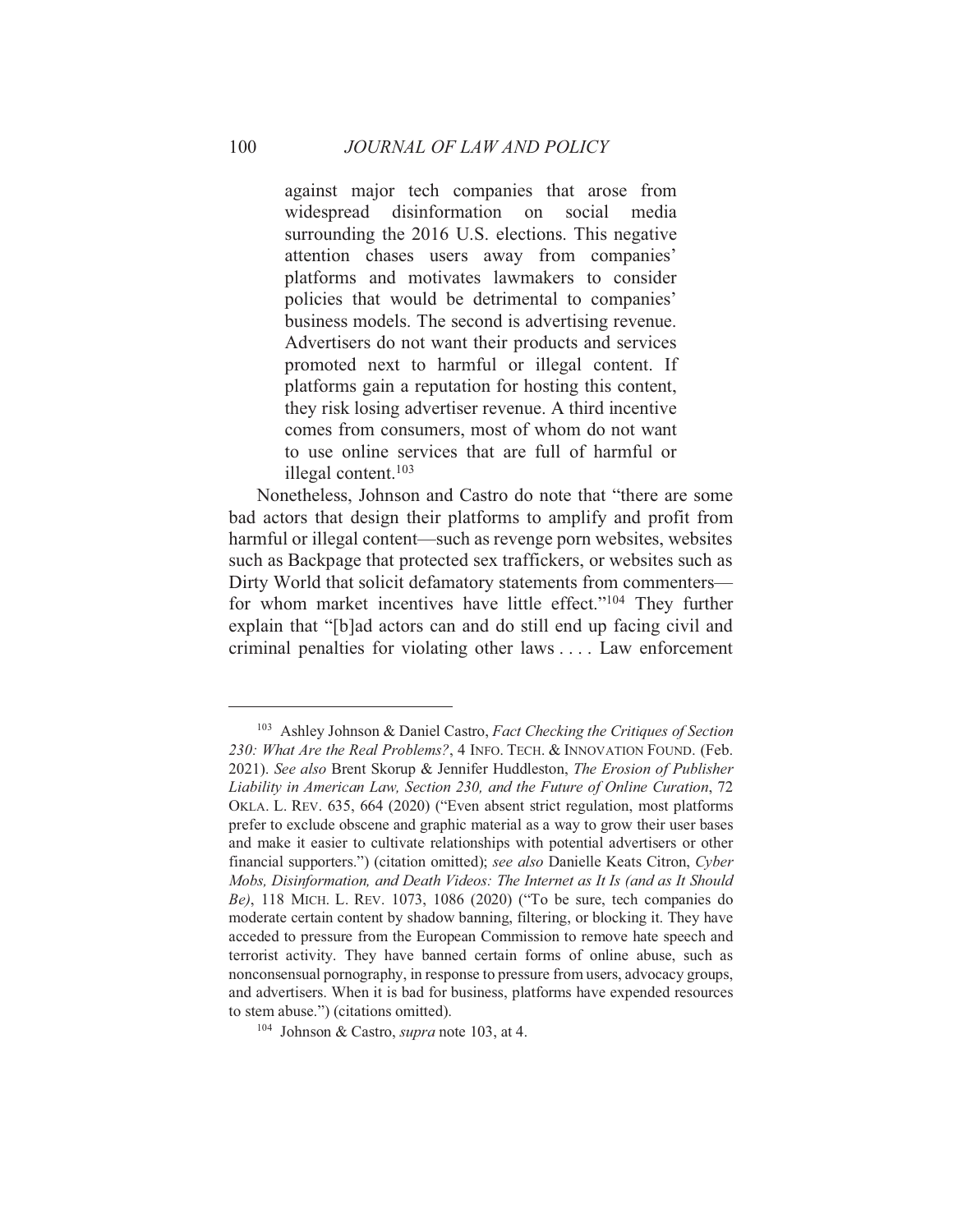can also take action against websites, as Section 230 does not shield online services from federal criminal liability."<sup>105</sup>

# APPLYING COASE'S ANALYSIS TO SECTION 230

What if Coase's mode of thinking is applied to Section 230? In this case, the interactive computer service plays the role of the owner of the land on which cattle are permitted to graze, the information content providers play the role of the owners of the grazing cattle, and anyone who might be adversely affected by the materials that are provided through the interactive computer service plays the role of the farmer. As already noted, what is different about this case is that, unlike the Coase example in which there is a single farmer and a single rancher, here there are many "farmers" and many "ranchers" and, moreover, in this case the "land" on which cattle are permitted to graze is owned by someone other than the "owners of the cattle." Moreover, whereas in the Coase example, the land-owning rancher may be liable for the harm done by gazing cattle, Section 230 largely frees the interactive computer service from liability from any harm that is caused by the content that is transmitted over its the facilities, leaving potential liability only for the suppliers of the content itself. Finally, as noted above, the business models of some interactive computer services and information content providers may be based on the dissemination of harmful materials whereas Coase's rancher benefits directly only through his ownership of cattle.

We recognize, of course, that these "economic" considerations were not the primary motivation for the enactment of Section 230, nor do they appear to have played a role in the judicial decisions that have interpreted the Section. For example, as the earliest and most influential construction of Section 230 noted:

> The purpose of this statutory immunity is not difficult to discern. Congress recognized the threat that tort-based lawsuits pose to freedom of speech in the new and burgeoning Internet medium. The imposition of tort liability on service providers for the communications of others represented, for Congress, simply another form of intrusive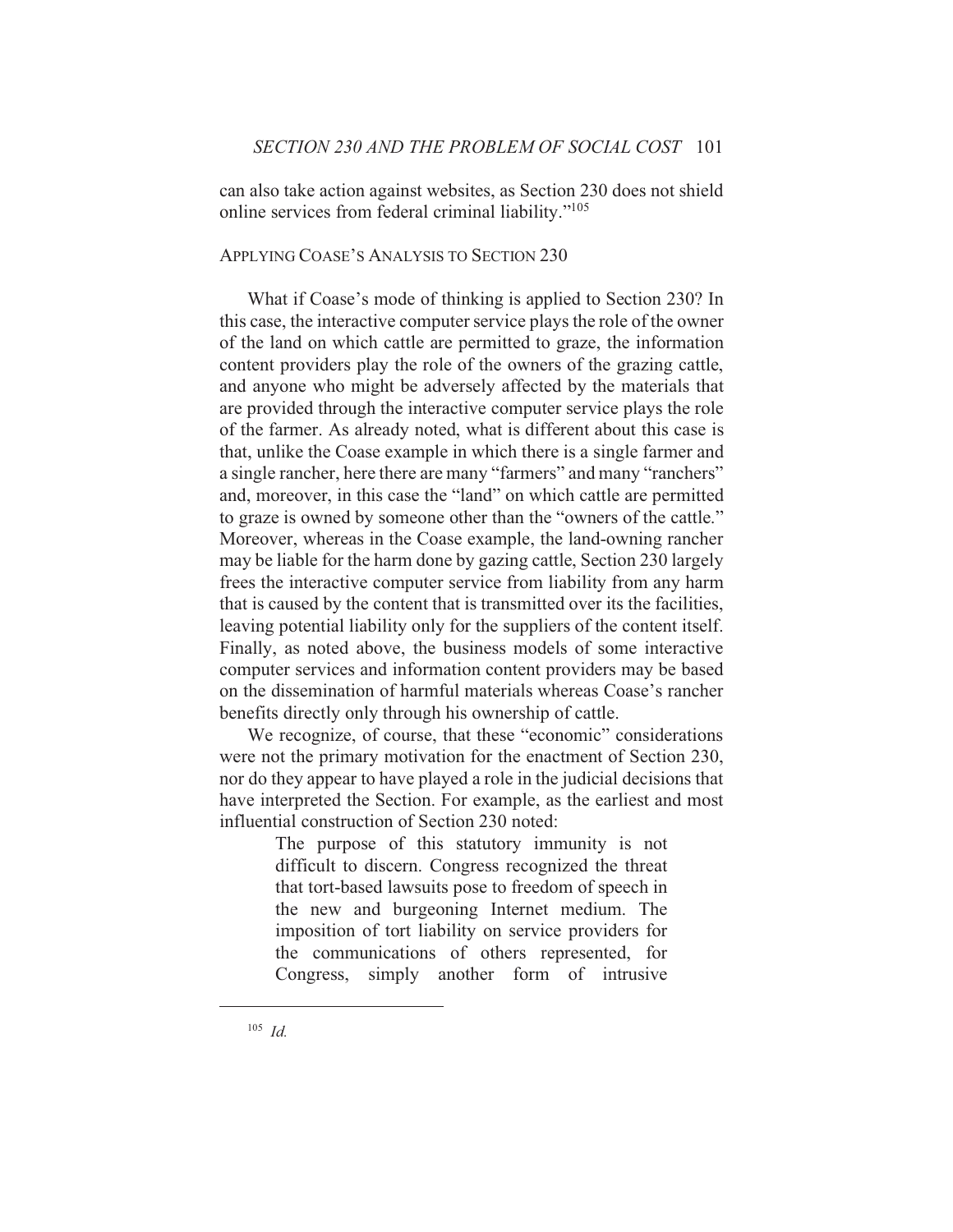government regulation of speech. Section 230 was enacted, in part, to maintain the robust nature of Internet communication and, accordingly, to keep government interference in the medium to a minimum. In specific statutory findings, Congress recognized the Internet and interactive computer services as offering "a forum for a true diversity of political discourse, unique opportunities for cultural development, and myriad avenues for intellectual activity." It also found that the Internet and interactive computer services "have flourished, to the benefit of all Americans, with a minimum of government regulation." Congress further stated that it is "the policy of the United States . . . to preserve the vibrant and competitive free market that presently exists for the Internet and other interactive computer services, unfettered by Federal or State regulation."<sup>106</sup>

In Coase's simplest example, it is at least imaginable that a single farmer could make a payment to a single rancher to avoid the damages that might be caused to the farmer's crops by straying steers, assuming, of course, that the cost of building a fence is smaller than the value of the crops that would otherwise be lost. Presumably the farmer would be aware of the existence of the nearby ranch and could at least estimate the likelihood and

<sup>&</sup>lt;sup>106</sup> Zeran v. Am. Online, Inc., 129 F.3d 327, 330 (4th Cir. 1997) (emphasis added) (internal citations omitted). Notwithstanding the many decisions that follow Zeran in declining to weigh the evident negative consequences in finding broad platform immunity, in a filing with the Federal Communications Commission, former Representatives Cox and Wyden, the co-sponsors of Section 230, suggest that some concern about negative externalities was part of their motivation:

Section 230 was not designed to assist a nascent industry...but rather to address a problem already recognizable in 1996 that has only grown in significance since then. A world without Section 230, in which people could be sued for taking down hate speech or misinformation, would be a much more unpleasant place.

Reply Comments of the Co-authors of Section 230 of the Communications Act of 1934, FCC Docket RM-11862 at 8, 9-10 (Sept. 17, 2020).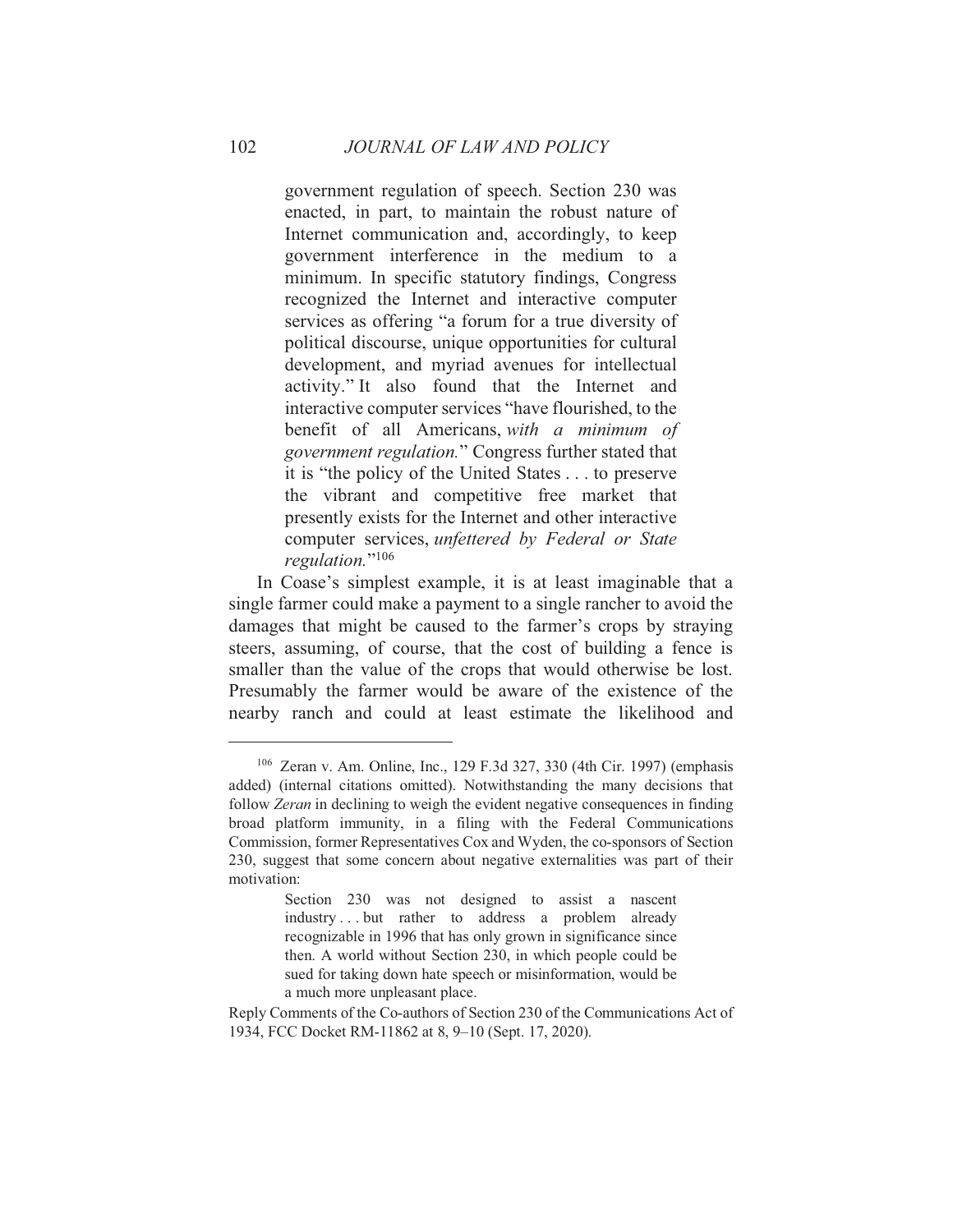frequency of crop destruction and the amount of the resulting damages. Indeed, the farmer might even have begun to farm after the rancher had begun operation so might be thought of as "coming" to the nuisance  $\frac{107}{107}$ 

Of course, Coase recognized that that this outcome may not be achievable through private voluntary transactions so that regulation might be required to achieve an economically efficient outcome.<sup>108</sup> If anything, in the situation that we are examining, the possible harm caused by information that is transmitted over the internet is far worse. Here, economic efficiency may not be achieved through private voluntary transactions irrespective of whether interactive computer services or information providers are liable for damages caused by the dissemination of harmful information. That may be the case for two reasons. First, victims are often likely to find it difficult or impossible to identify the source of the information.<sup>109</sup> As Coase pointed out, an obvious prerequisite, among others, is identifying the counterparty:

> In order to carry out a market transaction it is necessary to discover who it is that one wishes to deal with, to inform people that one wishes to deal and on what terms, to conduct negotiations leading up to a bargain, to draw up the contract, to undertake the inspection needed to make sure that the terms of the contract are being observed, and so on. These operations are often extremely costly, sufficiently costly at any rate to prevent many transactions that would be carried out in a world in which the pricing system worked without cost.<sup>110</sup>

Second, the losses to individual victims may be insufficient to justify their bringing legal actions.<sup>111</sup> Likewise, the cost and

<sup>&</sup>lt;sup>107</sup> See Coase, *supra* note 1, at 17.

 $108$  *Id.* 

<sup>&</sup>lt;sup>109</sup> See Johnson & Castro, *supra* note 103, at 5-6.

 $110$  Coase, *supra* note 1, at 15.

<sup>&</sup>lt;sup>111</sup> Similarly, where many factories in an area are polluting the environment, someone that is harmed by the pollution is unlikely to be able to identify the specific source or sources and, as a result, direct government regulation may be required to limit the resulting externalities. *Id.* at 16.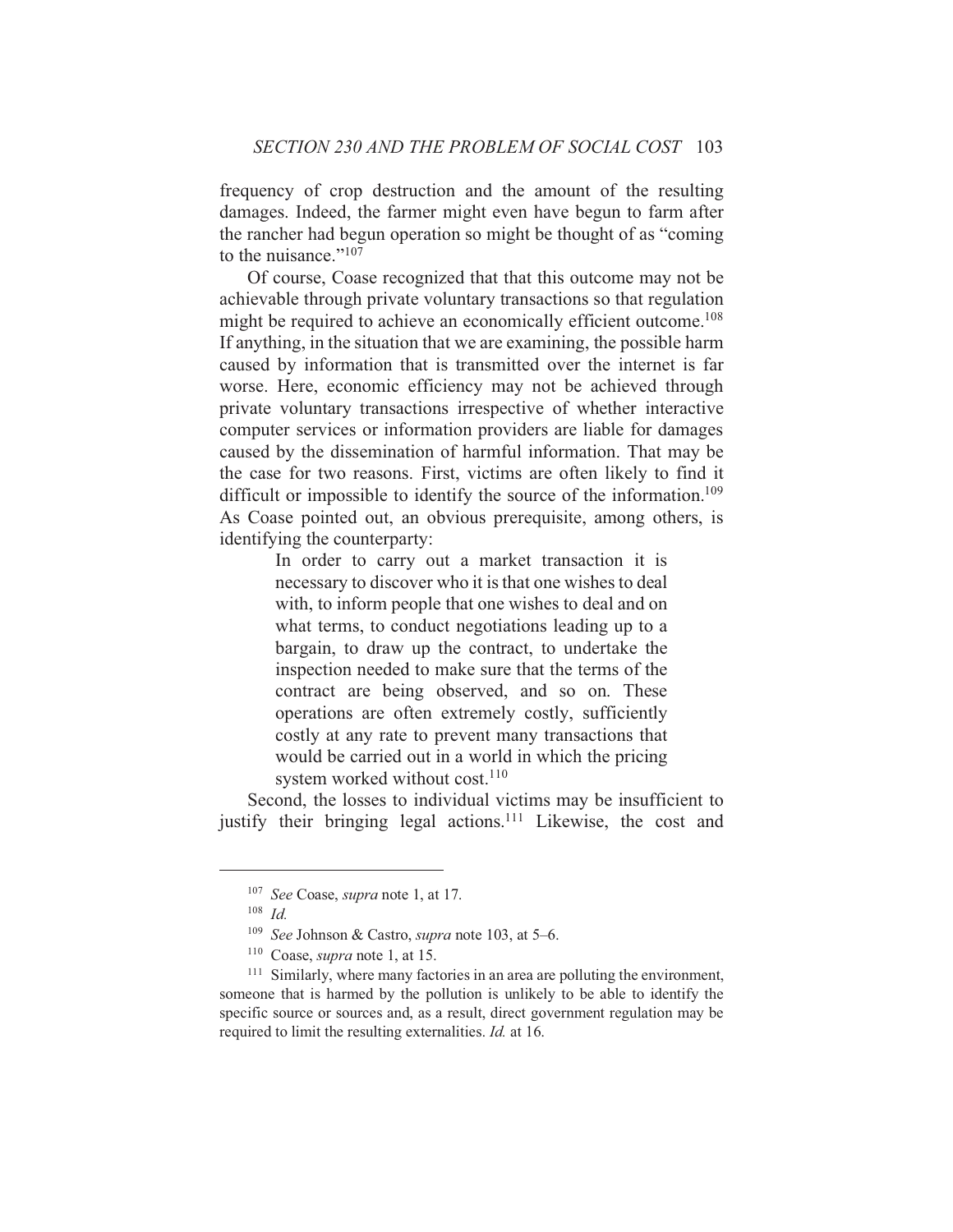inevitable uncertainties surrounding judicial resolution could cause victims to forswear seeking redress.

In Coase's simplest example, the farmer and the rancher are assumed to be able to costlessly negotiate about whether the rancher should erect a fence because both are aware of the possibility that the rancher's cattle will stray and of the amount of damage to the farmer's crops if that occurs.<sup>112</sup> The situation in the case of damage caused by the dissemination of harmful information over the internet is, of course, very different.<sup>113</sup> Even if we ignore the fact that there are many possible victims and many possible sources of harm, no single potential victim is likely to be able to anticipate that it will be harmed, the magnitude of the harm that it will experience if that were to occur, or even to be aware of the potential source or sources of the harmful information. That is, the amount of harm experienced by any *individual* and the identity of the entity that caused the harm can only be determined after it has occurred. In those circumstances, any individual is highly unlikely to be able to pay the source of the harmful information or to engage in legal action to prevent its dissemination.

This problem is compounded, of course, if the same information causes harm to many entities rather to only one, and the problem is likely to persist even if liability for the dissemination of harmful information is expanded from information providers to include interactive computer services, as is the case with respect to the carve outs in Section 230's subsection (e). This makes *ex ante* negotiations or litigation to forestall the harm impossible. Of course, it may be possible, roughly at least, to estimate the amount of harm to all victims in the aggregate but that would not facilitate transactions between individual victims and even a single source of potential harm. For that reason, compensation for the damage caused by the dissemination of harmful information can occur only *after* the harm has occurred and even that may not be possible if the harm is

104

<sup>&</sup>lt;sup>112</sup> *Id.* at 3-8.

<sup>&</sup>lt;sup>113</sup> The analogy to the construction of a fence by the rancher is, of course, content moderation by an interactive computer service.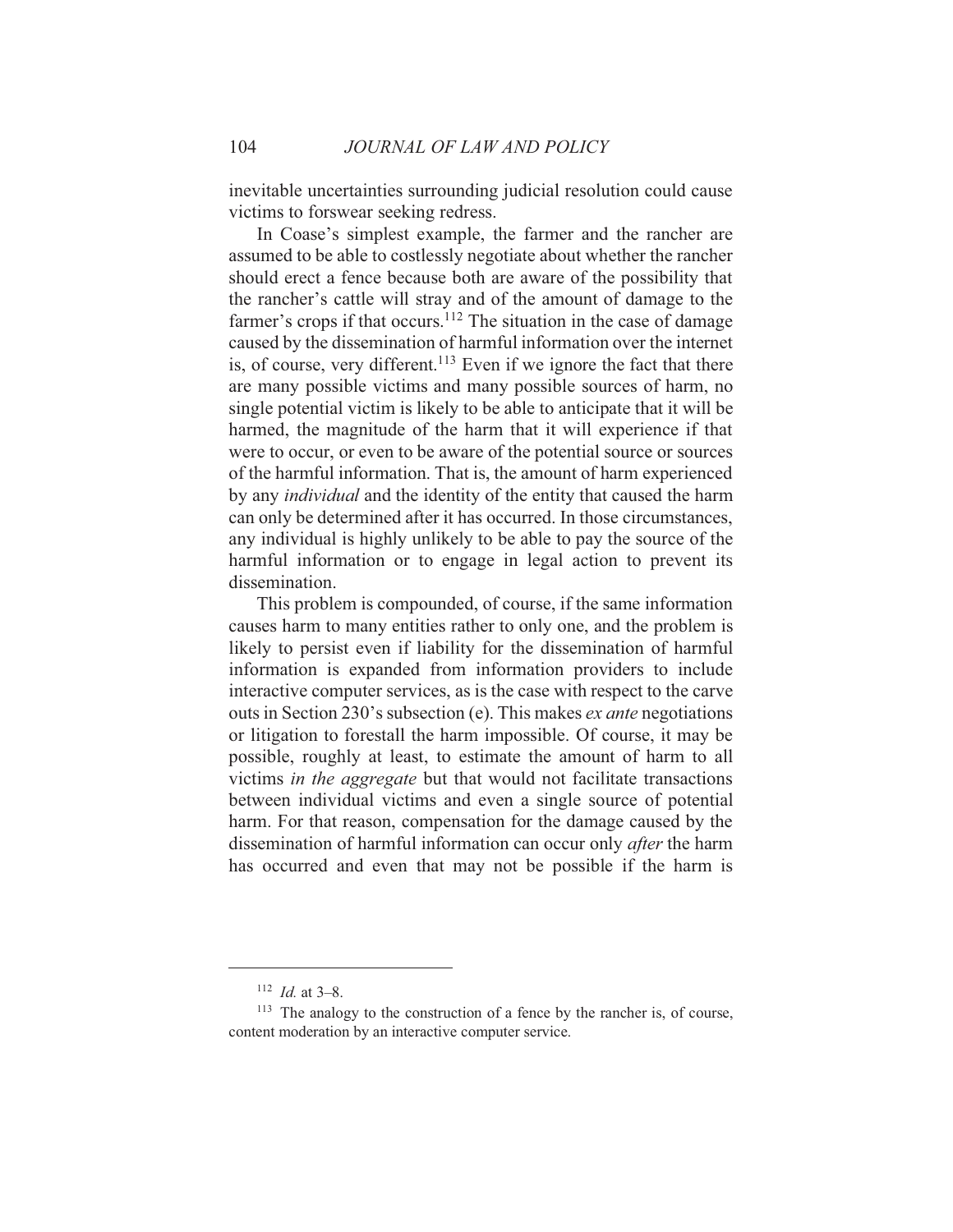sufficiently dispersed that no individual victim finds it feasible to bring legal action against its source.<sup>114</sup>

The incentive and ability of someone who is victimized by the dissemination of harmful information may differ among types of harm. At one extreme, the harm to a single victim of defamatory content may be sufficiently large to warrant bringing legal action against its source. Of course, even in these cases, the incentive of victims to bring suit and their ability to obtain damages will depend, among other things, on whether the source of the content has resources that are sufficient to pay a judgment. As Posner notes, "[m]uch . . . market bypassing cannot be deterred by tort law that is, by privately enforced damage suits. The optimal damages that would be required for deterrence would so frequently exceed the offender's ability to pay that public enforcement and nonmonetary sanctions such as imprisonment are required."<sup>115</sup> This is likely to be the case for many, if not most, information sources.

At the opposite extreme are situations in which there are a very large number of victims but none of which experiences a large amount of harm. In these situations, examples of which might be the dissemination of false information or misleading advertising, no single victim is likely to find it practical to bring suit against a source.<sup>116</sup> Nonetheless, increasing interactive computer services'

<sup>&</sup>lt;sup>114</sup> Of course, individual victims of defamation may, if the damage is large and the source has resources that are sufficient to pay a judgment, bring suit and some have done so. For many other types of harmful content, that alternative is unlikely to be feasible. For instances with numerous victims, class actions brought pursuant to Rule 23 of the Federal Rules of Civil Procedure might afford opportunities for redress and, concomitantly, for deterrence.

<sup>&</sup>lt;sup>115</sup> Richard A. Posner, An Economic Theory of Criminal Law, 85 COLUM. L. REV. 1193, 1195 (1985) (By "market bypassing," Posner means engaging in behaviors that avoid "the system of voluntary, compensated exchange." Note that if an offender's resources are limited, it may not be practical to bring a legal action against him even where the dissemination of a particular piece of information harms only a single individual.).

<sup>&</sup>lt;sup>116</sup> See, e.g., Carnegie v. Household Int'l, Inc., 376 F.3d 656, 661 (7th Cir. 2004) (Posner, J.) ("[O]nly a lunatic or a fanatic sues for \$30."). Of course, if the dissemination of a large amount of harmful content can be anticipated, some form of government intervention may be employed to prevent its dissemination in the future but that is not the same as preventing harm through private negotiations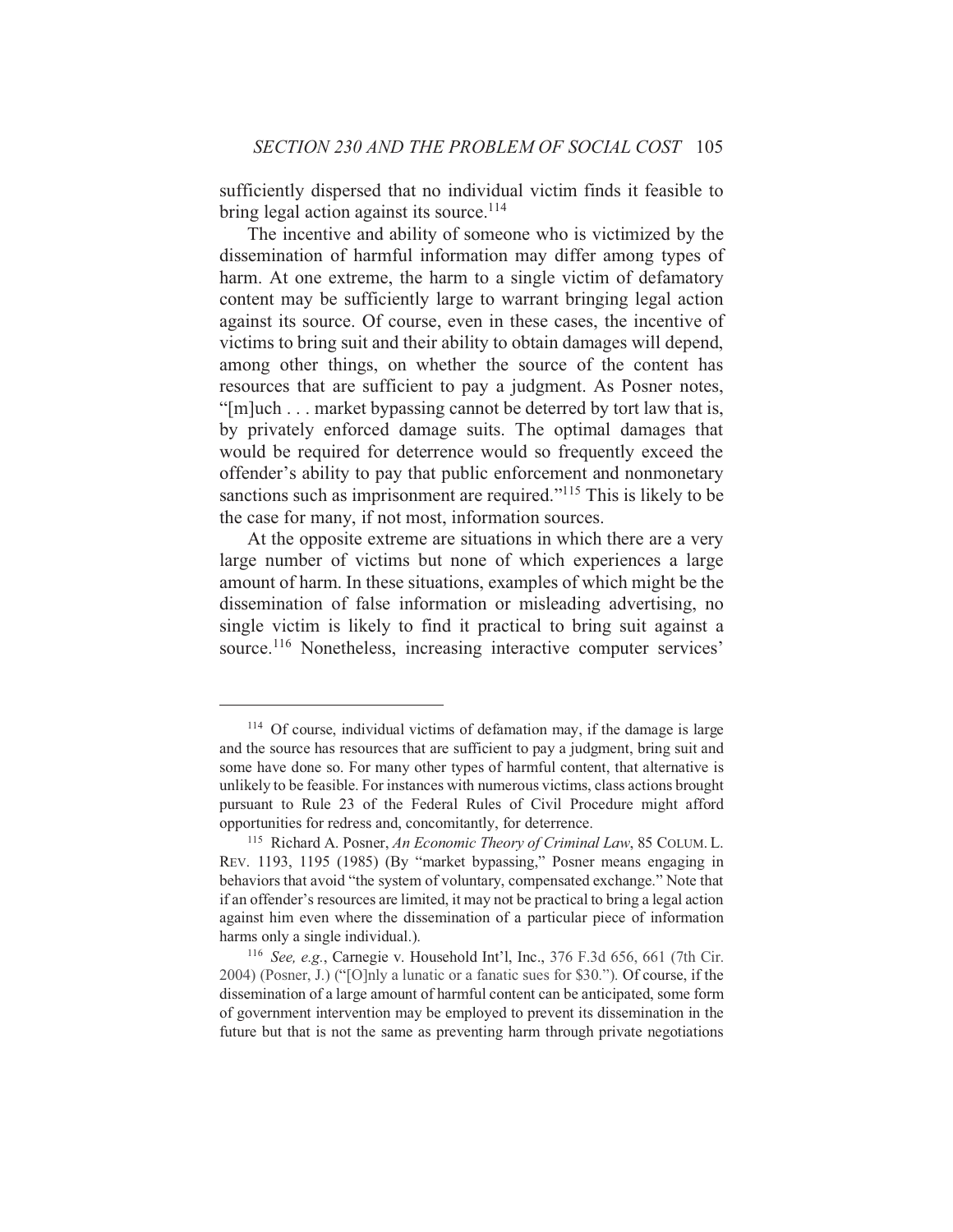exposure to liability is likely to reduce, at least somewhat, the amount of harmful information that is disseminated. If, as a general matter, the information providers have only limited assets, it may be more efficient for the services to be made liable instead of the providers, who would be judgment-proof, and thus unconcerned about their liability.<sup>117</sup> To the extent that there are economies of scale in detecting and removing harmful information—perhaps because algorithms can be employed to detect harmful information for which many content providers are the sources or, equally likely, many "users" are republishing content—interactive computer services that provide access to many content providers may be better able than the sources themselves to take actions that prevent the dissemination of harmful information.<sup>118</sup>

Although there may be reasons to make interactive computer services liable for the harmful effects of the dissemination of the content to which the services provide access, it is also possible to imagine situations in which victims could efficiently bring legal actions against content providers. Consider a content provider that offers information that can cause harm, hate speech for example, because the recipients of that information may engage in activities that impose costs on third parties. Assume, moreover, that the content is accessible through more than one interactive computer service, say via Twitter and Parler. Since third-party victims may not know the identity of the computer service through which the recipients of the information obtained access, suing any individual service may not be feasible and it may be impractical to sue all the

106

between potential victims and potential sources of harm. We discuss some possible forms of government action below.

<sup>&</sup>lt;sup>117</sup> See Perry, *supra* note 33, at 764.

<sup>&</sup>lt;sup>118</sup> See CERRE Report, *supra* note 14, at 6 ("[M]any private actors (providers of the material and online platforms) contribute to the problem .... [T]he liability regime of online hosting platforms is one part of a broader regulatory framework  $\dots$ "; *id.* at 7 (noting that "when monitoring costs for the platforms are low, they may be best placed to remove illegal material and prevent harm"); id. at 47 (further observing that "absent liability of intermediaries, intermediaries may have suboptimal private incentives to prevent harm caused on others, and exert too little effort to detect and prevent it. In this case, imposing liability on the intermediary may induce the intermediary to terminate or mitigate the consequences of the illegal behavior of users.") (citation omitted).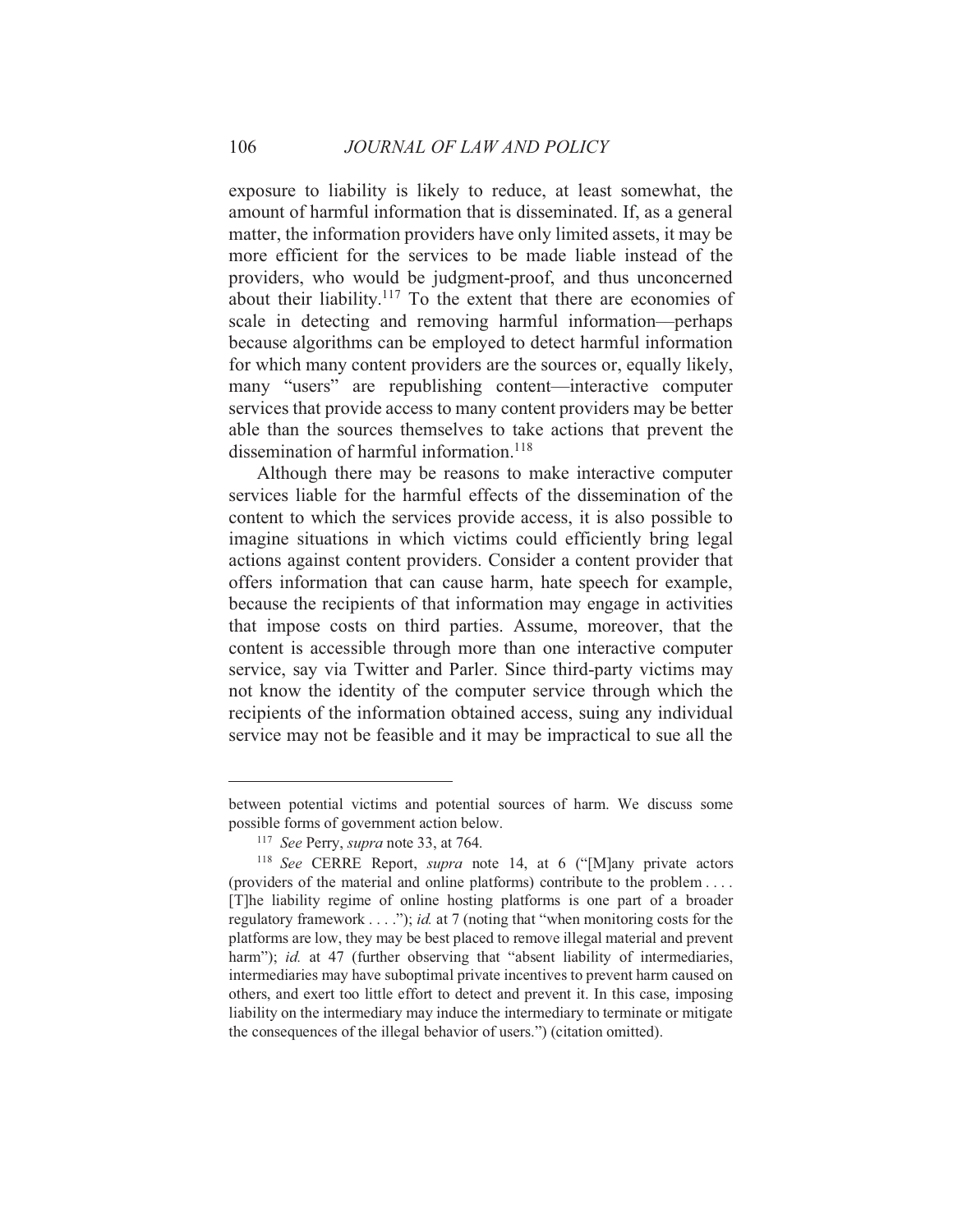services that provided access to that information.<sup>119</sup> In terms of the Coase example, it is as if a single cattle owner grazed his cattle on land owned by many different land owners. In that case, it could be more efficient to have the cattle owner rather than the numerous land owners be liable for damage caused by straying cattle and, if the cost of fencing is less than the crop damages that would otherwise result, for the cattle owner to pay the land owners to construct fences, or to do so itself. Moreover, knowledge about which information is potentially harmful may be more easily available to specialized information content providers than to general interactive computer services, for example, due to differing levels of cultural awareness, which also argues for the continuing liability exposure of information providers. Nonetheless, for the reasons already discussed, making interactive computer services liable for the dissemination of harmful information is likely to reduce the amount of such information that is distributed over the internet. Furthermore, even if the immunity given to interactive computer services by Section 230 were eliminated, victims could still bring legal actions against information providers if they could be identified.

It is also important to recognize that the resources available to detect and remove harmful information likely varies widely among interactive computer services. Whereas services like Facebook and YouTube spend large amounts on moderating content, including employing large numbers of humans in the process, smaller services are unlikely to be able to employ similar amounts of resources.<sup>120</sup>

<sup>&</sup>lt;sup>119</sup> Consider, for example, the difficulty in tracking to its origin the false story leading to the notorious "Pizzagate" incident. See Emma Savino, Fake News: No One Is Liable, and That Is a Problem, 65 BUFF. L. REV. 1101, 1107-10 (2017). See also Marc Fisher et al., Pizzagate: From Rumor, to Hashtag, to Gunfire  $in$  $D.C.,$ WASH. **POST** (Dec. 6. 2016). https://www.washingtonpost.com/local/pizzagate-from-rumor-to-hashtagtogunfire-in-dc/2016/12/06/4c7def50-bbd4-11e6-94ac-3d324840106c story.html (describing an incident in which Edgar Welch entered a pizza restaurant in Washington, D.C. with an assault rifle, fired it into the air, and searched the restaurant because a fake news story reported the pizza place was harboring child sex slaves as part of a child-abuse ring led by Hillary Clinton).

<sup>&</sup>lt;sup>120</sup> For that reason, Perault, *supra* note 16, at 4, observes that "increasing the costs of platform moderation might reduce the competitiveness of the tech sector . . . . Large platforms like Google, Facebook, and Twitter can afford to hire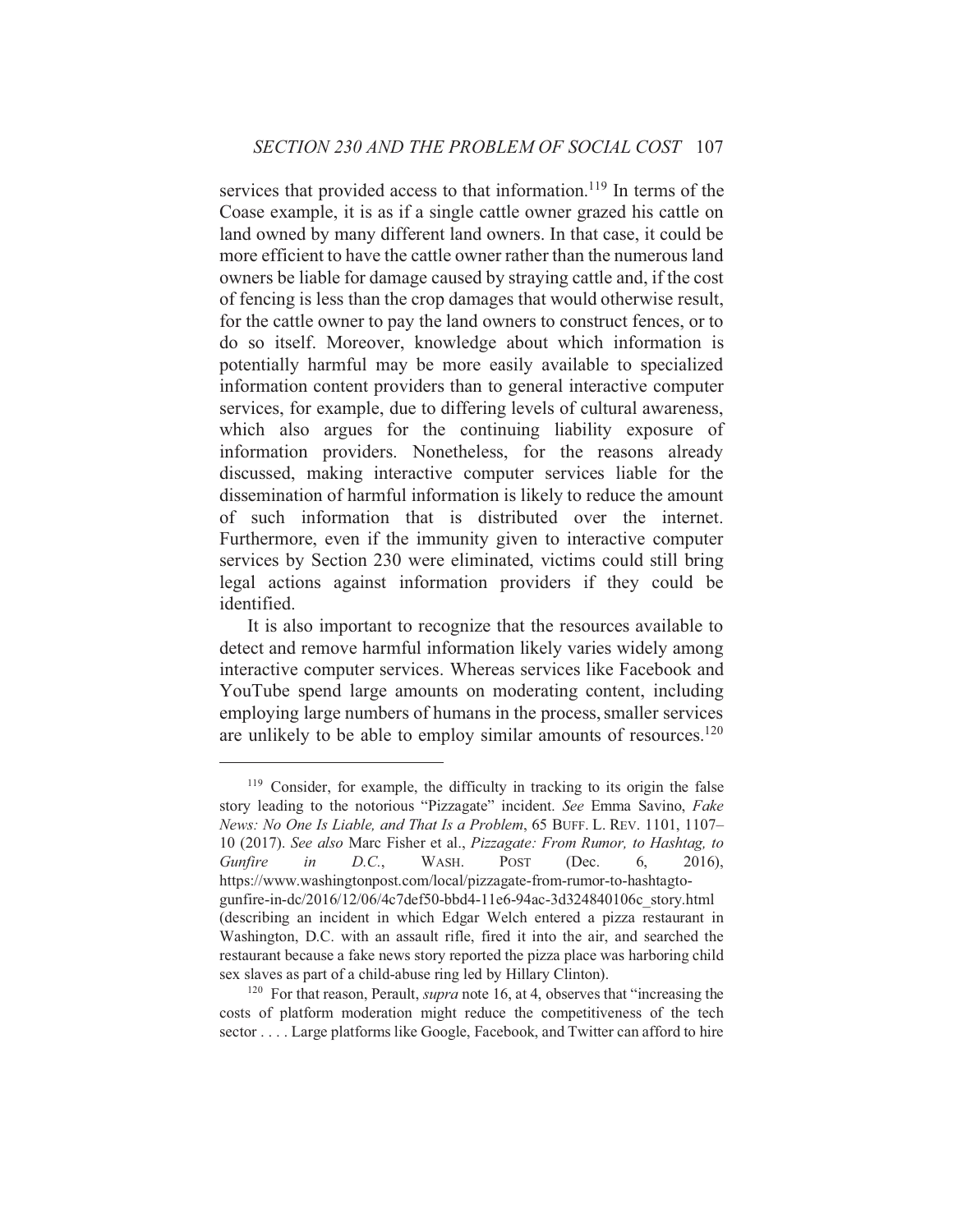Although there are independent entities that smaller services can employ to carry out the content moderation function,<sup>121</sup> to the extent that there are economies of scale in carrying out these activities, smaller interactive computer services are likely to be less effective at identifying and removing harmful materials than their larger rivals.<sup>122</sup>

108

tens of thousands of people to moderate content and to build tools (such as artificial-intelligence classifiers that make content moderation more efficient. Smaller companies often cannot. As a result, expanding liability for platforms will likely make the tech sector less competitive overall."

<sup>&</sup>lt;sup>121</sup> SARAH T. ROBERTS, BEHIND THE SCREEN: CONTENT MODERATION IN THE SHADOWS OF SOCIAL MEDIA 39-51 (2019). Paul M. Barrett also notes that "major social media companies . . . [outsource] the vast majority of [content moderation] to third-party vendors." Paul M. Barrett, NYU STERN CTR FOR BUS. AND HUM. RTS., Who Moderates the Social Media Giants: A Call to End Outsourcing, at 1 (June 5, 2020), https://issuu.com/nyusterncenterforbusinessandhumanri/docs (choose the first listed publication entitled "Who Moderates the Social Media Giants"). He also notes that "[t]oday, 15,000 workers, the overwhelming majority of them employed by third-party vendors, police Facebook's main platform and its Instagram subsidiary." *Id.* at 2. More broadly, a report cited by Cogito Tech estimated that the global content moderation market was more than US \$5 billion at the end of 2020 and was expected to reach US \$11.8 billion by the end of 2027. Roger Brown, What are the Content Moderation Industry Trends and Moderation Policy?, COGITO TECH (Nov. 25, 2020), https://cogitotech.medium.com/whatare-the-content-moderation-industry-trends-and-moderation-policy-

<sup>691</sup>fe2b09e78. See also Tarleton Gillespie, supra note 19, at 198 ("Content" moderation is such a complex and laborious undertaking, it is amazing that it works at all and as well as it does. Moderation is hard. This should be obvious, but it is easily forgotten. Policing a major platform turns out to be a resource intensive and relentless undertaking; it requires making difficult and often untenable distinctions between the acceptable and the unacceptable; it is wholly unclear what the standards for moderation should be, especially on a global scale; and one failure can incur enough public outrage to overshadow a million quiet successes.").

<sup>&</sup>lt;sup>122</sup> Of course, removing content is not the only option that is available to an interactive computer service. Eric Goldman provides a useful taxonomy of the "remedies" that are open to a service together with examples of their use. Eric Goldman, Content Moderation Remedies, 28 MICH. TECH. L. REV. (forthcoming Feb. 2022). The categories that Goldman identifies, each of which contains a number of sub-categories, are Content Regulation, which includes removing content, Account Regulation, which includes suspending posting rights, Visibility Reductions, which includes downgrading internal search visibility, Monetary, which includes forfeiting account earnings, and Other, which includes educating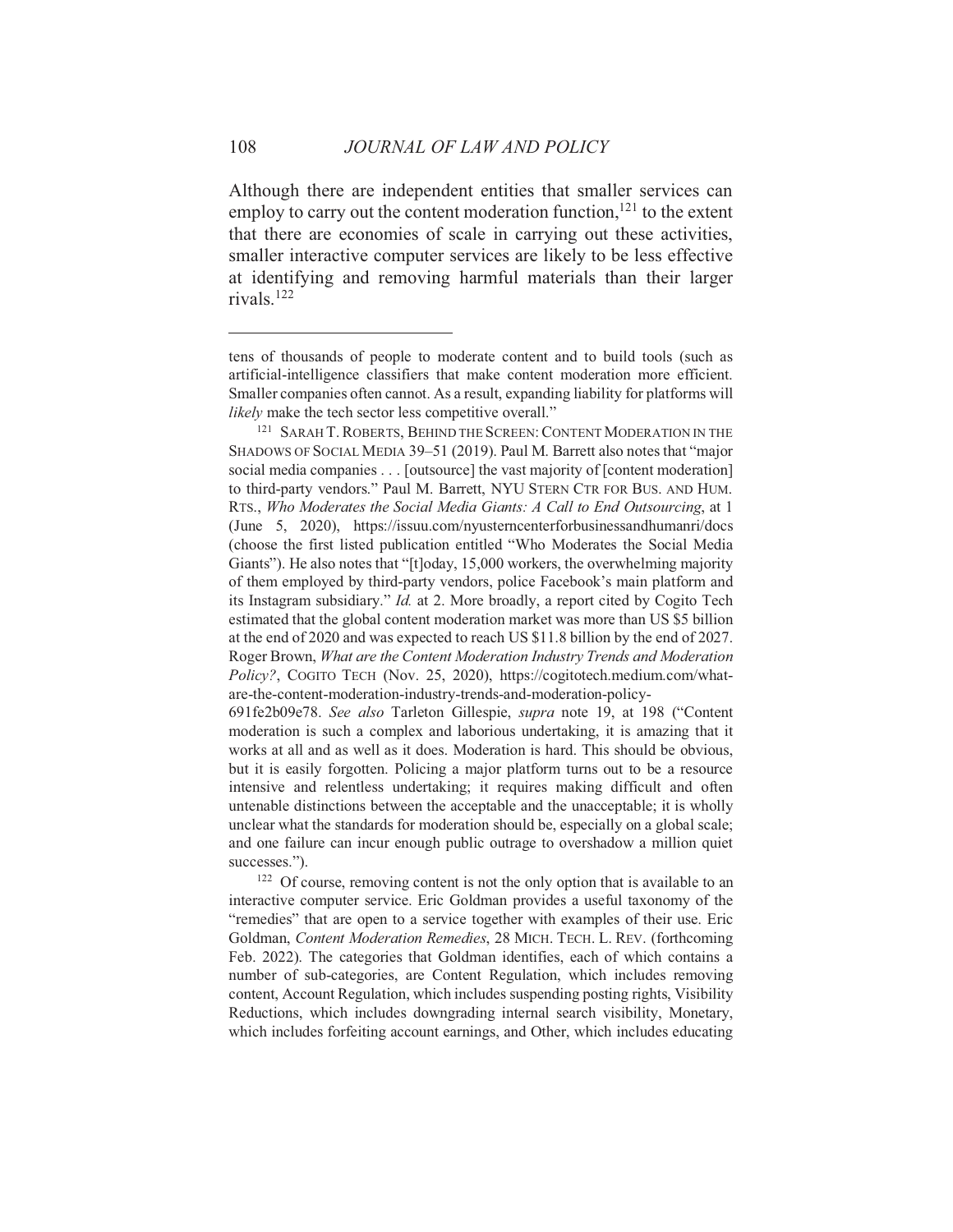Moreover, as we have discussed above, the dissemination of harmful information may, in fact, increase the profits of both source and service providers if the compensable losses to the "victims" of that dissemination are smaller than the additional profits that accrue as a result.<sup>123</sup> That is, interactive computer services may well find it profitable to provide access to information that others would regard as harmful even if they are not legally immune and simply regard occasional liability for the resulting harm as a cost of doing business. Given the benefits that services receive from providing such information and the difficulties that those harmed by the content experience in bringing legal actions against its sources, it is likely that substantial amounts of harmful information will continue to be offered even if their Section 230 immunity were eliminated.<sup>124</sup> Thus, some form of direct regulation of content that is not constitutionally protected but offered by interactive computer services may be required.

users and assigning warnings. *Id*. An approach short of the removal involves supplying context to material. The Economist notes that "Twitter attached the label 'China state-affiliated media' to accounts run by official mouthpieces including CGTN, a global broadcaster; Xinhua, the main official news agency; and newspapers such as People's Daily and China Daily," and that "it would stop giving prominence to these accounts by displacing their tweets among 'top' results in searches." Twitter May Have Reduced the Influence of China's Propaganda, **ECONOMIST** 21.  $2021$ ).  $(Jan.$ https://www.economist.com/china/2021/01/21/twitter-may-have-reduced-theinfluence-of-chinas-propaganda. The announcement of the Twitter policy appears as "New labels for government and state-affiliated accounts." Twitter Support (@TwitterSupport), New Labels for Government and State-Affiliated Media Accounts, TWITTER (Aug. 6, 2020), https://blog.twitter.com/en\_us/topics/ product/2020/new-labels-for-government-and-state-affiliated-media-accounts.

<sup>&</sup>lt;sup>123</sup> In this regard, it is interesting to note that Cohen has argued that "the core" platform business model...depends on the relative profitability of *immoderation.*" Cohen, *supra* note 16, at 660 (emphasis added). The additional profits can take the form of both subscriber and advertiser revenues that result from the dissemination of harmful material that attracts additional users and savings in the form of reduced costs of content moderation.

<sup>&</sup>lt;sup>124</sup> Note that, in these circumstances, the harm may continue even if victims receive compensation. However, the services presumably will be motivated to prevent or inhibit the dissemination of harmful content where potential liability is significant.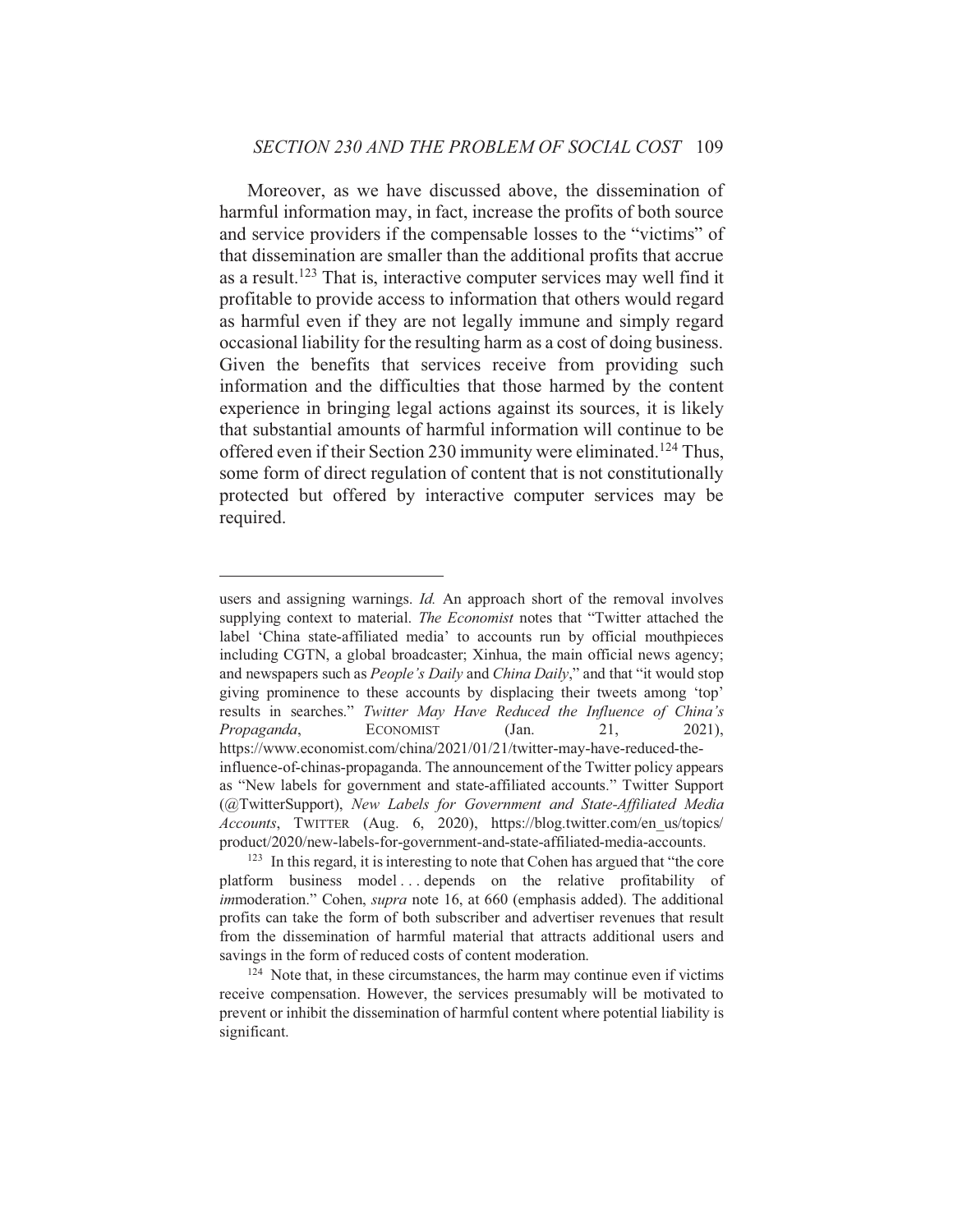Finally, in adopting policies that are intended to limit the amount of harmful content that is disseminated over the internet, it is important to be mindful of the possibility that the policies will go "too far." As Genevieve Lakier has observed:

> One of the profound changes that the emergence of the platform public sphere has brought about is a significant democratization of the opportunity to engage in public expression. The result is to increase tremendously the range of speakers—and speech acts—that circulate publicly. This . . . energizes and empowers but it also makes possible all kinds of hateful, harassing, and demeaning speech  $\dots$  [This] heightens the possibility—present whenever the government regulates speech—that laws intended to remove violent or harassing or derogatory speech from the internet will in fact be used to punish politically unpopular speakers, rather than the worst kinds of speech. $125$

Even apart from any political bias, in order to avoid potential liability, a risk averse platform operator may choose to remove content that it fears may be found, with some probability, to be harmful by a court of law. Of course, the possibility that making platforms liable may result in the removal of some content that is not actually harmful must be balanced against the likelihood that more harmful content will be disseminated if platforms are not liable.

# **SOME PROPOSALS FOR SECTION 230 REFORM**

In response to the externality problem, there have been a number of proposals in the United States and Europe to increase platform responsibility for the harmful information that they disseminate, including mandating platform internal processes and increasing liability exposure. Although there may be circumstances in which

110

<sup>&</sup>lt;sup>125</sup> Genevieve Lakier, The Limits of Antimonopoly Law as a Solution to the Problems of the Platform Public Sphere, KNIGHT FIRST AMEND. INST. (Mar. 30, https://knightcolumbia.org/content/the-limits-of-antimonopoly-as-a- $2020$ ). solution-to-the-problems-of-the-platform-public-sphere.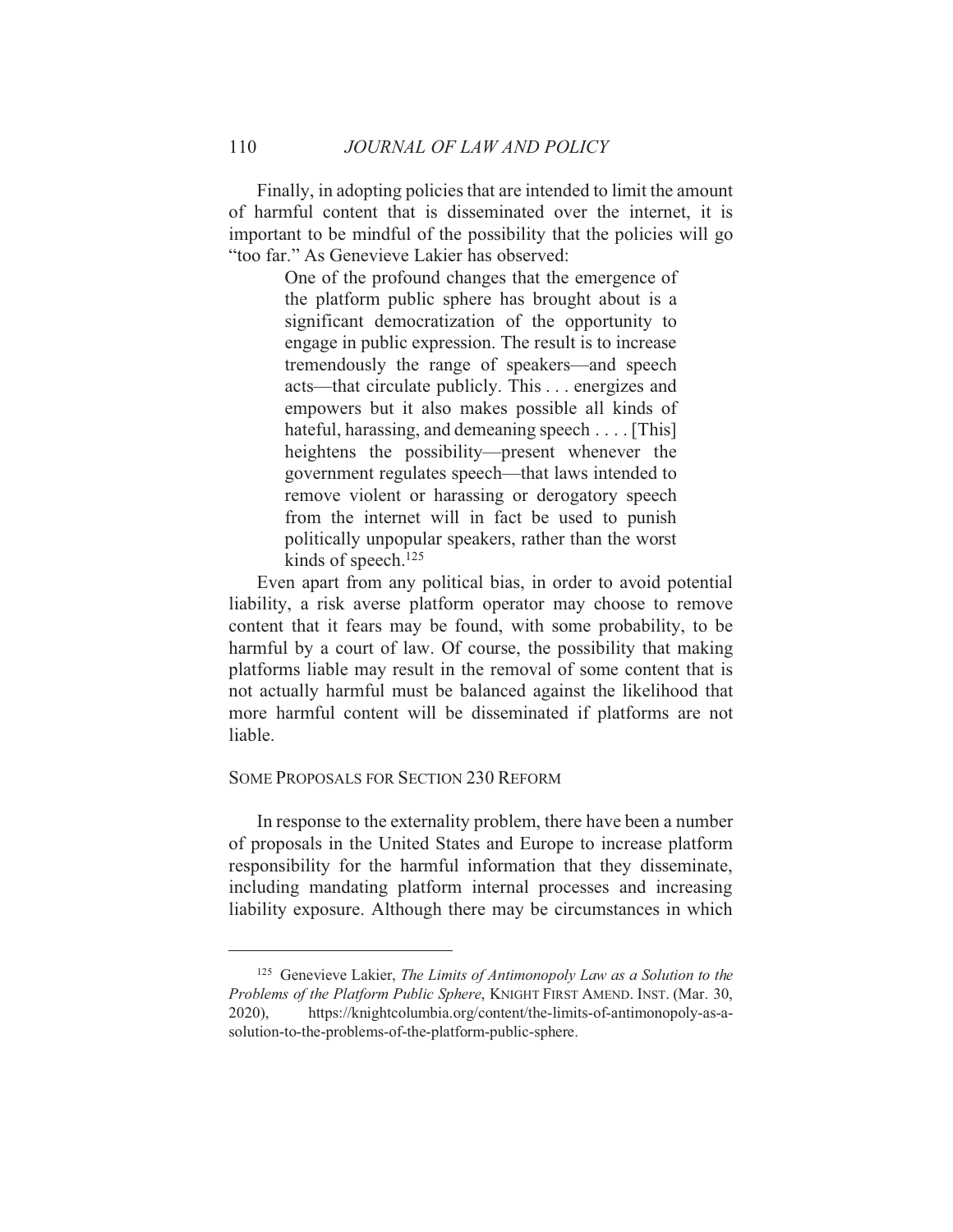that could lead to reductions in the amount of harmful material that is disseminated over the internet, for the reasons already discussed, such an approach is likely to be a highly imperfect solution to the problem.

It is also important to note that, despite deeply held shared values, United States and European jurisprudence diverge with respect to platform immunity issues for reasons that are fundamental—differences in civil and common law, differences in governing philosophies with respect to communal and individual responsibility—and also instantiated in the First Amendment.<sup>126</sup> As we note below, the European approach allows for more state action

(citations omitted). See also CERRE Report, supra note 14, at 21-31 (providing a useful summary of actions taken by the EU since the adoption of the e-commerce Directive. These actions include: (i) adopting rules that make it illegal for platforms to disseminate certain types of materials, including those involving child sexual abuse, terrorism, and hate speech and violence; (ii) providing guidance to platforms for the detection, removal, and prevention of illegal content; and (iii) promoting co- and self-regulation for the removal of some illegal material.); Gillespie, *supra* note 19, at 208 ("European legislators have slowly imposed something like a notice-and-takedown approach around hate speech and terrorist propaganda and have gradually decreased the required time within which platforms must respond.").

<sup>&</sup>lt;sup>126</sup> The Stigler Committee Report, *supra* note 42, at 191, makes a similar point:

Jurisdictions outside the US have adopted versions of Section 230, but none provides as much protection. In Europe, platforms have borne more liability and responsibility for removing illegal content. Under the European E-Commerce Directive, for example, intermediaries are exempt from liability for content they host so long as they "play a neutral, merely technical and passive role towards the hosted content." Once they become aware that any hosted content is illegal, the intermediaries "need to remove it or disable access to it expeditiously." Germany enacted the NetzDG law in 2018, enabling courts to fine social media companies with more than 2 million euros up to  $\epsilon$ 50 million if they do not delete posts contravening German hate speech law within 24 hours of receiving a complaint or seven days in more ambiguous cases. There are a number of EU and member state proposals to hold platforms responsible not only for illegal content but also for harmful content and to impose a "duty of care" for managing content in the public's interest.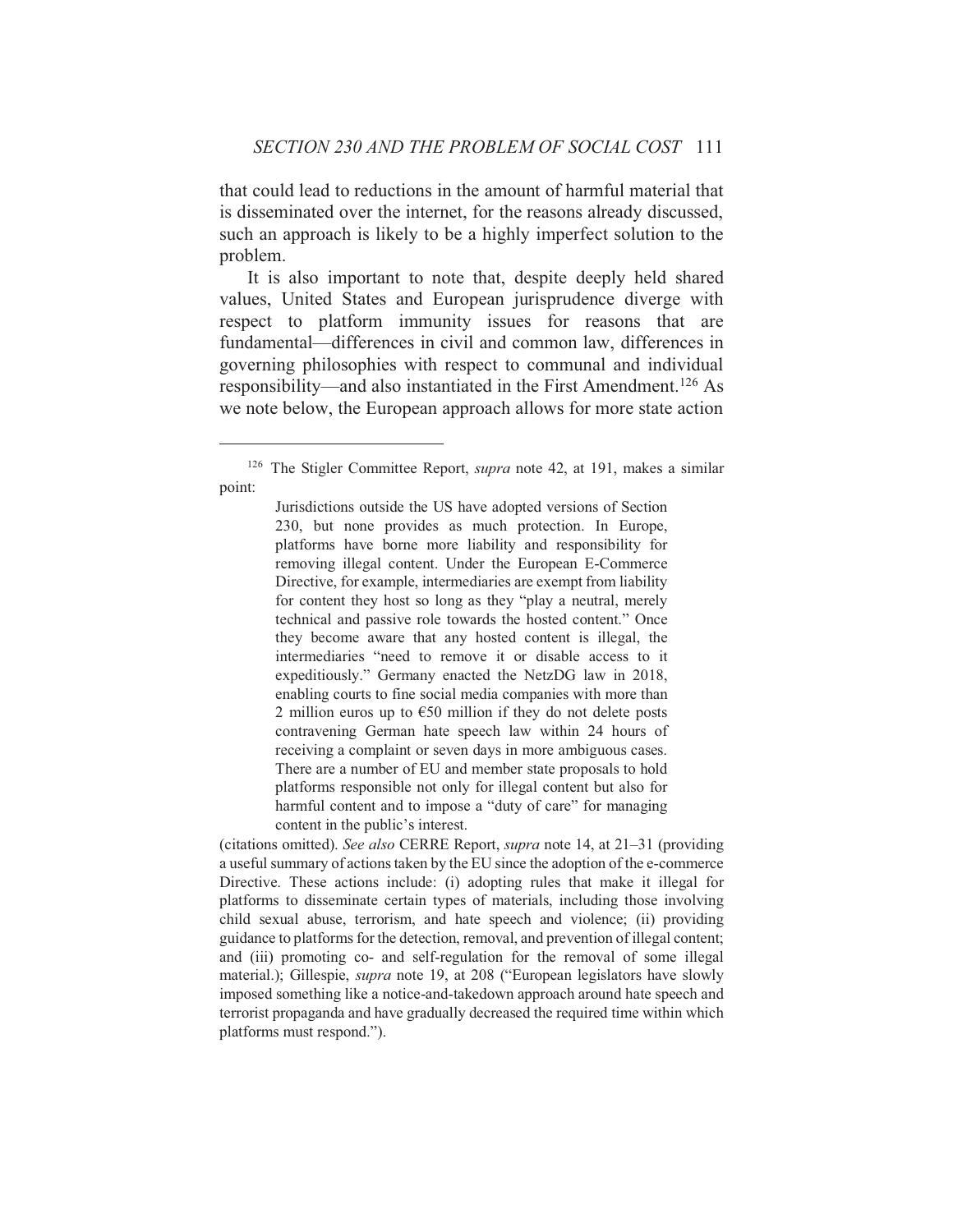whereas the United States approach relies more on individual initiative to suppress negative externalities.<sup>127</sup> A manifestation of the differences is the European Digital Services Act proposal of 2020, which while maintaining platform immunity as the general rule would impose a series of process requirements on platforms that could, among other things, enhance understanding of harms and lead to substantive reforms—for example, expanding the categories of communications deemed illegal and thus subject to take down.<sup>128</sup> The proposal does not define illegal content, but rather enables it to arise as experience warrants from the European Union and national laws.<sup>129</sup> By contrast, the United States relies on established, less flexible judicial processes and consequently depends more on a priori congressional specifications of categories not qualifying for immunity.

Against this background, a wide variety of proposals for amending Section 230 have emerged in the United States, including some from members of Congress. Some commentators have proposed that an interactive computer service should be able to avoid liability if it can demonstrate that it has taken certain precautions to avoid the dissemination of harmful content.<sup>130</sup> For example, Citron and Wittes have argued that

> [i] f providers or users engage in good-faith efforts to address or restrict abusive material, they should be immune from liability even if they were negligent or reckless in doing so. By contrast, the immunity should not apply to platforms designed to host

<sup>&</sup>lt;sup>127</sup> Coase, *supra* note 1, at  $28-29$  (responding to Pigou's approach to dealing with externalities, which was based almost exclusively on government intervention rather than private action; the various efforts by European countries to deal with externalities that arise from the dissemination of harmful information through state action can thus be thought of as arising from the Pigouvian rather than the Coasian tradition).

<sup>&</sup>lt;sup>128</sup> EUROPEAN COMMISSION, DIGITAL SERVICES ACT EXPLANATORY MEMORANDUM 4 (Dec. 15, 2020), https://ec.europa.eu/info/sites/default/ files/proposal for a regulation on a single market for digital services.pdf.

 $129$  *Id.* 

<sup>&</sup>lt;sup>130</sup> See, e.g., Johnson & Castro, *supra* note 56, at 19–20 (discussing "safe harbor" proposals that would limit the liability of interactive computer service acting in "good faith").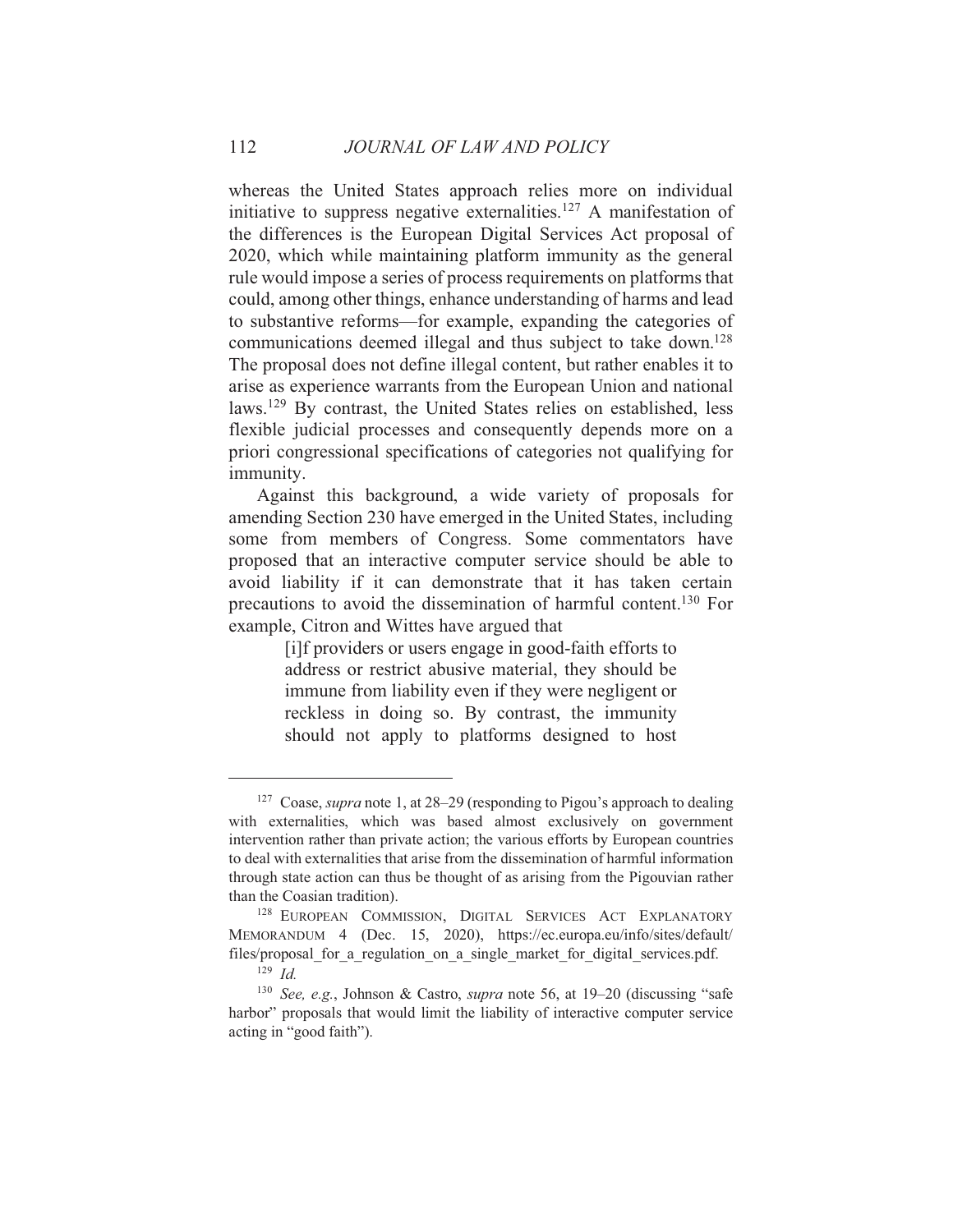illegality or sites that deliberately choose to host illegal content.<sup>131</sup>

Others propose more forceful approaches. Perault argues, for example, that "legislators should pass new federal criminal laws that prohibit some of the most harmful forms of online speech, such as voter suppression and incitement to riot."<sup>132</sup> Similarly, Johnson and Castro propose that "Congress . . . should expand federal criminal law to address forms of harmful online activity that are illegal at the state level . . . . "<sup>133</sup>

Proposals made by members of Congress to suppress negative externalities tend to follow Coase's prescription of reliance on individual effort to suppress externalities where possible and to accept government intervention only where it is believed individual initiative would be ineffective. The principal proposals fall into three main categories.

First, some proposals would expand the categories carved out from blanket immunity, thereby permitting victims to bring actions against the platforms conveying harmful content. A leading example is the SAFE TECH bill, which carves out additional categories of harmful material from platform immunity, including civil rights, antitrust, cyberstalking, international human rights, and wrongful  $death.$ <sup>134</sup> It eliminates platform immunity in connection with material the platform is paid to distribute or in which it otherwise has an economic interest. It also makes it easier for a plaintiff to secure a take down injunction in the case of material likely to create irreparable harm.

Second, some proposals would require increased transparency and commitment to abide by user-friendly procedures in the event of controversy. For example, the proposed PACT Act<sup>135</sup> takes a more Pigouvian approach, emphasizing platforms' transparency in their content moderation practices and requiring take down within four days of material found by a court to be illegal. It also confirms

<sup>&</sup>lt;sup>131</sup> Citron & Wittes, *supra* note 44, at 417 (citation omitted).

<sup>&</sup>lt;sup>132</sup> Perault, *supra* note 16, at 5.

<sup>&</sup>lt;sup>133</sup> Johnson & Castro, *supra* note 56, at 2.

<sup>&</sup>lt;sup>134</sup> SAFE TECH Act, S. 299, 117th Cong. (2021).

<sup>&</sup>lt;sup>135</sup> Platform Accountability and Consumer Transparency Act, S. 797, 117th Cong. (2021).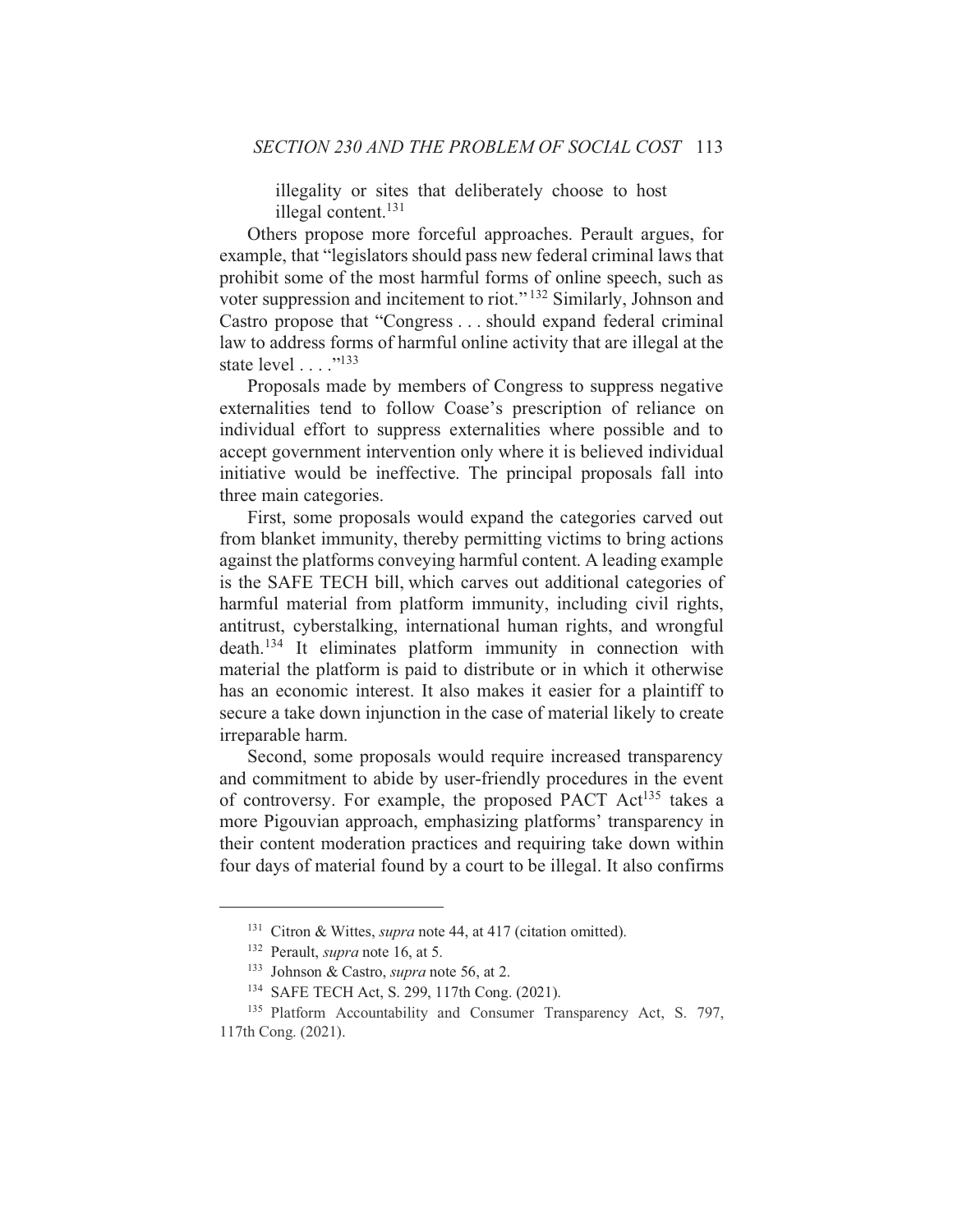the authority of federal agencies such as the Justice Department and FTC and of State Attorneys General to engage in civil enforcement of federal law.

Third, some proposals would condition immunity specifically on algorithmic reforms, focusing specifically on the amplification of material that results from the algorithms used by a digital service. An example is the Protecting Americans from Dangerous Algorithms Act, which would eliminate immunity for civil rights and international terrorism claims if a platform employs algorithms that amplify or recommend content related to the claims.<sup>136</sup>

# OTHER APPROACHES TO THE DISSEMINATION OF HARMFUL **CONTENT**

The Digital Services Act, the European Union's extensive effort to contend with social media-related externalities, is built on several notable antecedents. The European Union's e-Commerce Directive of 2000, which it amends, like Section 230, does not require any content moderation effort by a platform.<sup>137</sup> Indeed, it provides for exemption from liability for the carriage of potentially harmful content so long as the platform is completely passive vis-à-vis third party content.<sup>138</sup>

Unlike U.S. citizens, European citizens who are adversely affected by the dissemination of harmful information do have the opportunity to seek the assistance of government agencies with regulatory power. Unlike many of the congressional proposals to amend Section 230, the European Union's Digital Service Act proposal is process focused.<sup>139</sup> It would increase the opportunities

<sup>&</sup>lt;sup>136</sup> H.R. 2154, 117th Cong. (2021).

<sup>&</sup>lt;sup>137</sup> Directive 2000/31/EC of the European Parliament and of the Council of 8 June 2000 on Certain Legal Aspects of Information Society Services, in Particular Electronic Commerce, in the Internal Market (Directive on Electronic Commerce), 2000 O.J. 178.

 $138$  *Id.* 

<sup>&</sup>lt;sup>139</sup> Proposal for a REGULATION OF THE EUROPEAN PARLIAMENT AND OF THE COUNCIL on a Single Market For Digital Services (Digital Services Act) and amending Directive 2000/31/EC (Dec. 15, 2020), https://digitalstrategy.ec.europa.eu/en/library/proposal-regulation-european-parliament-andcouncil-single-market-digital-services-digital-services.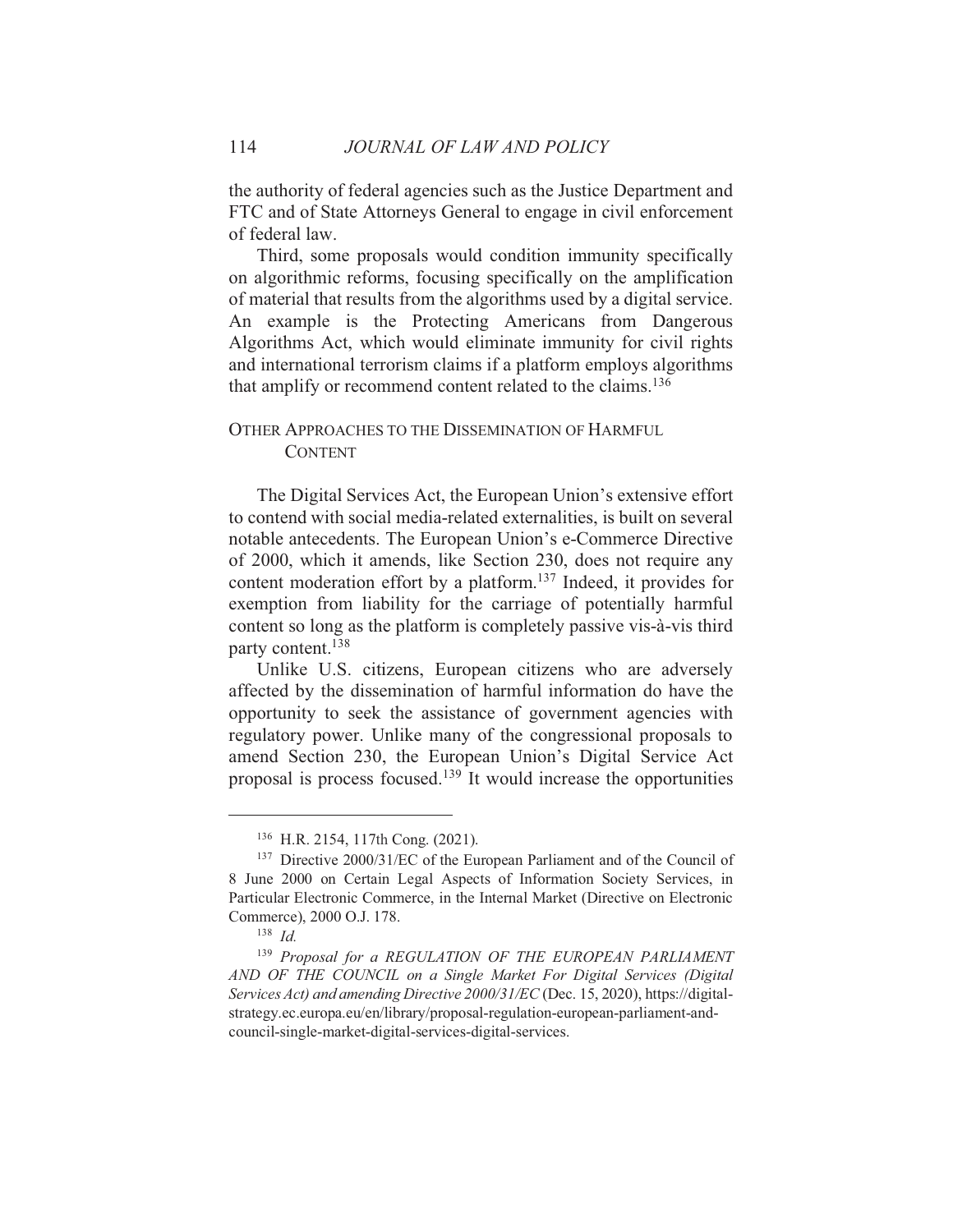for individuals to attempt to persuade the platforms or government agencies to investigate complaints and to impose resolutions.<sup>140</sup> The European Digital Services Act would not curtail platform immunity.<sup>141</sup> Instead, "[b]y setting out clear due-diligence obligations for certain intermediary services, including notice-andaction procedures for illegal content and the possibility to challenge the platforms' content moderation decisions, the proposal seeks to improve users' safety online across the entire Union and improve the protection of their fundamental rights."<sup>142</sup> In other words, it is a complement to existing judicial rights. Importantly, under the proposal:

> [T]he concept of "illegal content" should be defined broadly and also covers information relating to illegal content, products, services and activities. In particular, that concept should be understood to refer to information, irrespective of its form, that under the applicable law is either itself illegal, such as illegal hate speech or terrorist content and unlawful discriminatory content, or that relates to activities that are illegal, such as the sharing of images depicting child sexual abuse, unlawful nonconsensual sharing of private images, online stalking, the sale of non-compliant or counterfeit products, the non-authorised use of copyright protected material  $\alpha$ activities involving infringements of consumer protection law.<sup>143</sup>

The proposal reflects the European Commission's and individual European nation's superior ability, compared to that of the United States, to declare harmful expression illegal and thus subject to take down as well as to require intermediaries to curtail harmful content without regard to its legality.<sup>144</sup> The Digital Service Act would increase platform obligations and government powers

<sup>&</sup>lt;sup>140</sup> DIGITAL SERVICES ACT EXPLANATORY MEMORANDUM, *supra* note 128, at 53-55.

<sup>&</sup>lt;sup>141</sup> Digital Services Act, supra note 139.

<sup>&</sup>lt;sup>142</sup> DIGITAL SERVICES ACT EXPLANATORY MEMORANDUM, supra note 128, at  $2$ .

 $143$  *Id.* at 20.

<sup>&</sup>lt;sup>144</sup> Digital Services Act, supra note 139.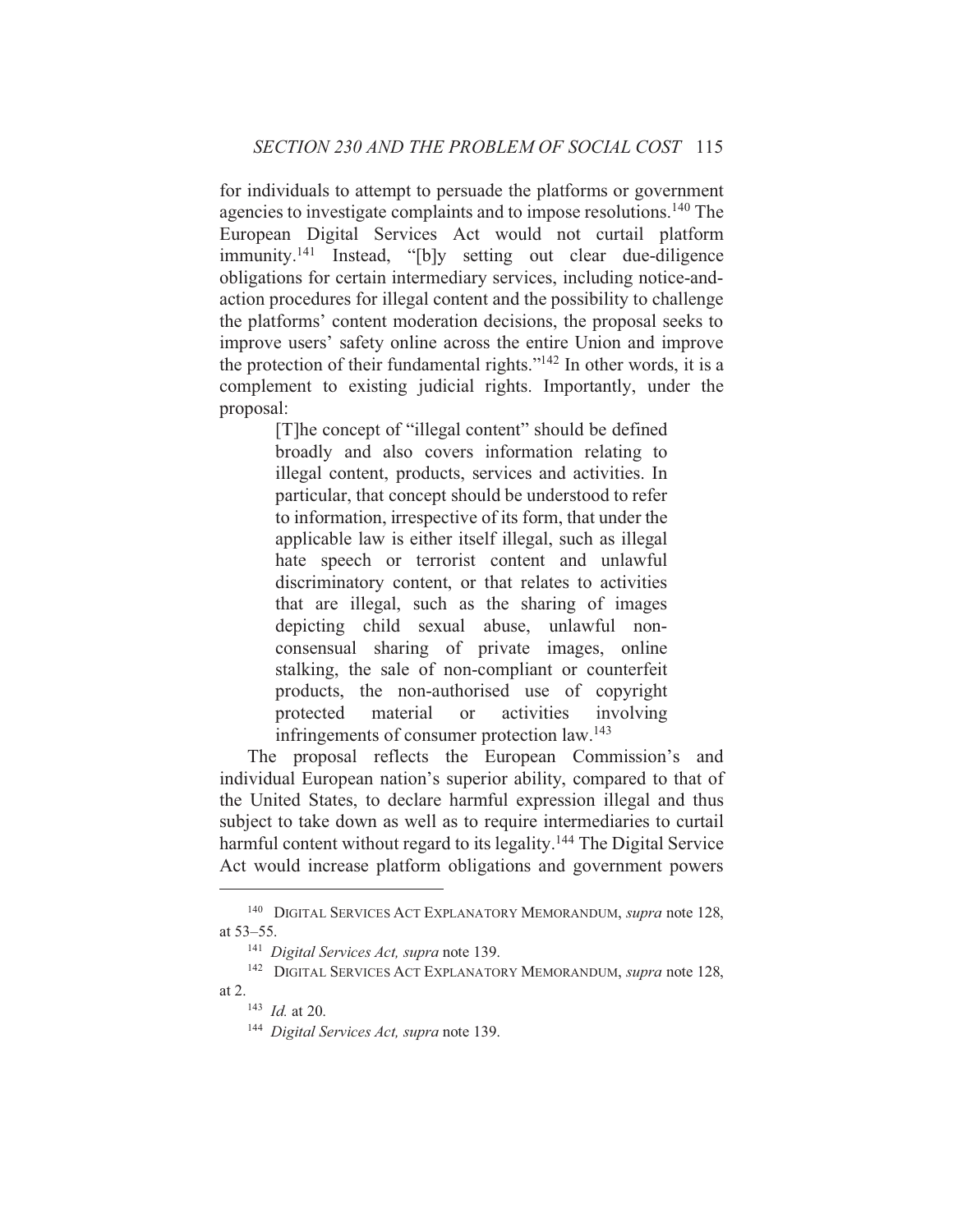and continue the tradition of government intermediation between platform and citizen. The proposal generally conditions immunity on the adoption and adherence to detailed processes, both internal and external to the firm, that increase with the size of the platform.<sup>145</sup>

The Digital Services Act proposes additional requirements applicable to very large online platforms such as Google and Facebook in light of their importance "in facilitating public debate, economic transactions and the dissemination of information, opinions and ideas and in influencing how recipients obtain and communicate information online."<sup>146</sup> According to the Act, the reach of these platforms poses "systemic risks" that could produce "disproportionately negative impact[s] in the Union."<sup>147</sup> For that reason, the Act proposes that "very large online platforms" should . . . assess the systemic risks stemming from the functioning and use of their service, as well as by potential misuses by the recipients of the service" and "deploy the necessary means to diligently mitigate the systemic risks identified in the risk assessment."<sup>148</sup> While the "systemic risks" that the largest platforms would be required to mitigate extend to harmful but not illegal activities—for example, "potential misuses by the recipients"—the proposed regulation leaves the extent of harmful activity undefined,<sup>149</sup> something that would be extremely problematic in United States jurisprudence delimited by the First Amendment.

An intermediate approach that relies on transparency and removal of offensive material once it has been identified is contained in the Act to Improve Enforcement of the Law in Social Networks (Network Enforcement Act),<sup>150</sup> which was adopted in Germany in 2017. Section 2 of the Act imposes a number of

116

 $145$  See id.

 $146$  *Id.* at 31.

 $147$  Id

 $148$  *Id.* at 31-32.

 $149$  *Id.* 

<sup>&</sup>lt;sup>150</sup> See Netzwerkdurchsetzungsgesetz [NetzDG] Act to Improve Enforcement of the Law in Social Networks (Network Enforcement Act), Oct. 1, 2017, BEARBEITUNGSSTAND [BGBL I] (Ger.), http://www.bmjv.de/SharedDocs/ Gesetzgebungsverfahren/Dokumente/NetzDG engl.pdf? blob=publicationFile  $&\text{v=2.}$ ) Many of the Network Enforcement Act's concepts have been adopted by the European Commission's Digital Services Act proposal.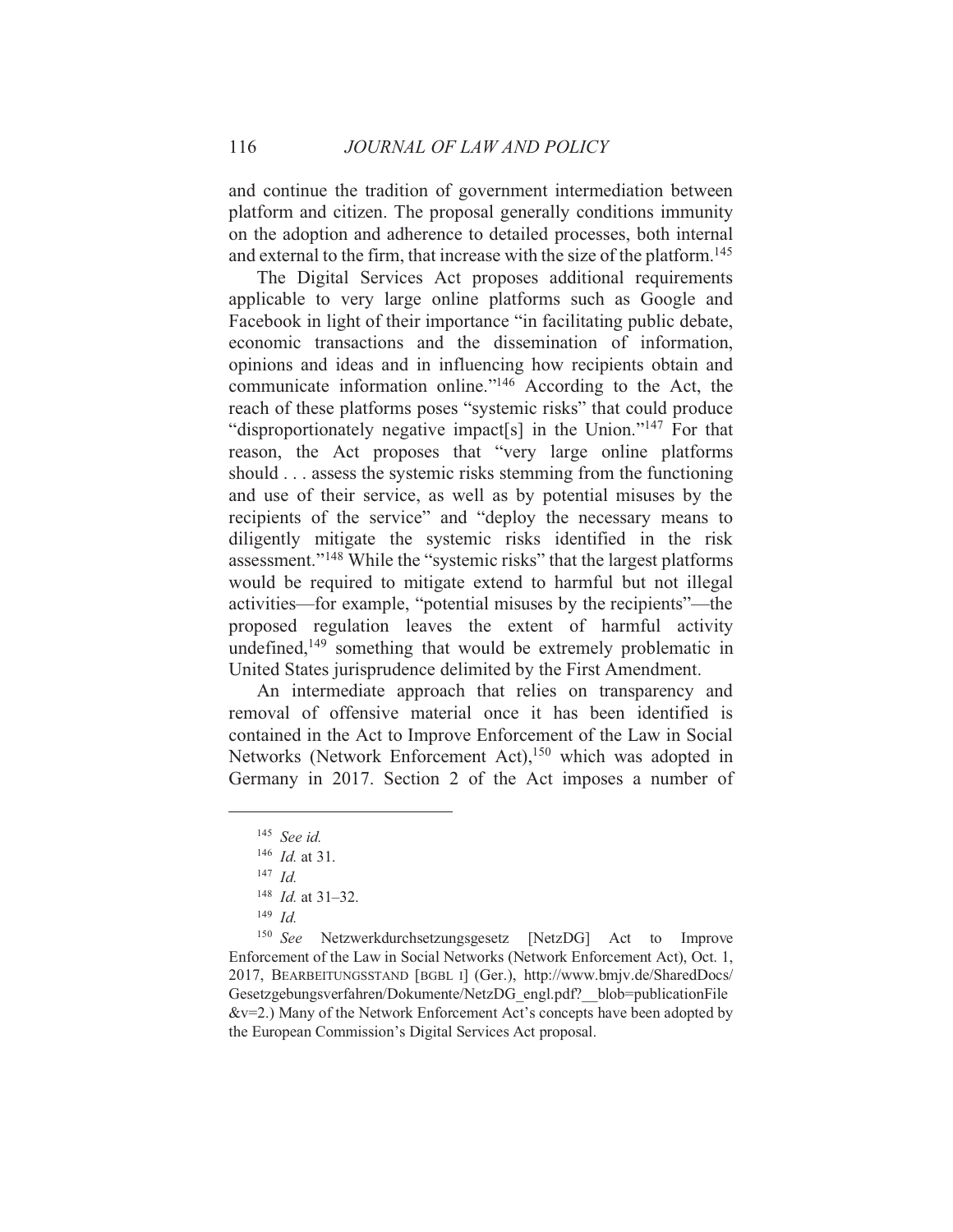reporting obligations on platforms, which include a "description of the mechanisms for submitting complaints about unlawful content and the criteria applied in deciding whether to delete or block unlawful content[;]" information regarding "organisation, personnel resources, specialist and linguistic expertise in the units responsible for processing complaints, as well as training and support of the persons responsible for processing complaints[;]" and the "number of complaints in the reporting period that resulted in the deletion or blocking of the content at issue."<sup>151</sup> Section 3 of the Act requires that the platform "removes or blocks access to content that is manifestly unlawful within 24 hours of receiving the complaint;" and "immediately notifies the person submitting the complaint and the user about any decision, while also providing them with reasons for its decision."<sup>152</sup> Significantly, the

> Act shall apply to telemedia service providers which, profit-making purposes, operate internet for platforms which are designed to enable users to share any content with other users or to make such content available to the public (social networks). Platforms offering journalistic or editorial content, the responsibility for which lies with the service provider itself, shall not constitute social networks within the meaning of this Act.<sup>153</sup>

In early 2021, the European Union adopted a regulation requiring platforms to take down terrorist content within one hour of notification from an appropriate authority of any Member state.<sup>154</sup> The regulation covers

> material that incites or solicits someone to commit, or to contribute to the commission of terrorist offences, solicits someone to participate in activities of a terrorist group, or glorifies terrorist activities including by disseminating material depicting a terrorist attack . . . . [It] also include[s] material that

<sup>&</sup>lt;sup>151</sup> *Id.* article 1 § 2(2).2, § 2(2).4, and § 2(2).7.

<sup>&</sup>lt;sup>152</sup> *Id.* article 1 § 3(2).2 and § 3(2).5.

<sup>&</sup>lt;sup>153</sup> *Id.* article 1  $\S$  1(1).

<sup>&</sup>lt;sup>154</sup> Council Regulation (EU) 2021/784 of 29 April 2021 (addressing the dissemination of terrorist content online).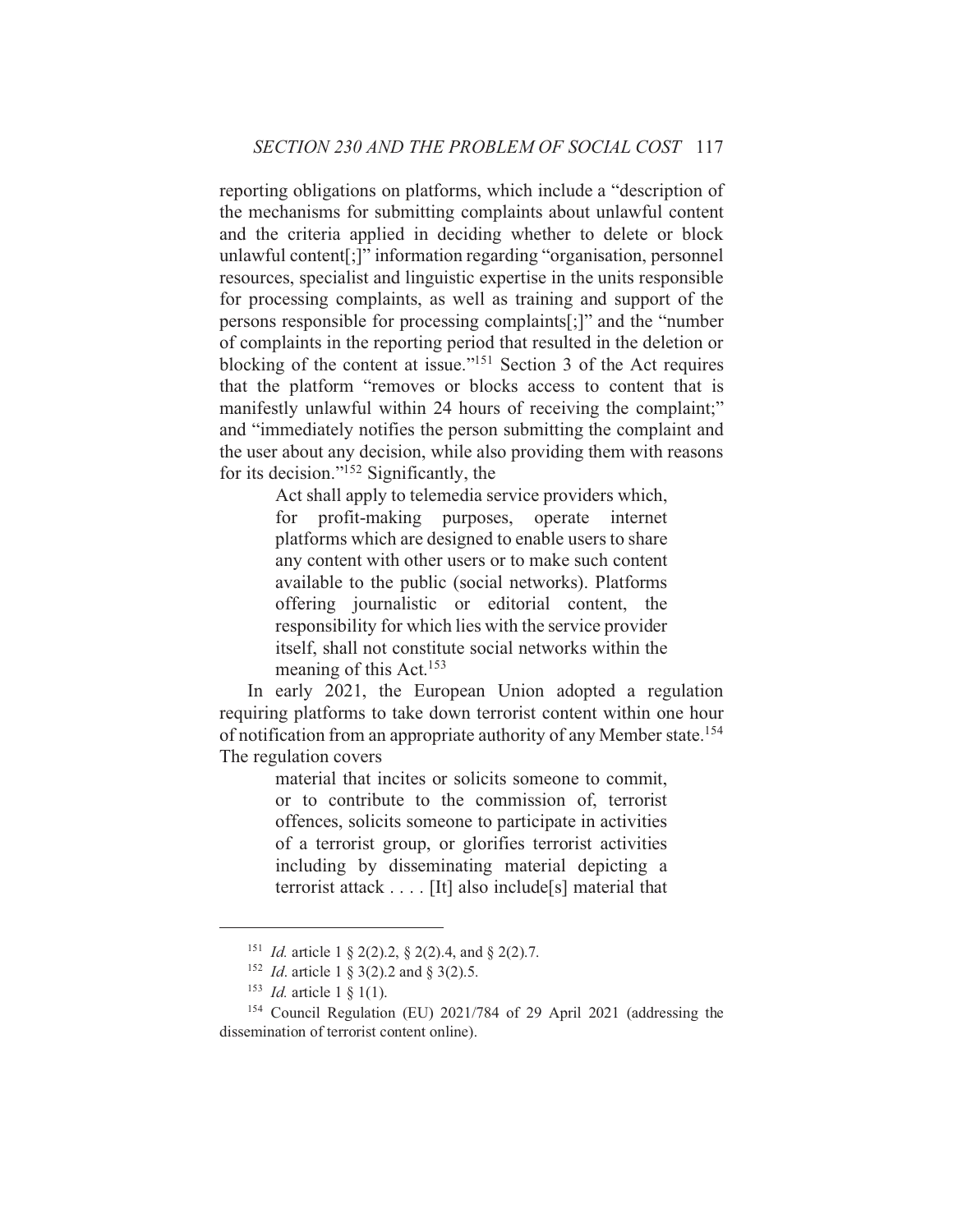provides instruction on the making or use of explosives, firearms or other weapons or noxious or hazardous substances, as well as chemical, biological, radiological and nuclear (CBRN) substances, or on other specific methods or techniques, including the selection of targets, for the purpose of committing or contributing to the commission of terrorist offences.<sup>155</sup>

The Online Safety Bill<sup>156</sup> is the United Kingdom's effort to deal with the dissemination of harmful content over the internet. Significantly, the Bill does not create new private causes of action, so that, for example, under its terms, an individual cannot sue a provider for the dissemination of libelous or otherwise damaging content.<sup>157</sup> Instead, it establishes a sweeping regulatory program that obligates open mic and search services to identify risks of harm and take steps to mitigate them.<sup>158</sup> The Bill follows the publication of the Online Harms White Paper,<sup>159</sup> which "set out the intention to improve protections for users online through the introduction of a new duty of care on companies and an independent regulator responsible for overseeing this framework."<sup>160</sup> It would establish a new regulatory regime to address illegal *and* harmful—that is, not intrinsically illegal—content online, with the aim of preventing harm to individuals in the United Kingdom.<sup>161</sup> The Bill would impose duties of care in relation to illegal content—explicitly terrorism and child sexual exploitation and sexual abuse.<sup>162</sup> It also

118

 $155$  *Id.* 

 $156$  Draft Online Safety **Bill**  $12.$  $2021$ ), (May https://assets.publishing.service.gov.uk/government/uploads/system/uploads/atta chment data/file/985033/Draft Online Safety Bill Bookmarked.pdf.

 $157$  *Id.* 

<sup>&</sup>lt;sup>158</sup> Online Safety Bill 2021, c. 405, Explanatory Notes ¶ 4.

<sup>&</sup>lt;sup>159</sup> Full Government Response to the Consultation 2020, c. 354, Online Harms White Paper 4 https://assets.publishing.service.gov.uk/government/ uploads/system/uploads/attachment data/file/944310/Online Harms White Pap er Full Government Response to the consultation CP 354 CCS001 CCS12 20695430-001 V2.pdf.

<sup>&</sup>lt;sup>160</sup> Online Safety Bill, *supra* note 158, at [7.]

 $161$  *Id.* 

 $162$  See id. at 1397-496.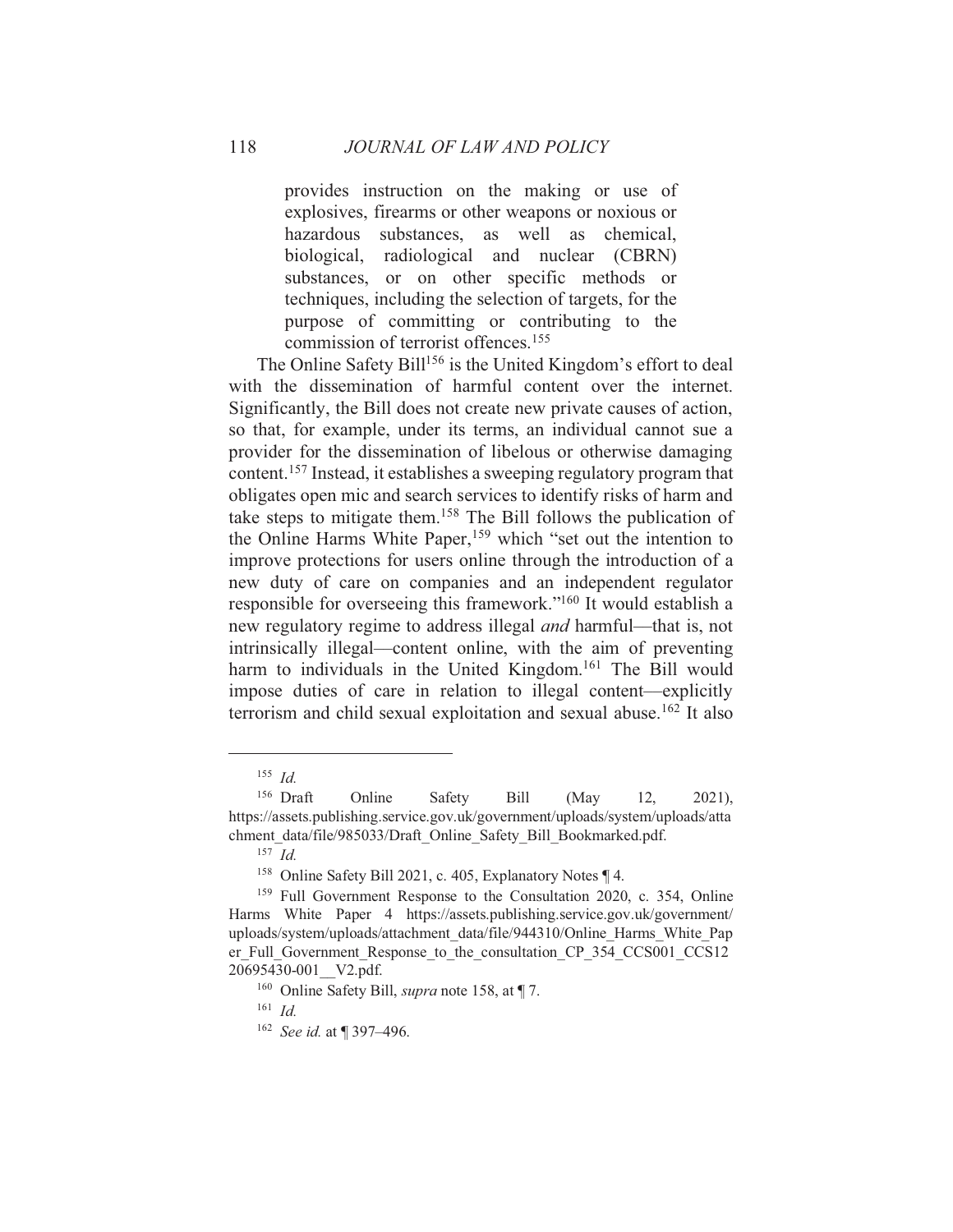would extend duties of care in relationship to content entailing a material risk of significant adverse physical or psychological impact on a child or adult of ordinary sensibilities.<sup>163</sup> Thus, under the terms of the Bill, lawful but potentially harmful "activity can range from online bullying and abuse, to advocacy of self-harm, to spreading disinformation and misinformation. Whilst this behaviour may fall short of amounting to a criminal offence, it can have corrosive and damaging effects, creating toxic online environments and negatively impacting users' ability to express themselves online."<sup>164</sup> The Office of Communications ("OFCOM"), the United Kingdom's communications regulatory authority, is tasked with reducing this very vague standard to practice through the development of codes of practice applicable to user-generated content ("user-to-user services") and to providers of search engines which enable users to search multiple websites and databases ("search services")<sup>165</sup> and given broad authority to police these online services, <sup>166</sup> including the ability to enjoin activities and impose substantial fines.<sup>167</sup>

The draft Bill also includes platforms' duty to "protect[] users' right to freedom of expression within the law,"<sup>168</sup> a clear reflection of a fundamental value shared with the European Union and the United States. However, it and the Digital Services Act also reflect both the different Constitutional arrangements and the quite different Pigouvian and Coasian preferences that influence European and American policy designs that seek similar ends.

#### **CONCLUSION**

In a number of cases, plaintiffs have brought suit against entities that courts subsequently found were immune from liability for the dissemination of harmful information because they were interactive computer services under the provisions of Section 230.169

 $163$  *Id.* 

 $164$  *Id.* at  $\P$  5.

<sup>&</sup>lt;sup>165</sup> See id. at  $\P$  1, 26.

<sup>&</sup>lt;sup>166</sup> Draft Online Safety Bill, *supra* note 156, at Part 4.

 $167$  *Id.* 

 $168$  *Id.* at Part 2.

<sup>&</sup>lt;sup>169</sup> See sources cited supra note 35.